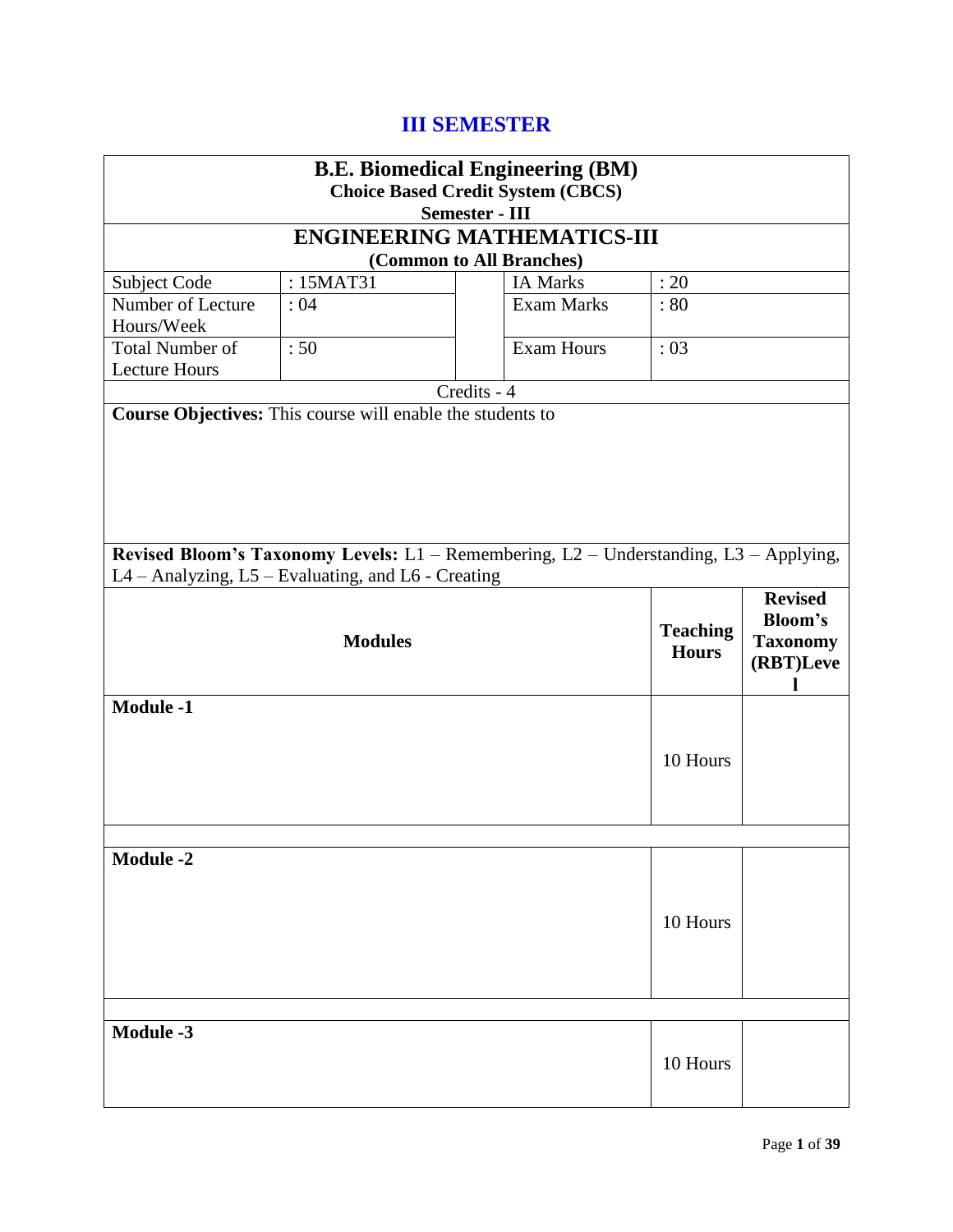| <b>Module -4</b>                                                                                                                                                                                                                                                                                                                                                                                                                          | 10 Hours |  |
|-------------------------------------------------------------------------------------------------------------------------------------------------------------------------------------------------------------------------------------------------------------------------------------------------------------------------------------------------------------------------------------------------------------------------------------------|----------|--|
| <b>Module -5</b>                                                                                                                                                                                                                                                                                                                                                                                                                          | 10 Hours |  |
| Course Outcomes: After studying this course, students will able to:                                                                                                                                                                                                                                                                                                                                                                       |          |  |
|                                                                                                                                                                                                                                                                                                                                                                                                                                           |          |  |
| <b>Graduate Attributes (as per NBA)</b>                                                                                                                                                                                                                                                                                                                                                                                                   |          |  |
| <b>Question Paper Pattern:</b><br>The question paper will have TEN questions.<br>$\bullet$<br>Each full question carry 16 marks<br>$\bullet$<br>There will be TWO full questions (with maximum of FOUR sub questions) from each module.<br>Each full question will have sub questions covering all the topics under a module.<br>The students will have to answer FIVE full questions, selecting ONE full question from each module.<br>٠ |          |  |
| <b>Text Books:</b>                                                                                                                                                                                                                                                                                                                                                                                                                        |          |  |
| <b>Reference Books:</b>                                                                                                                                                                                                                                                                                                                                                                                                                   |          |  |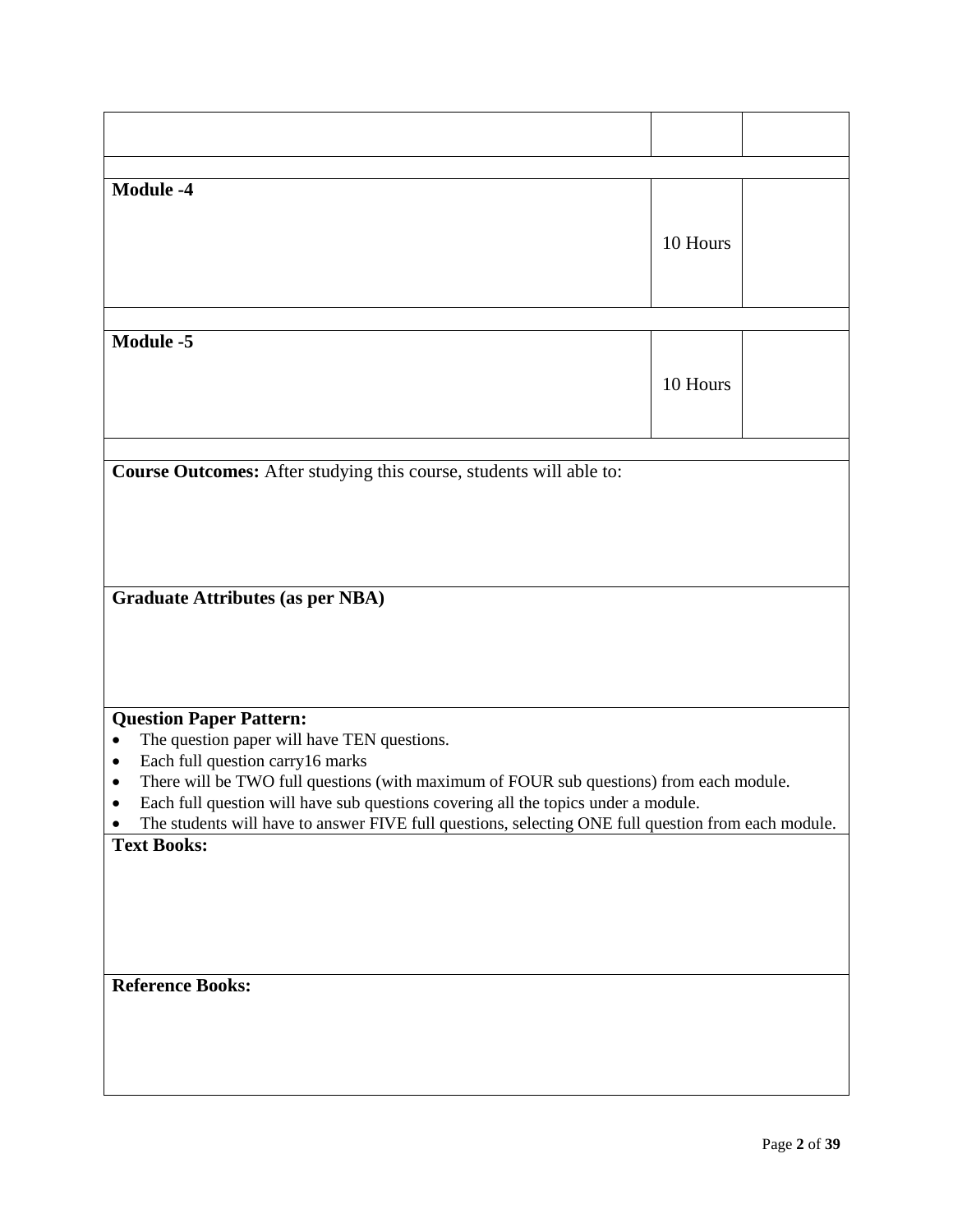| <b>B.E. Biomedical Engineering (BM)</b><br><b>Choice Based Credit System (CBCS)</b><br><b>Semester - III</b>                                                                                                                                                                                                                                                                                                                                                                                                          |                                                                |                                                                                                                                                                                                                                                                                   |                                 |                                                           |
|-----------------------------------------------------------------------------------------------------------------------------------------------------------------------------------------------------------------------------------------------------------------------------------------------------------------------------------------------------------------------------------------------------------------------------------------------------------------------------------------------------------------------|----------------------------------------------------------------|-----------------------------------------------------------------------------------------------------------------------------------------------------------------------------------------------------------------------------------------------------------------------------------|---------------------------------|-----------------------------------------------------------|
|                                                                                                                                                                                                                                                                                                                                                                                                                                                                                                                       |                                                                | <b>ELECTRONIC INSTRUMENTATION AND MEASUREMENTS</b>                                                                                                                                                                                                                                |                                 |                                                           |
|                                                                                                                                                                                                                                                                                                                                                                                                                                                                                                                       |                                                                | (Common to EI, BM & ML)                                                                                                                                                                                                                                                           |                                 |                                                           |
| Subject Code                                                                                                                                                                                                                                                                                                                                                                                                                                                                                                          | : 15 EI/BM/ML 32                                               | <b>IA Marks</b>                                                                                                                                                                                                                                                                   | : 20                            |                                                           |
| Number of Lecture                                                                                                                                                                                                                                                                                                                                                                                                                                                                                                     | :04                                                            | <b>Exam Marks</b>                                                                                                                                                                                                                                                                 | :80                             |                                                           |
| Hours/Week                                                                                                                                                                                                                                                                                                                                                                                                                                                                                                            |                                                                |                                                                                                                                                                                                                                                                                   |                                 |                                                           |
| <b>Total Number of</b>                                                                                                                                                                                                                                                                                                                                                                                                                                                                                                | :50                                                            | <b>Exam Hours</b>                                                                                                                                                                                                                                                                 | :03                             |                                                           |
| <b>Lecture Hours</b>                                                                                                                                                                                                                                                                                                                                                                                                                                                                                                  |                                                                |                                                                                                                                                                                                                                                                                   |                                 |                                                           |
|                                                                                                                                                                                                                                                                                                                                                                                                                                                                                                                       |                                                                | Credits - 4                                                                                                                                                                                                                                                                       |                                 |                                                           |
|                                                                                                                                                                                                                                                                                                                                                                                                                                                                                                                       | Course Objectives: This course will enable the students to     |                                                                                                                                                                                                                                                                                   |                                 |                                                           |
|                                                                                                                                                                                                                                                                                                                                                                                                                                                                                                                       | Impart with the knowledge of generalized measurement systems.  |                                                                                                                                                                                                                                                                                   |                                 |                                                           |
| instruments.                                                                                                                                                                                                                                                                                                                                                                                                                                                                                                          |                                                                | Learn the characteristics of various types of measurement systems and                                                                                                                                                                                                             |                                 | errors in measuring                                       |
|                                                                                                                                                                                                                                                                                                                                                                                                                                                                                                                       |                                                                | Analyze the circuits for the measurement of Resistance, Capacitance, Inductance, and Frequency.                                                                                                                                                                                   |                                 |                                                           |
| $\bullet$                                                                                                                                                                                                                                                                                                                                                                                                                                                                                                             |                                                                | Impart with the basic concepts of CRO and its usage for the measurement of various parameters.                                                                                                                                                                                    |                                 |                                                           |
|                                                                                                                                                                                                                                                                                                                                                                                                                                                                                                                       | Understand the concepts of Ammeters, Voltmeter and Multimeters |                                                                                                                                                                                                                                                                                   |                                 |                                                           |
|                                                                                                                                                                                                                                                                                                                                                                                                                                                                                                                       |                                                                | Understand the importance of Display Devices and Recorders in practical fields                                                                                                                                                                                                    |                                 |                                                           |
|                                                                                                                                                                                                                                                                                                                                                                                                                                                                                                                       |                                                                | Revised Bloom's Taxonomy Levels: L1 - Remembering, L2 - Understanding, L3 - Applying,                                                                                                                                                                                             |                                 |                                                           |
|                                                                                                                                                                                                                                                                                                                                                                                                                                                                                                                       | L4 - Analyzing, L5 - Evaluating, and L6 - Creating             |                                                                                                                                                                                                                                                                                   |                                 |                                                           |
|                                                                                                                                                                                                                                                                                                                                                                                                                                                                                                                       | <b>Modules</b>                                                 |                                                                                                                                                                                                                                                                                   | <b>Teaching</b><br><b>Hours</b> | <b>Revised</b><br>Bloom's<br><b>Taxonomy</b><br>(RBT)Leve |
| <b>Module -1</b><br>introduction, Significance of measurements,<br>A). Measurements:<br>methods of measurements, instruments and measurement systems,<br>Functions of instruments and measurement systems, Applications of<br>10 Hours<br>L1,L2<br>measurement systems.<br>Measurement Errors: Introduction Gross errors and systematic<br>errors, Absolute and relative errors, basic concepts of accuracy,<br>Precision, Resolution and Significant figures, Measurement error<br>combinations. (relevant problems) |                                                                |                                                                                                                                                                                                                                                                                   |                                 |                                                           |
|                                                                                                                                                                                                                                                                                                                                                                                                                                                                                                                       |                                                                |                                                                                                                                                                                                                                                                                   |                                 |                                                           |
| <b>Module -2</b><br>True RMS voltmeters. (relevant problems)<br><b>B). Digital Voltmeters:</b><br>problems).                                                                                                                                                                                                                                                                                                                                                                                                          | A). Ammeters, Voltmeter and Multimeters:                       | Introduction, DC ammeter principle only, DC voltmeter, Multi-range<br>voltmeter, Extending voltmeter ranges, Loading, Peak responding and<br>Introduction, Ramp type, Dual slope integrating type $(V-T)$ ,<br>integrating type (V-F) and Successive approximation type (relevant | 10 Hours                        | L1, L2, L3,<br>L <sub>5</sub>                             |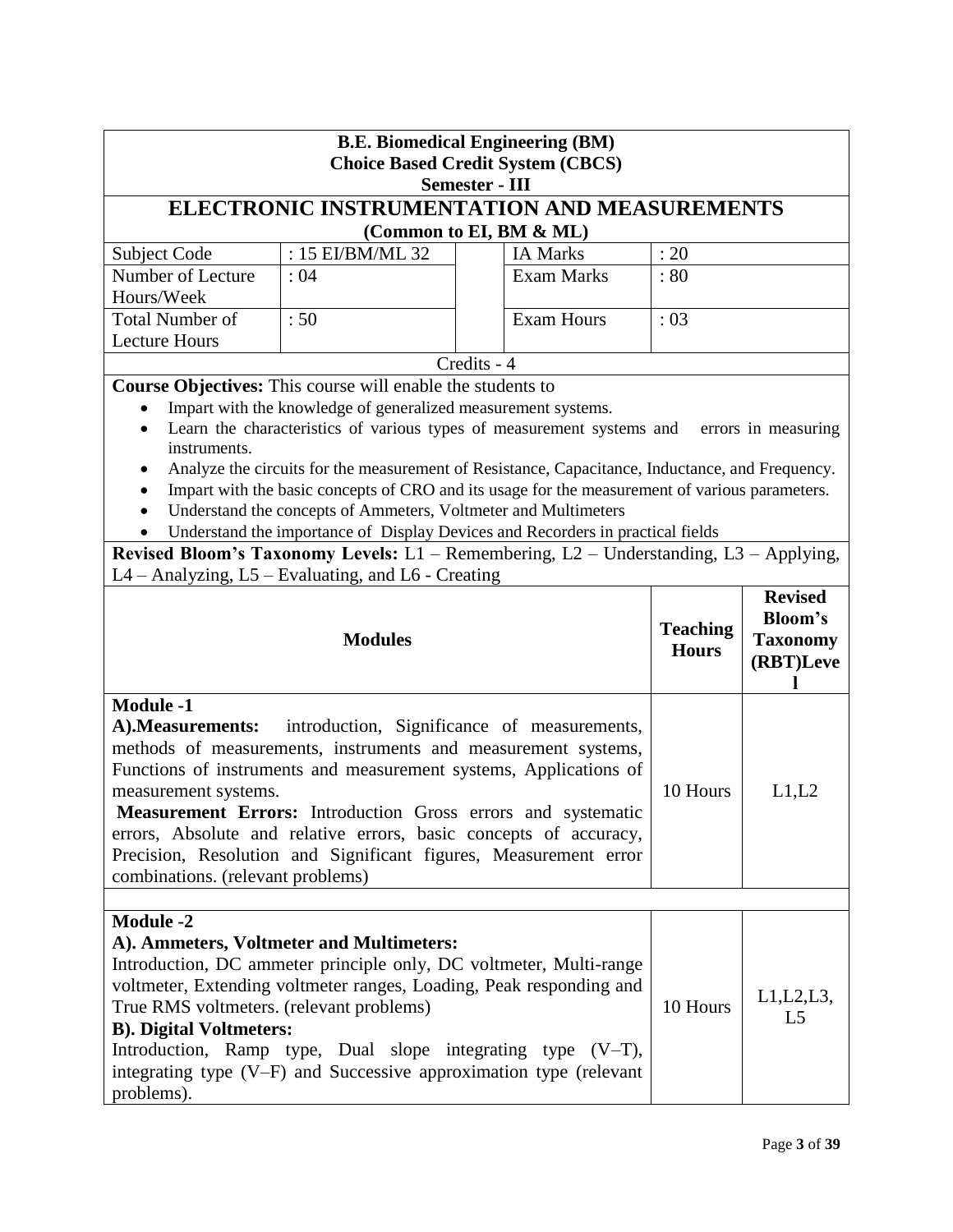| Digital Instruments: Introduction, Block diagram of a Basic Digital                                              |          |               |
|------------------------------------------------------------------------------------------------------------------|----------|---------------|
| Multi-meter. Digital frequency meters: Basic circuit of a Digital                                                |          |               |
| frequency meter, Basic circuit for frequency measurement.                                                        |          |               |
|                                                                                                                  |          |               |
| <b>Module -3</b>                                                                                                 |          |               |
| A). Oscilloscopes : Introduction, Basic principles, CRT features,                                                |          |               |
| Block diagram and working of each block, Typical CRT connections,                                                |          |               |
| Dual beam and dual trace CROs, Electronic switch.                                                                |          |               |
| <b>B).Special Oscilloscopes:</b>                                                                                 | 10 Hours | $L1,L2,L3$ ,  |
| Delayed time-base oscilloscopes: Need for a time delay & delayed-                                                |          | L4            |
| time-base system.                                                                                                |          |               |
| Analog storage oscilloscopes: Need for trace storage, bistable storage<br>CRT, Variable persistence storage CRT. |          |               |
| Digital storage oscilloscopes: Basic DSO operation only.                                                         |          |               |
|                                                                                                                  |          |               |
| <b>Module -4</b>                                                                                                 |          |               |
| A). Signal Generators :                                                                                          |          |               |
| Introduction, Fixed and variable AF oscillator, Standard signal                                                  |          |               |
| generator, Modern laboratory signal generator, AF sine and Square                                                |          |               |
| wave generator, Function generator, Square and Pulse generator.                                                  | 10 Hours | L1, L2, L3, L |
| B). Bridge Circuits for Measurement of R, L & C:                                                                 |          | 5,L6          |
| DC bridges: Introduction, Wheatstone's bridge, Kelvin Bridge                                                     |          |               |
| AC bridges: Capacitance Comparison Bridge, inductance Comparison                                                 |          |               |
| Bridge, Maxwell's bridge, Schering Bridge. (relevant problems)                                                   |          |               |
|                                                                                                                  |          |               |
| <b>Module -5</b>                                                                                                 |          |               |
| <b>Display Devices and Recorders:</b>                                                                            |          |               |
| Introduction, electrical indicating instruments, digital instruments,                                            |          |               |
| digital display methods, digital display unit. Segmental Displays:                                               | 10 Hours | L1, L2, L3, L |
| Seven segmental display, dot matrices, LED, LCD, decade counting                                                 |          | 5             |
| assemblies, display systems. Recorders: Recording requirements,                                                  |          |               |
| analog recorders- Graphic recorders, strip chart recorders & its types,                                          |          |               |
| X-Y recorder, Magnetic & Digital tape recorders.                                                                 |          |               |
| <b>Course Outcomes:</b> After studying this course, students will able to:                                       |          |               |
| Analyze instrument characteristics, errors and generalized measurement system.                                   |          |               |
| Analyze and use the circuit for the measurement of R, L, C, F, I, V etc                                          |          |               |
| Use of Ammeters, Voltmeter and Multimeters and CRO for measurement                                               |          |               |
| Analyze and interpret different signal generator circuits for the generation of various waveforms                |          |               |
| Understand and use different display devices and recorders                                                       |          |               |
| <b>Graduate Attributes (as per NBA)</b>                                                                          |          |               |
| Engineering knowledge                                                                                            |          |               |
| Problem analysis                                                                                                 |          |               |
| Design & Development of Solutions                                                                                |          |               |
| Modern tool usage                                                                                                |          |               |
| <b>Question Paper Pattern:</b>                                                                                   |          |               |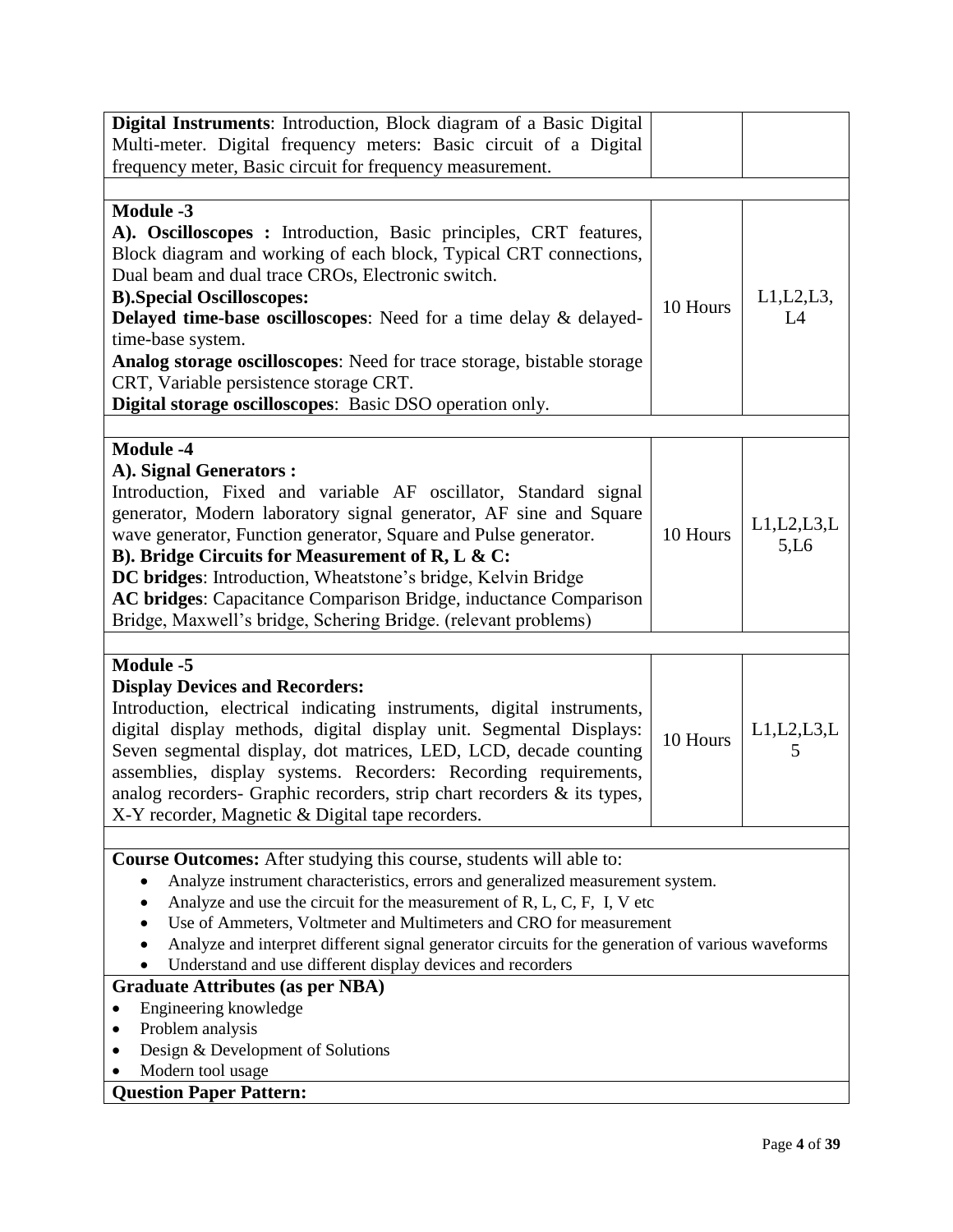- The question paper will have TEN questions.
- Each full question carry 16 marks
- There will be TWO full questions (with maximum of FOUR sub questions) from each module.
- Each full question will have sub questions covering all the topics under a module.
- The students will have to answer FIVE full questions, selecting ONE full question from each module.

### **Text Books:**

- 1. "Electronic Instrumentation", H. S. Kalsi, TMH, 2004 (Module- 2,3 & 4)
- 2. "Electronic Instrumentation and Measurements", David A Bell, PHI / Pearson Education2006/ Oxford Higher Education, 2013. (Module 1 & 3)
- 3. Electrical and Electronic Measurements and Instrumentation A. K. Sawhney,  $17<sup>th</sup>$  Edition (Reprint 2004), Dhanpat Rai & Co. Pvt. Ltd., 2004.(Module- 1 & 5)

- 1. "Principles of Measurement Systems", John P. Beately, 3<sup>rd</sup> Edition, Pearson Education, 2000
- 2. "Modern Electronic Instrumentation and Measuring Techniques", Cooper D & A D Helfrick, PHI, 1998.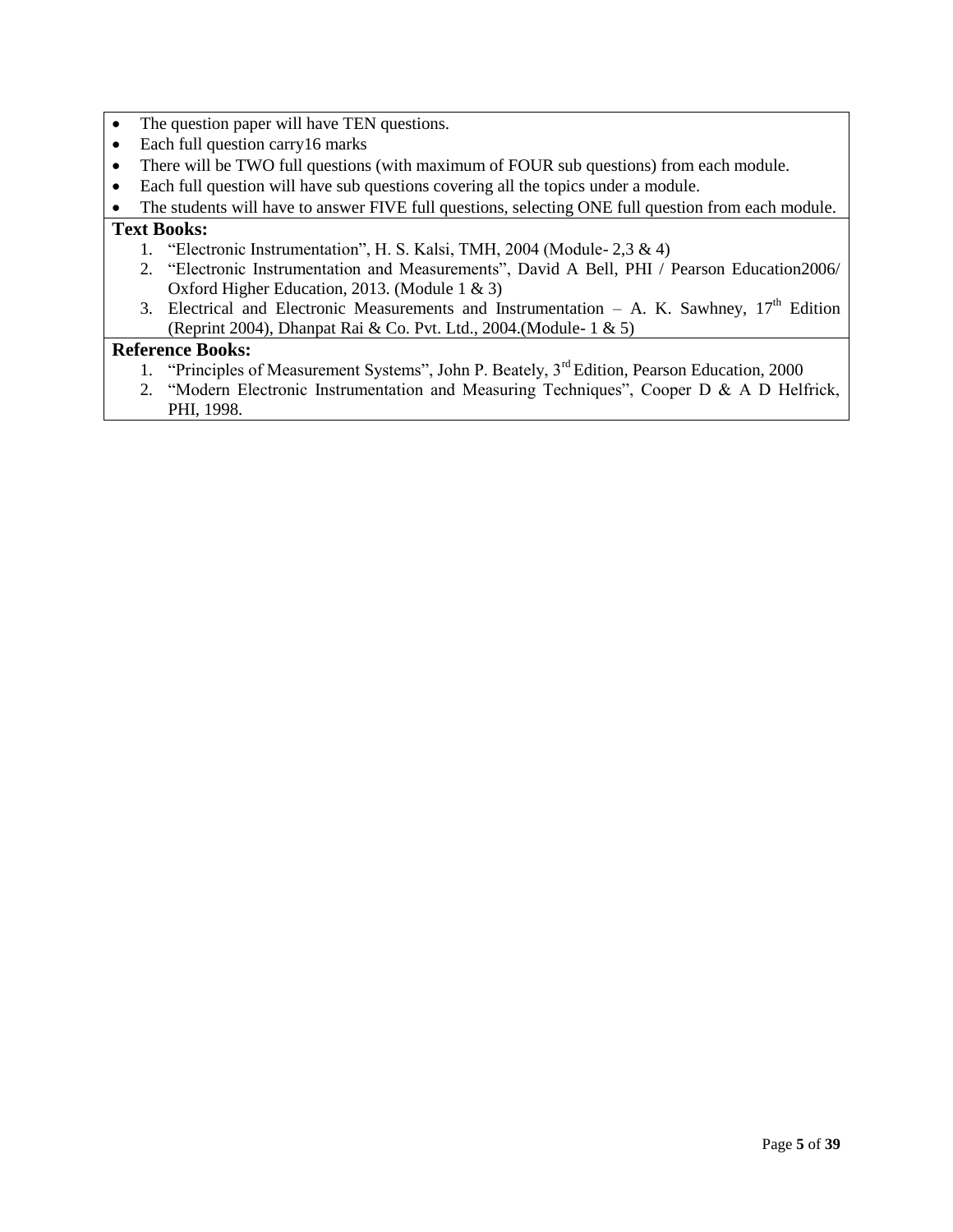| <b>B.E. Biomedical Engineering (BM)</b><br><b>Choice Based Credit System (CBCS)</b> |                                                                                                      |                       |                         |                 |                |
|-------------------------------------------------------------------------------------|------------------------------------------------------------------------------------------------------|-----------------------|-------------------------|-----------------|----------------|
|                                                                                     |                                                                                                      | <b>Semester - III</b> |                         |                 |                |
|                                                                                     | <b>ANALOG ELECTRONIC CIRCUITS</b>                                                                    |                       |                         |                 |                |
|                                                                                     |                                                                                                      |                       | (Common to EI, BM & ML) |                 |                |
| Subject Code                                                                        | : 15 EI/BM/ML 33                                                                                     |                       | <b>IA Marks</b>         | : 20            |                |
| NumberofLectureHo                                                                   | :04                                                                                                  |                       | <b>Exam Marks</b>       | :80             |                |
| urs/Week                                                                            |                                                                                                      |                       |                         |                 |                |
| <b>Total Number</b>                                                                 | :50                                                                                                  |                       | <b>Exam Hours</b>       | :03             |                |
| ofLecture Hours                                                                     |                                                                                                      |                       |                         |                 |                |
|                                                                                     |                                                                                                      | Credits - 4           |                         |                 |                |
|                                                                                     | Course Objectives: This course will enable the students<br>With the knowledge of Electronic devices. |                       |                         |                 |                |
| $\bullet$                                                                           | To know modeling of BJT and FET for analysis and to Design of BJT Amplifier, Hybrid                  |                       |                         |                 |                |
|                                                                                     | Equivalent and Hybrid $\pi$ Models.                                                                  |                       |                         |                 |                |
|                                                                                     | To know construction and characteristics of JFETs and MOSFETs.                                       |                       |                         |                 |                |
|                                                                                     | Describe various types of FET biasing, and Demonstrate use of FET amplifiers.                        |                       |                         |                 |                |
| $\bullet$                                                                           | Demonstrate and Generalize Frequency response of BJT and FET amplifiers at various frequencies.      |                       |                         |                 |                |
| $\bullet$                                                                           | Analyze Power amplifier circuits in different modes of operation.                                    |                       |                         |                 |                |
|                                                                                     | To know the concept of Feedback and its effect on amplifier circuits and Oscillator circuits-        |                       |                         |                 |                |
|                                                                                     | operation and generation of low and high frequency signal using BJT/FET/Op-amp.                      |                       |                         |                 |                |
|                                                                                     | Revised Bloom's Taxonomy Levels: L1 - Remembering, L2 - Understanding, L3 - Applying, L4             |                       |                         |                 |                |
|                                                                                     | - Analysing, L5 - Evaluating, and L6 - Creating                                                      |                       |                         |                 | <b>Revised</b> |
|                                                                                     |                                                                                                      |                       |                         | <b>Teaching</b> | <b>Bloom's</b> |
| <b>Modules</b>                                                                      |                                                                                                      |                       | <b>Hours</b>            | <b>Taxonomy</b> |                |
|                                                                                     |                                                                                                      |                       |                         | (RBT)Level      |                |
| <b>Module -1 BJT AC Analysis</b>                                                    |                                                                                                      |                       |                         |                 |                |
|                                                                                     | BJT modeling, re transistor model: Common Emitter Configuration,                                     |                       |                         |                 |                |
|                                                                                     | Voltage-Divider Bias, CE Emitter-Bias Configuration (Excluding P-                                    |                       |                         |                 |                |
|                                                                                     | spice Analysis), Emitter Follower Configuration, Determining Current                                 |                       |                         |                 |                |
|                                                                                     | Gain, Effect of RL and R <sub>S</sub> , Cascaded Systems, RC- Coupled BJT                            |                       |                         | 10 Hours        | L1 L2          |
|                                                                                     | Amplifier, Cascade Connection, Darlington Connection. The Hybrid                                     |                       |                         |                 |                |
|                                                                                     | Equivalent model, Approximate Hybrid Equivalent Circuit, Fixed bias                                  |                       |                         |                 |                |
|                                                                                     | configuration, Voltage-Divider configuration. (Relevant problems on                                  |                       |                         |                 |                |
| above topics)                                                                       |                                                                                                      |                       |                         |                 |                |
| Complete Hybrid Equivalent Model and Hybrid $\pi$ Model.                            |                                                                                                      |                       |                         |                 |                |
|                                                                                     |                                                                                                      |                       |                         |                 |                |
| <b>Module -2</b><br><b>Field Effect Transistors</b>                                 |                                                                                                      |                       |                         |                 |                |
|                                                                                     | Introduction, Construction and Characteristics of JFETs, Transfer                                    |                       |                         |                 |                |
|                                                                                     | Characteristics, Applying Shockley's Equation.                                                       |                       |                         | 10 Hours        | L1L2           |
|                                                                                     | Depletion Type MOSFET: Basic Construction, Basic Operation and                                       |                       |                         |                 |                |
|                                                                                     | Characteristics, P-Channel Depletion Type MOSFET and Symbols,                                        |                       |                         |                 |                |
|                                                                                     | <b>Enhancement Type MOSFET: Basic Construction, Basic Operation</b>                                  |                       |                         |                 |                |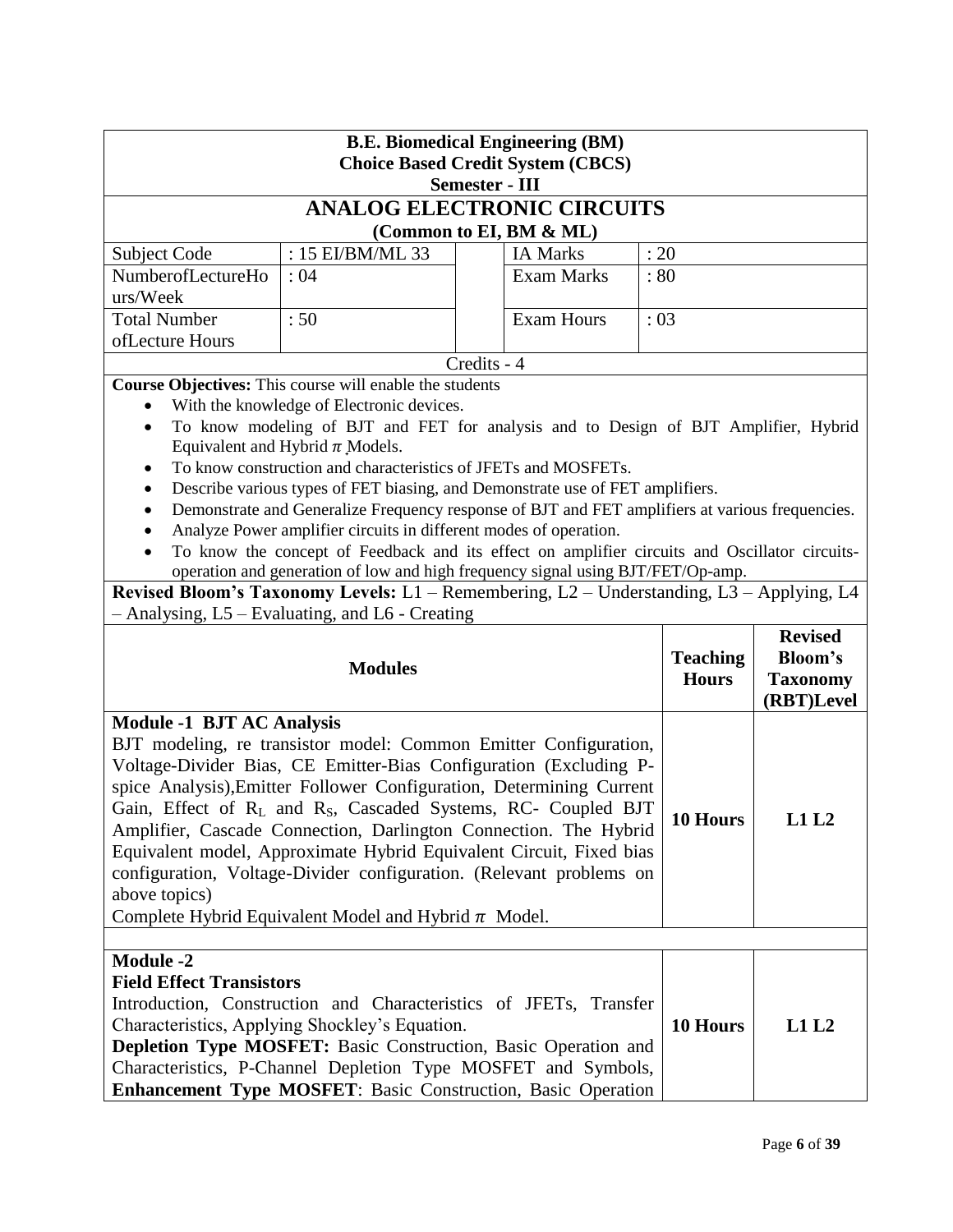| and Characteristics, P-Channel Enhancement Type MOSFETs and<br>Symbols. Relevant problems on above topics, CMOS-Basics.<br><b>FET Biasing</b><br>Introduction,<br>Fixed-Bias Configuration, Self-Bias Configuration,<br>Voltage-Divider Biasing. Relevant problems on above topics                                                                                                                                                                                                                                                                                                                                                           |          |                    |
|----------------------------------------------------------------------------------------------------------------------------------------------------------------------------------------------------------------------------------------------------------------------------------------------------------------------------------------------------------------------------------------------------------------------------------------------------------------------------------------------------------------------------------------------------------------------------------------------------------------------------------------------|----------|--------------------|
|                                                                                                                                                                                                                                                                                                                                                                                                                                                                                                                                                                                                                                              |          |                    |
| <b>Module -3</b><br><b>FET Amplifiers</b><br>Introduction, JFET Small Signal Model, JFET AC equivalent Circuit,<br>Fixed- Bias Configuration, Self-Bias Configuration, Voltage-Divider<br>Configuration, Source Follower Configuration. Relevant problems on<br>above topics.<br><b>BJT and JFET Frequency Response:</b><br>Introduction, General Frequency Considerations, Low Frequency<br>Response of BJT Amplifier, Low Frequency Response of FET<br>Amplifier, Miller Effect Capacitance, High Frequency Response of FET<br>Amplifier, Multistage frequency effects. Relevant problems on above<br>topics .(Excluding P-spice Analysis) | 10 Hours | L1, L2, L3         |
| <b>Module -4</b><br><b>Power Amplifiers</b><br>Introduction: Definitions and Amplifier Types, Series Fed Class A<br>Amplifier, Transformer Coupled Class A Amplifier, Class B Amplifier<br>operation.<br>Class B amplifier circuits: Transformer-Coupled Push-Pull Circuits,<br>Complementary -Symmetry Circuits only, Amplifier Distortion, Class<br>C and Class D Amplifier. Relevant Problems on above topics.                                                                                                                                                                                                                            | 10 Hours | $L1,L2$ ,<br>L3,L4 |
|                                                                                                                                                                                                                                                                                                                                                                                                                                                                                                                                                                                                                                              |          |                    |
| <b>Module -5</b><br><b>Feedback and Oscillator Circuits</b><br>Feedback Concepts, Feedback Connection Types, Effects of negative<br>feedback, Oscillator operation, Phase Shift Oscillator: FET Phase Shift<br>Oscillator, Transistor Phase Shift Oscillator, Wien Bridge Oscillator,<br>Tuned oscillator Circuit: FET and Transistor Colpitts Oscillator, FET<br>and Transistor Hartley Oscillator, Crystal oscillator. Relevant Problems<br>on above topics<br>Unijunction transistor oscillator.                                                                                                                                          | 10 Hours | L2, L3             |
|                                                                                                                                                                                                                                                                                                                                                                                                                                                                                                                                                                                                                                              |          |                    |
| Course Outcomes: After studying this course, students will able to:<br>Explain the Working principles, characteristics and basic applications of BJT and FET.<br>Modeling of BJT/FET for analysis<br>Design Single stage, Multistage amplifier, with and without feedback<br>٠<br>AnalyzeFrequency response of BJT and FET.<br>Acquire the knowledge of classifications of Power amplifier, operation, and able to design power<br>amplifier.<br>Apply the knowledge gained in the design of BJT/FET circuits in Oscillators to generate different                                                                                           |          |                    |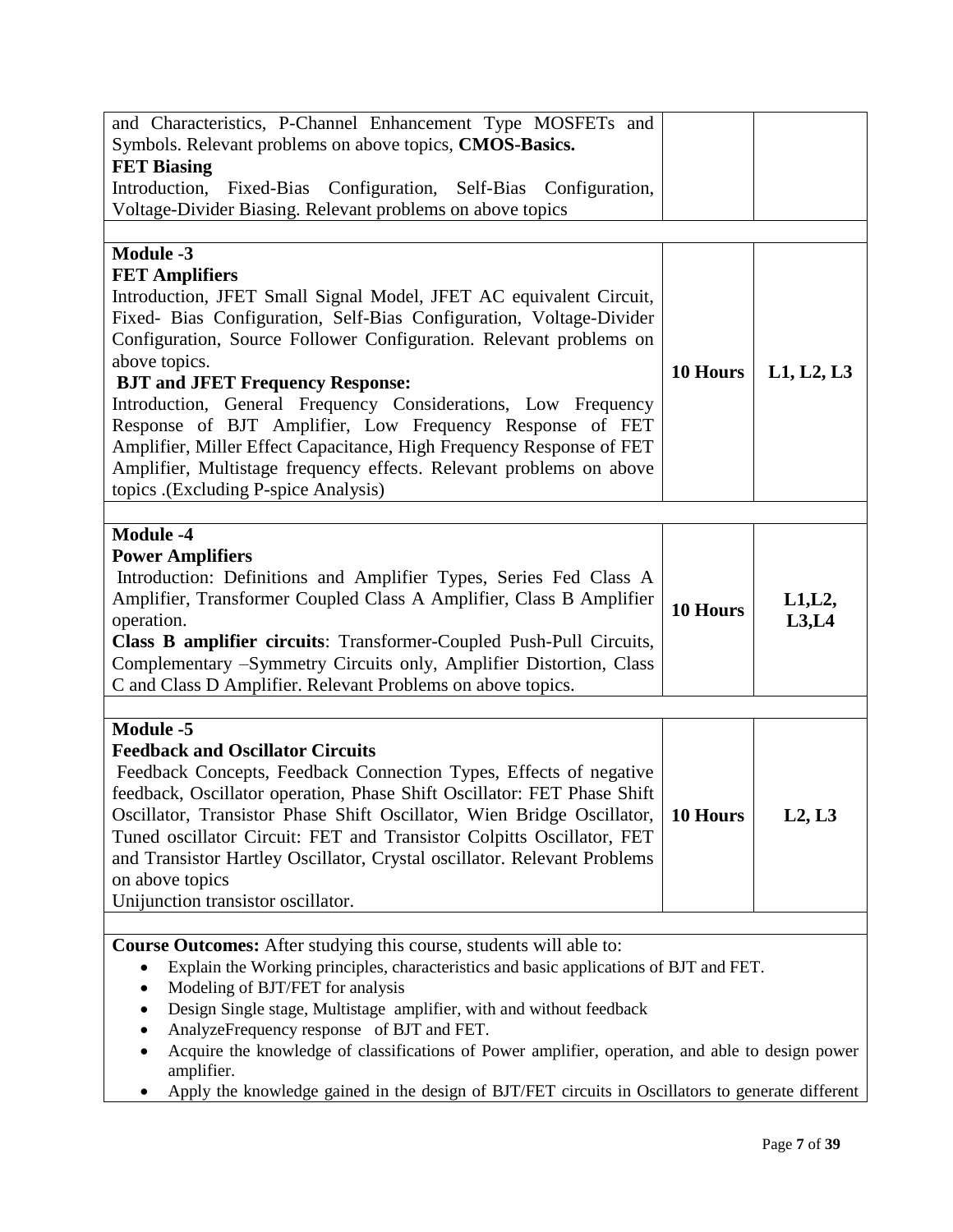frequency signals.

### **Graduate Attributes (as per NBA)**

- Engineering Knowledge
- Problem Analysis
- Design / development of solutions (partly)

# • Interpretation of data

### **Question Paper Pattern:**

- The question paper will have TEN questions.
- Each full question carry 16 marks
- There will be TWO full questions (with maximum of FOUR sub questions) from each module.
- Each full question will have sub questions covering all the topics under a module.
- The students will have to answer FIVE full questions, selecting ONE full question from each module.

### **Text Books:**

1. Robert L. Boylestad and Louis Nashelsky, "Electronics devices and Circuit theory", Pearson, 10<sup>th</sup> Edition, 2009, ISBN:9788131727003

- 1. David A. Bell, "Electronic Devices and Circuits", Oxford University Press.
- 2. I. J. Nagrath, "Electronics: Analog and Digital", PHI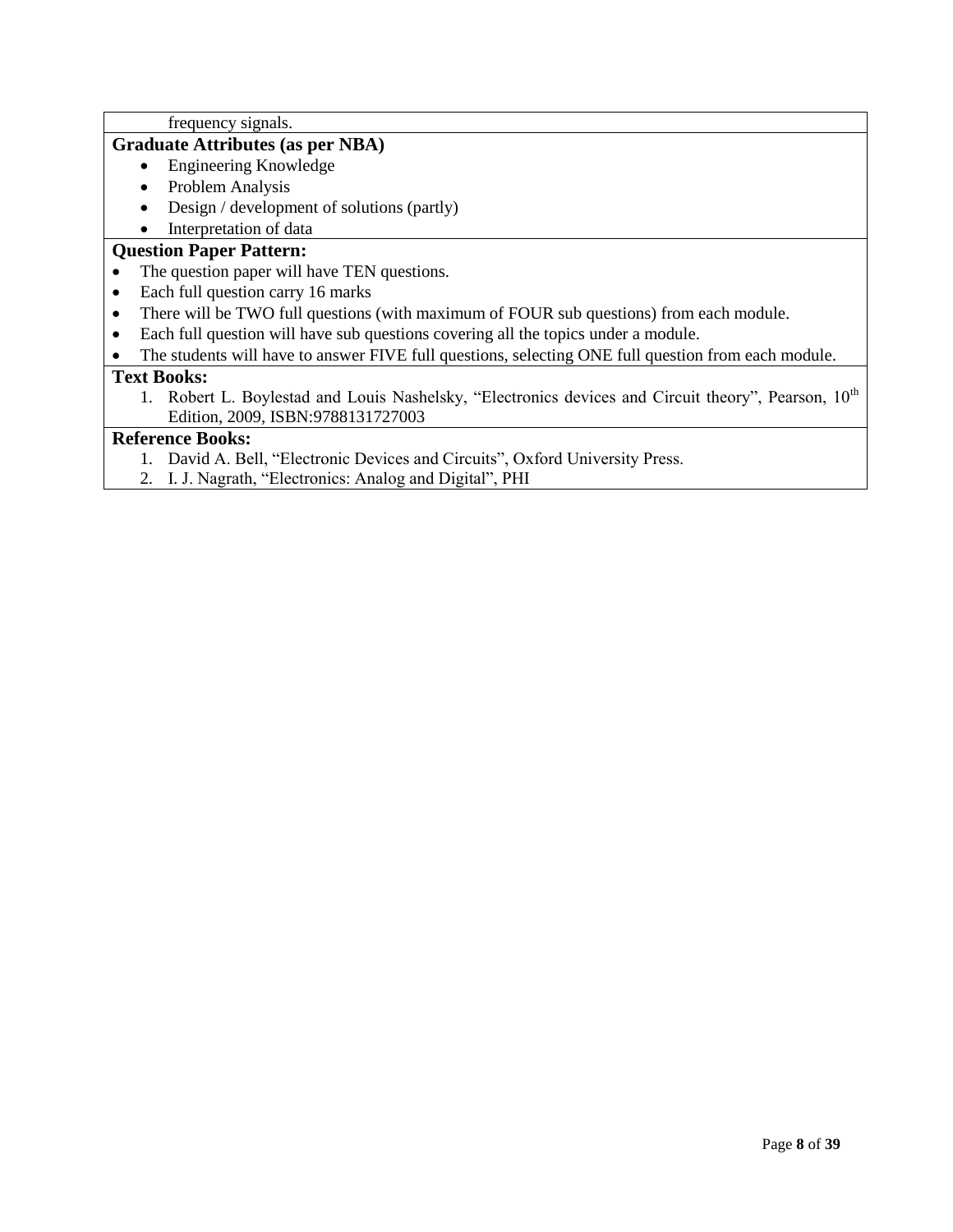| <b>B.E. Biomedical Engineering (BM)</b><br><b>Choice Based Credit System (CBCS)</b>                                                      |                                                                                                                                                      |                       |                                  |  |                                               |                  |
|------------------------------------------------------------------------------------------------------------------------------------------|------------------------------------------------------------------------------------------------------------------------------------------------------|-----------------------|----------------------------------|--|-----------------------------------------------|------------------|
|                                                                                                                                          |                                                                                                                                                      | <b>Semester - III</b> |                                  |  |                                               |                  |
|                                                                                                                                          | DIGITAL DESIGN AND HDL                                                                                                                               |                       |                                  |  |                                               |                  |
|                                                                                                                                          | (Common to EI, BM & ML)                                                                                                                              |                       |                                  |  |                                               |                  |
| Subject Code                                                                                                                             | : $15$ EI/BM/ML 34                                                                                                                                   |                       | <b>IA Marks</b>                  |  | : 20                                          |                  |
| Number of Lecture                                                                                                                        | : 04                                                                                                                                                 |                       | <b>Exam Marks</b>                |  | : 80                                          |                  |
| Hours/Week                                                                                                                               |                                                                                                                                                      |                       |                                  |  |                                               |                  |
| <b>Total Number of</b>                                                                                                                   | :50                                                                                                                                                  |                       | <b>Exam Hours</b>                |  | :03                                           |                  |
| <b>Lecture Hours</b>                                                                                                                     |                                                                                                                                                      |                       |                                  |  |                                               |                  |
|                                                                                                                                          |                                                                                                                                                      | Credits - 4           |                                  |  |                                               |                  |
|                                                                                                                                          | <b>Course Objectives:</b> This course will enable the students to                                                                                    |                       |                                  |  |                                               |                  |
| understanding of logic families                                                                                                          | To impart the concepts of simplifying Boolean expression using K-map techniques and provide an                                                       |                       |                                  |  |                                               |                  |
| $\bullet$                                                                                                                                | To impart the concepts of designing and analyzing combinational logic circuits                                                                       |                       |                                  |  |                                               |                  |
|                                                                                                                                          | To provide an understanding for the concepts of HDL-Verilog, data flow and behavioral models                                                         |                       |                                  |  |                                               |                  |
|                                                                                                                                          | for the design of digital systems.                                                                                                                   |                       |                                  |  |                                               |                  |
|                                                                                                                                          | To impart design methods and analysis of sequential logic circuits                                                                                   |                       |                                  |  |                                               |                  |
|                                                                                                                                          | Revised Bloom's Taxonomy Levels: L1 - Remembering, L2 - Understanding, L3 - Applying,                                                                |                       |                                  |  |                                               |                  |
|                                                                                                                                          | L4 – Analysing, L5 – Evaluating, and L6 - Creating                                                                                                   |                       |                                  |  |                                               |                  |
|                                                                                                                                          | <b>Revised</b><br><b>Teaching</b><br><b>Modules</b><br><b>Hours</b>                                                                                  |                       |                                  |  | <b>Bloom's</b><br><b>Taxonomy</b><br>(RBT)Lev |                  |
| <b>Module -1</b>                                                                                                                         |                                                                                                                                                      |                       |                                  |  | 10 Hours                                      | el<br>L2, L3, L4 |
|                                                                                                                                          | Principles of combinational logic: Definition of combinational logic,                                                                                |                       |                                  |  |                                               |                  |
|                                                                                                                                          | Canonical forms, Generation of switching equations from truth tables,                                                                                |                       |                                  |  |                                               |                  |
|                                                                                                                                          | Karnaugh maps- up to 4 variables, Quine-McCluskey minimization                                                                                       |                       |                                  |  |                                               |                  |
| technique                                                                                                                                |                                                                                                                                                      |                       |                                  |  |                                               |                  |
|                                                                                                                                          | <b>Introduction to Verilog:</b> Structure of Verilog module, Operators, data                                                                         |                       |                                  |  |                                               |                  |
|                                                                                                                                          | types, Styles of description- Data flow description, Behavioral                                                                                      |                       |                                  |  |                                               |                  |
|                                                                                                                                          | description, Implement logic gates, half adder and full adder using                                                                                  |                       |                                  |  |                                               |                  |
| Verilog data flow description.                                                                                                           |                                                                                                                                                      |                       |                                  |  |                                               |                  |
|                                                                                                                                          |                                                                                                                                                      |                       |                                  |  |                                               |                  |
| <b>Module -2</b>                                                                                                                         |                                                                                                                                                      |                       |                                  |  | 10 Hours                                      | L1,L2,L3         |
| subtractors-cascading full                                                                                                               | <b>Combinational Functions:</b> Arithmetic Operations: Adders and                                                                                    |                       | adders, Look ahead carry, Binary |  |                                               |                  |
|                                                                                                                                          | Comparators $-2$ bit and 4 bit, two bit Multiplier, Verilog Description                                                                              |                       |                                  |  |                                               |                  |
|                                                                                                                                          |                                                                                                                                                      |                       |                                  |  |                                               |                  |
|                                                                                                                                          | of for above circuits. <b>Multiplexers</b> - Realization of 2:1, 4:1 and 8:1<br>using gates & Applications. Demultiplexers: - Realization of 1:2 1:4 |                       |                                  |  |                                               |                  |
| and 1:8 using basic gates $&$ Applications                                                                                               |                                                                                                                                                      |                       |                                  |  |                                               |                  |
|                                                                                                                                          | Verilog Behavioral description: Structure, variable assignment                                                                                       |                       |                                  |  |                                               |                  |
| statement, sequential statements, loop statements, Verilog behavioral<br>description of Multiplexers $(2:1,4:1,8:1)$ and De-multiplexers |                                                                                                                                                      |                       |                                  |  |                                               |                  |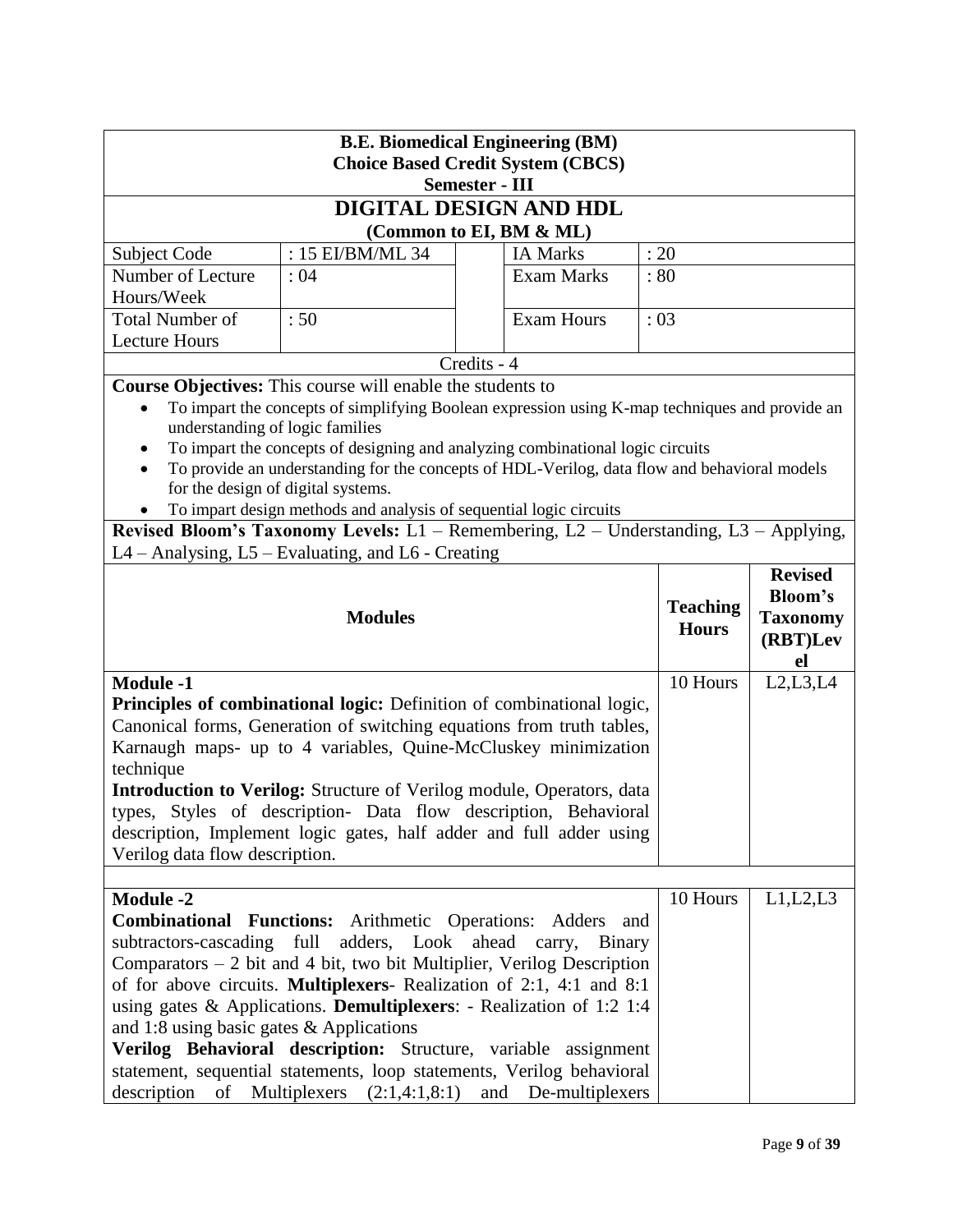| (1:2,1:4,1:8)                                                                                                                                                                                                                                                                                                                                                                                                                                                                                                                                                                                                                                                                                                                                                                                                                                                                     |          |                 |
|-----------------------------------------------------------------------------------------------------------------------------------------------------------------------------------------------------------------------------------------------------------------------------------------------------------------------------------------------------------------------------------------------------------------------------------------------------------------------------------------------------------------------------------------------------------------------------------------------------------------------------------------------------------------------------------------------------------------------------------------------------------------------------------------------------------------------------------------------------------------------------------|----------|-----------------|
|                                                                                                                                                                                                                                                                                                                                                                                                                                                                                                                                                                                                                                                                                                                                                                                                                                                                                   |          |                 |
| <b>Module -3</b><br>Analysis and design of combinational logic: Encoders: Binary coded<br>decimal codes, Binary - Gray vice versa, BCD - Excess 3 Encoders:<br>Realization and Priority Encoders, Decoders: BCD - Decimal, BCD -<br>Seven segment, Seven segment display.<br>Verilog behavioral description of Encoders (8 to 3 with priority and<br>without priority), Decoders $(2 \text{ to } 4)$ .                                                                                                                                                                                                                                                                                                                                                                                                                                                                            | 10 Hours | L1,L2           |
| <b>Module -4</b><br>Sequential Logic Circuits-1:Latches and Flip-Flops: SR-latch, D-<br>latch, D flip-flop, JK flip-flop, T flip- flop Master slave FF, Edge<br>trigger and Pulse trigger FF, Registers and Shift Registers: PISO,<br>PIPO, SISO, SIPO, Right shift and left shift, Universal Shift register.<br>Verilog behavioral description of latches (D-latch, SR latch) and flip-<br>flops $(D, T, JK, SR flip-flops)$ .                                                                                                                                                                                                                                                                                                                                                                                                                                                   | 10 Hours | L2, L3, L6      |
| <b>Module -5</b><br>Counters, design and their applications: Counters-Binary ripple<br>counters, Synchronous binary counters, Modulo N counters<br>Synchronous and Asynchronous counters.<br>Verilog behavioral description of Synchronous and Asynchronous<br>counters, sequential counters.<br>Synthesis of Verilog: Mapping process in the hardware domain-<br>Mapping of signal assignment, variable assignment, if statements, else-<br>if statements, loop statements                                                                                                                                                                                                                                                                                                                                                                                                       | 10 Hours | L2,L3,L4,L<br>6 |
| <b>Course Outcomes:</b> After studying this course, students will able to:<br>Simplify Boolean functions using K-map and Quine-McCluskey minimization technique<br>Analyze, design and write verilog code for combinational logic circuits. (MUX, De-MUX, adder<br>$\bullet$<br>and subtractor, and comparator circuits)<br>Analyze and design code converters, encoders and decoders.<br>Analyze and design of synchronous sequential circuits<br>Analyze sequential circuits, Moore/Mealy machines<br><b>Graduate Attributes (as per NBA)</b><br>Engineering knowledge<br>Problem analysis<br>Design & Development of Solutions<br>Modern tool usage<br><b>Question Paper Pattern:</b><br>The question paper will have TEN questions.<br>Each full question consists of 16 marks.<br>٠<br>There will be 2 full questions (with maximum of FOUR sub questions) from each module. |          |                 |
| Each full question will have sub questions covering all the topics under a module.<br>The students will have to answer 5 full questions, selecting one full question from each module.                                                                                                                                                                                                                                                                                                                                                                                                                                                                                                                                                                                                                                                                                            |          |                 |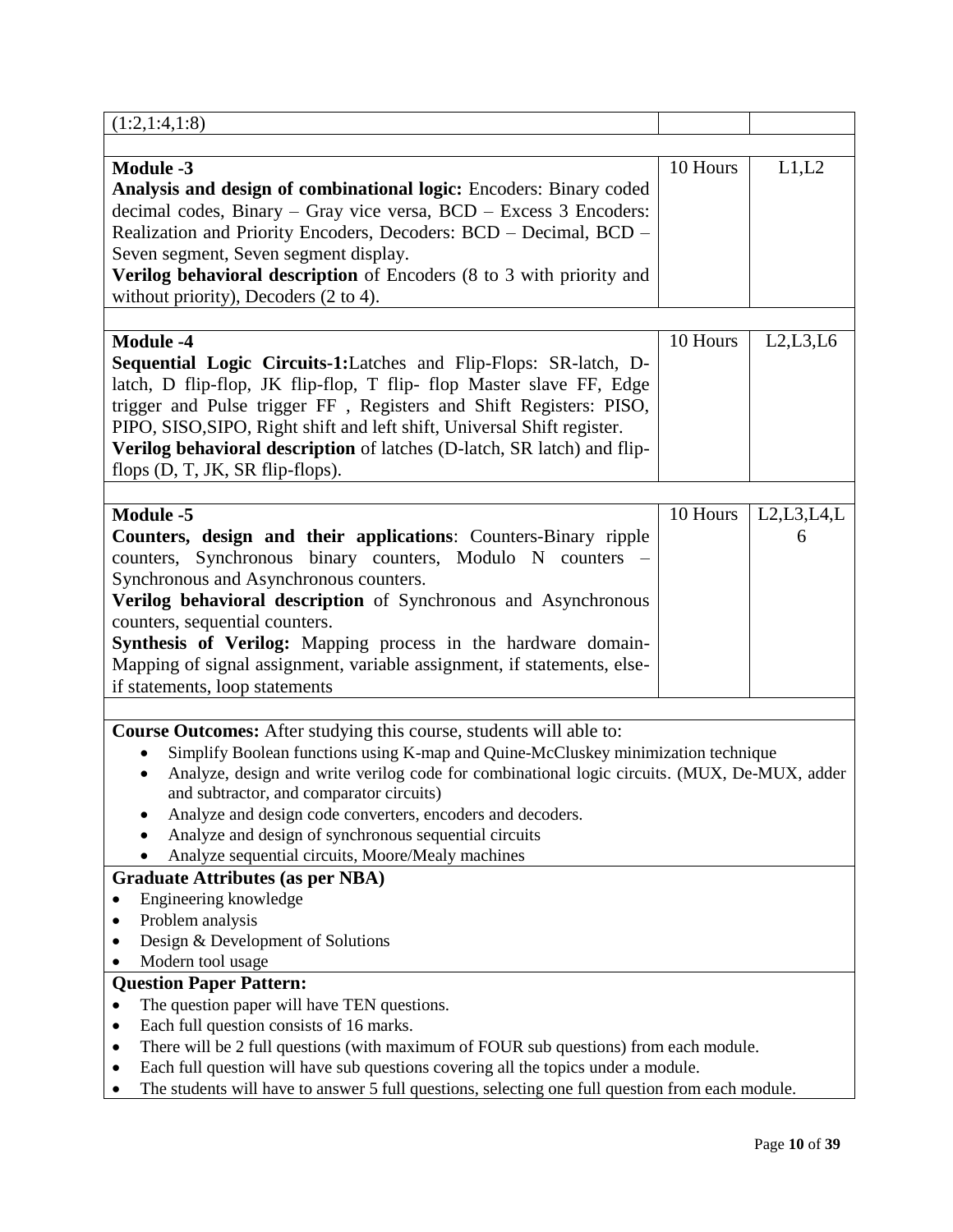### **Text Books:**

- 1. Digita**l** Logic Applications and Design by John M Yarbrough, Thomson Learning,2001 (Modules 1,2,3,4,5 –Logic design)
- 2. HDL Programming VHDL and Verilog by Nazeih M. Botros, 2009 reprint, Dreamtech press.(Modules 1,2,3,4,5 Verilog description)

- 1. Charles H Roth, Jr., "Fundamentals of logic design", Cengage Learning
- 2. Digital Principals and Design Donald D Givone,12th reprint, TMH,2008
- 3. Logic Design, Sudhakar Samuel, Pearson/ Saguine, 2007
- 4. Fundamentals of HDL- Cyril P R Pearson/Sanguin 2010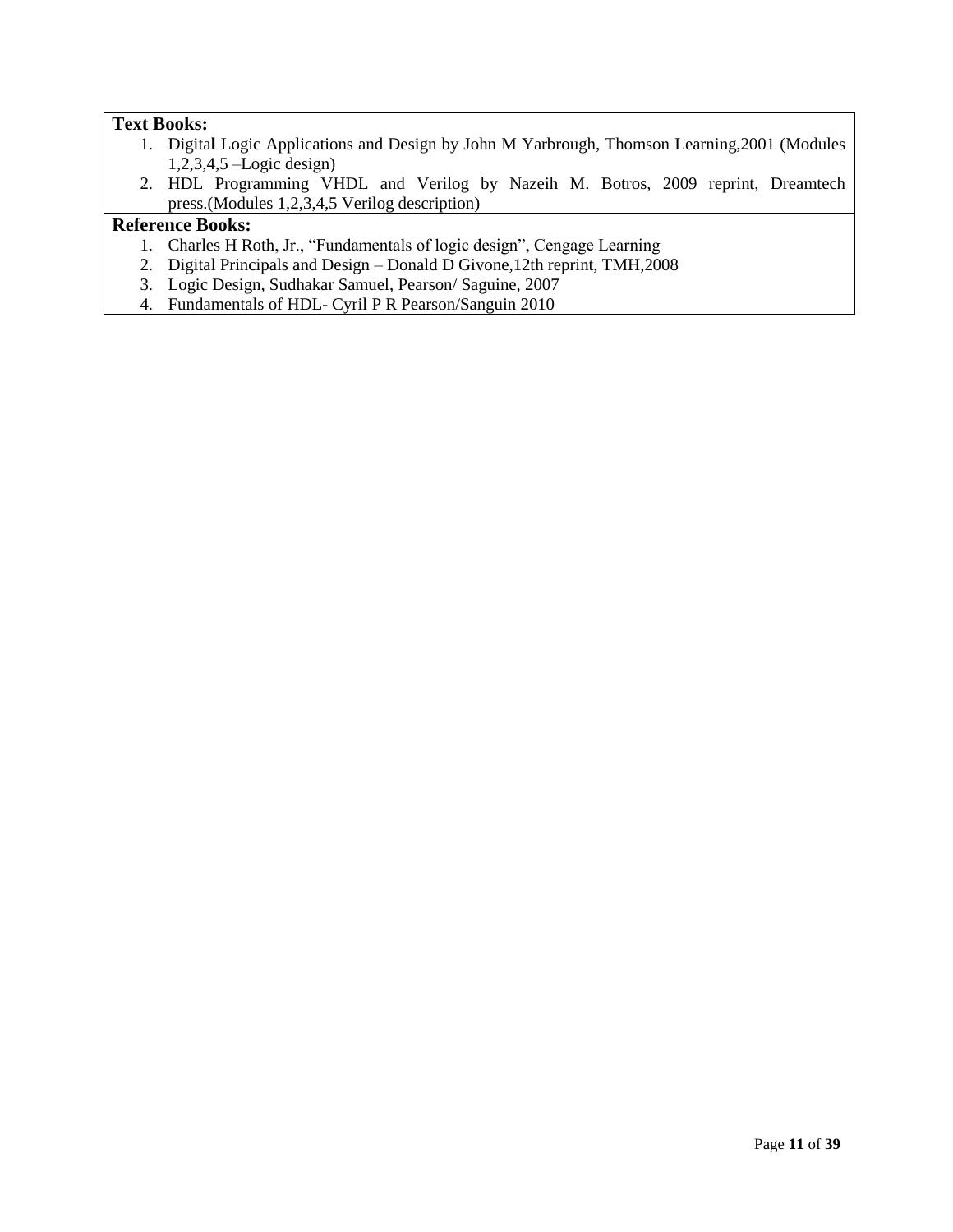| <b>B.E. Biomedical Engineering (BM)</b><br><b>Choice Based Credit System (CBCS)</b>                                                                                                                                                                                                                                                                                                                                                                                                                                                                                                                                                                                                             |                                                                                                                                                                                  |                                                                                                                                                                                                                                                                                  |          |        |
|-------------------------------------------------------------------------------------------------------------------------------------------------------------------------------------------------------------------------------------------------------------------------------------------------------------------------------------------------------------------------------------------------------------------------------------------------------------------------------------------------------------------------------------------------------------------------------------------------------------------------------------------------------------------------------------------------|----------------------------------------------------------------------------------------------------------------------------------------------------------------------------------|----------------------------------------------------------------------------------------------------------------------------------------------------------------------------------------------------------------------------------------------------------------------------------|----------|--------|
|                                                                                                                                                                                                                                                                                                                                                                                                                                                                                                                                                                                                                                                                                                 |                                                                                                                                                                                  | <b>Semester - III</b>                                                                                                                                                                                                                                                            |          |        |
|                                                                                                                                                                                                                                                                                                                                                                                                                                                                                                                                                                                                                                                                                                 |                                                                                                                                                                                  | HUMAN ANATOMY AND PHYSIOLOGY                                                                                                                                                                                                                                                     |          |        |
|                                                                                                                                                                                                                                                                                                                                                                                                                                                                                                                                                                                                                                                                                                 |                                                                                                                                                                                  | (Common to BM and ML)                                                                                                                                                                                                                                                            |          |        |
| Subject Code                                                                                                                                                                                                                                                                                                                                                                                                                                                                                                                                                                                                                                                                                    | : 15 BM/ML 35                                                                                                                                                                    | <b>IA Marks</b>                                                                                                                                                                                                                                                                  | : 20     |        |
| Number of Lecture<br>Hours/Week                                                                                                                                                                                                                                                                                                                                                                                                                                                                                                                                                                                                                                                                 | :04                                                                                                                                                                              | <b>Exam Marks</b>                                                                                                                                                                                                                                                                | :80      |        |
| <b>Total Number of</b>                                                                                                                                                                                                                                                                                                                                                                                                                                                                                                                                                                                                                                                                          | :50                                                                                                                                                                              | <b>Exam Hours</b>                                                                                                                                                                                                                                                                | :03      |        |
| <b>Lecture Hours</b>                                                                                                                                                                                                                                                                                                                                                                                                                                                                                                                                                                                                                                                                            |                                                                                                                                                                                  |                                                                                                                                                                                                                                                                                  |          |        |
|                                                                                                                                                                                                                                                                                                                                                                                                                                                                                                                                                                                                                                                                                                 |                                                                                                                                                                                  | Credits - 4                                                                                                                                                                                                                                                                      |          |        |
| <b>Course Objectives:</b>                                                                                                                                                                                                                                                                                                                                                                                                                                                                                                                                                                                                                                                                       | To provide the basic knowledge of different types of tissues.<br>respiratory system, digestive system and musculoskeletal system<br>various physiological processes in the body. | To understand the internal environment of human body and homeostasis mechanism<br>To provide the knowledge of structure and functioning of nervous system, cardiovascular system,<br>To provide the knowledge of physiological parameters of normal health and factors affecting |          |        |
|                                                                                                                                                                                                                                                                                                                                                                                                                                                                                                                                                                                                                                                                                                 |                                                                                                                                                                                  | Revised Bloom's Taxonomy Levels: $L1$ – Remembering, $L2$ – Understanding, $L3$ – Applying,                                                                                                                                                                                      |          |        |
|                                                                                                                                                                                                                                                                                                                                                                                                                                                                                                                                                                                                                                                                                                 | L4 - Analyzing, L5 - Evaluating, and L6 - Creating                                                                                                                               |                                                                                                                                                                                                                                                                                  |          |        |
|                                                                                                                                                                                                                                                                                                                                                                                                                                                                                                                                                                                                                                                                                                 | <b>Revised</b><br><b>Teaching</b><br><b>Bloom's</b><br><b>Modules</b><br><b>Hours</b><br><b>Taxonomy</b><br>(RBT)Level                                                           |                                                                                                                                                                                                                                                                                  |          |        |
| <b>Module -1</b><br><b>Introduction:</b><br>Homeostasis, Tissue, Cartilage: The<br>internal<br>environment and homeostasis, survival needs of the body, movement<br>of substances within the body, body fluids, action potential,<br>propagation of action potential, cell-structure<br>and functions.<br>Epithelial tissue- simple epithelium, stratified epithelium, connective<br>tissue- cells of connective tissue, loose connective tissue, Adipose<br>tissue, Dense connective tissue, Lymphoid tissue, Cartilage- Hyaline<br>cartilage, Fibrocartilage, Elastic cartilage.                                                                                                              |                                                                                                                                                                                  |                                                                                                                                                                                                                                                                                  | 10 Hours | L1, L2 |
|                                                                                                                                                                                                                                                                                                                                                                                                                                                                                                                                                                                                                                                                                                 |                                                                                                                                                                                  |                                                                                                                                                                                                                                                                                  |          |        |
| <b>Module -2</b><br>Nervous System: Functional Components of nervous system,<br>Neurons: Properties of neurons, Cell bodies, Axon and Dendrites,<br>Types of nerves, Synapse and neurotransmitters, neuromuscular<br>junction. Central nervous system: Meninges, ventricles of the brain<br>L1, L2, L3,<br>10 Hours<br>and CSF. Brain: Cerebrum, functions of cerebrum, functional areas of<br>L4<br>the cerebrum, Brainstem, Cerebellum, Spinal cord- grey matter, white<br>matter, spinal reflex, Spinal nerves (in brief list $&$ functions), Cranial<br>nerves (in brief list & functions), Autonomic nervous system (in<br>brief)-functions and effects. Pituitary gland and hypothalamus. |                                                                                                                                                                                  |                                                                                                                                                                                                                                                                                  |          |        |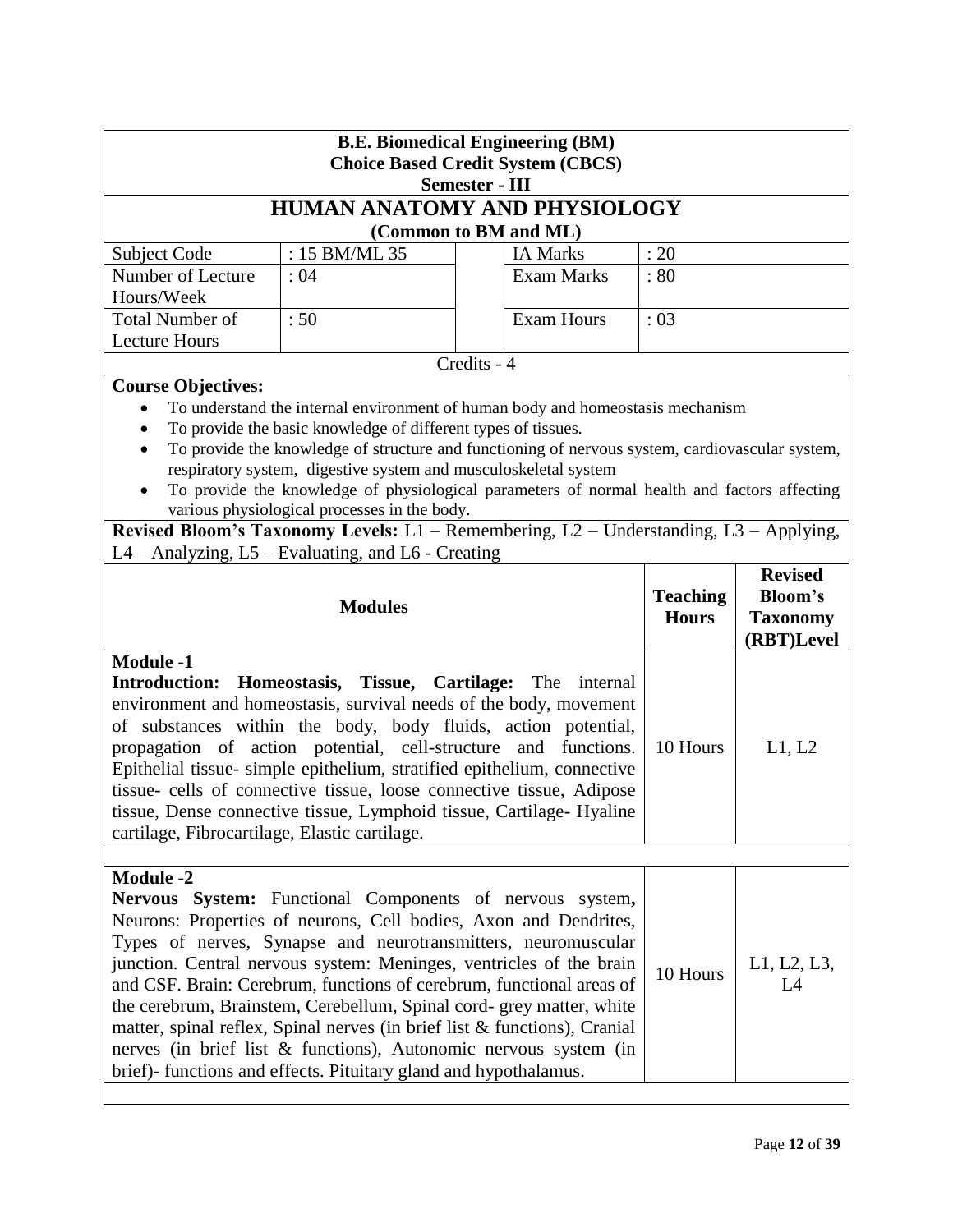| <b>Module -3</b><br>Cardiovascular System: Introduction, Blood vessels- Arteries and<br>Arterioles, Veins and Venules, capillaries, control of blood vessel<br>diameter, blood supply- internal respiration, cell nutrition. Heart-<br>position, structure-pericardium, myocardium, endocardium, interior                                                                                                                                                                                                                                                                                                                                                                                                                                                                                                                   |          |                   |
|-----------------------------------------------------------------------------------------------------------------------------------------------------------------------------------------------------------------------------------------------------------------------------------------------------------------------------------------------------------------------------------------------------------------------------------------------------------------------------------------------------------------------------------------------------------------------------------------------------------------------------------------------------------------------------------------------------------------------------------------------------------------------------------------------------------------------------|----------|-------------------|
| of the heart, flow of blood through the heart, blood supply to heart,<br>Conducting system of the heart, factors affecting heart rate, the<br>Cardiac cycle, cardiac output, blood pressure, control of blood<br>pressure, pulse and factors affecting the pulse rate. Circulation of the<br>blood- pulmonary circulation, systemic circulation-aorta (different<br>parts of aorta & their blood supply, in brief). Summary of the main                                                                                                                                                                                                                                                                                                                                                                                     | 10 Hours | L1, L2, L3,<br>L4 |
| blood vessels (arteries $\&$ veins, explanation with flow diagram only)                                                                                                                                                                                                                                                                                                                                                                                                                                                                                                                                                                                                                                                                                                                                                     |          |                   |
| <b>Module -4</b>                                                                                                                                                                                                                                                                                                                                                                                                                                                                                                                                                                                                                                                                                                                                                                                                            |          |                   |
| <b>Respiratory System:</b> Organs of respiration, Nose and Nasal cavity-<br>position, structure and functions, pharynx - position, structure,<br>functions. Larynx - position, structure and functions. Trachea,<br>bronchi, bronchioles and alveoli, lungs- position, associated structure,<br>pleura and pleural cavity. Respiration - muscles of respiration, cycle<br>of respiration, variables affecting respiration, lung volumes and<br>capacity<br><b>Digestive System:</b> Organs of the digestive system – mouth, tongue,<br>teeth, salivary glands, pharynx, oesophagus, stomach, gastric juice<br>and functions of stomach, small intestine-structure, chemical<br>digestion in small intestine, large intestine - structure, functions of the<br>large intestine. Pancreas and Liver.                          | 10 Hours | L1, L2, L3,<br>L4 |
|                                                                                                                                                                                                                                                                                                                                                                                                                                                                                                                                                                                                                                                                                                                                                                                                                             |          |                   |
| <b>Module -5</b><br><b>Skeletal System:</b> Bone, Types of bone, structure, bone cells,<br>functions of bone. Axial skeleton- skull, sinuses, Fontanelles,<br>vertebral column characteristics of typical vertebra, different parts of<br>vertebral column (parts only), features of vertebral column,<br>movements and functions of vertebral column, sternum, ribs,<br>shoulder girdle and upper limb, pelvic girdle and lower limb.<br>Muscles and Joints (Study of muscles along with joints): Muscle<br>tissue: Skeletal muscle, Smooth muscle, Cardiac muscle, functions of<br>muscle tissue, muscle tone and fatigue. Types of joint- Fibrous,<br>Cartilaginous, Synovial, characteristics of synovial joints, shoulder<br>joint, elbow joint, radioulnar joint, wrist joint, Hip joint, Knee joint,<br>ankle joint. | 10 Hours | L1, L2            |
| Course Outcomes: After studying this course, students will able to:                                                                                                                                                                                                                                                                                                                                                                                                                                                                                                                                                                                                                                                                                                                                                         |          |                   |

 Describe internal environment of human body and explain the fundamental concept of homeostasis.

Explain the structure and functioning of various types of tissues.

• Describe the structure and explain the functioning of various nervous system, cardiovascular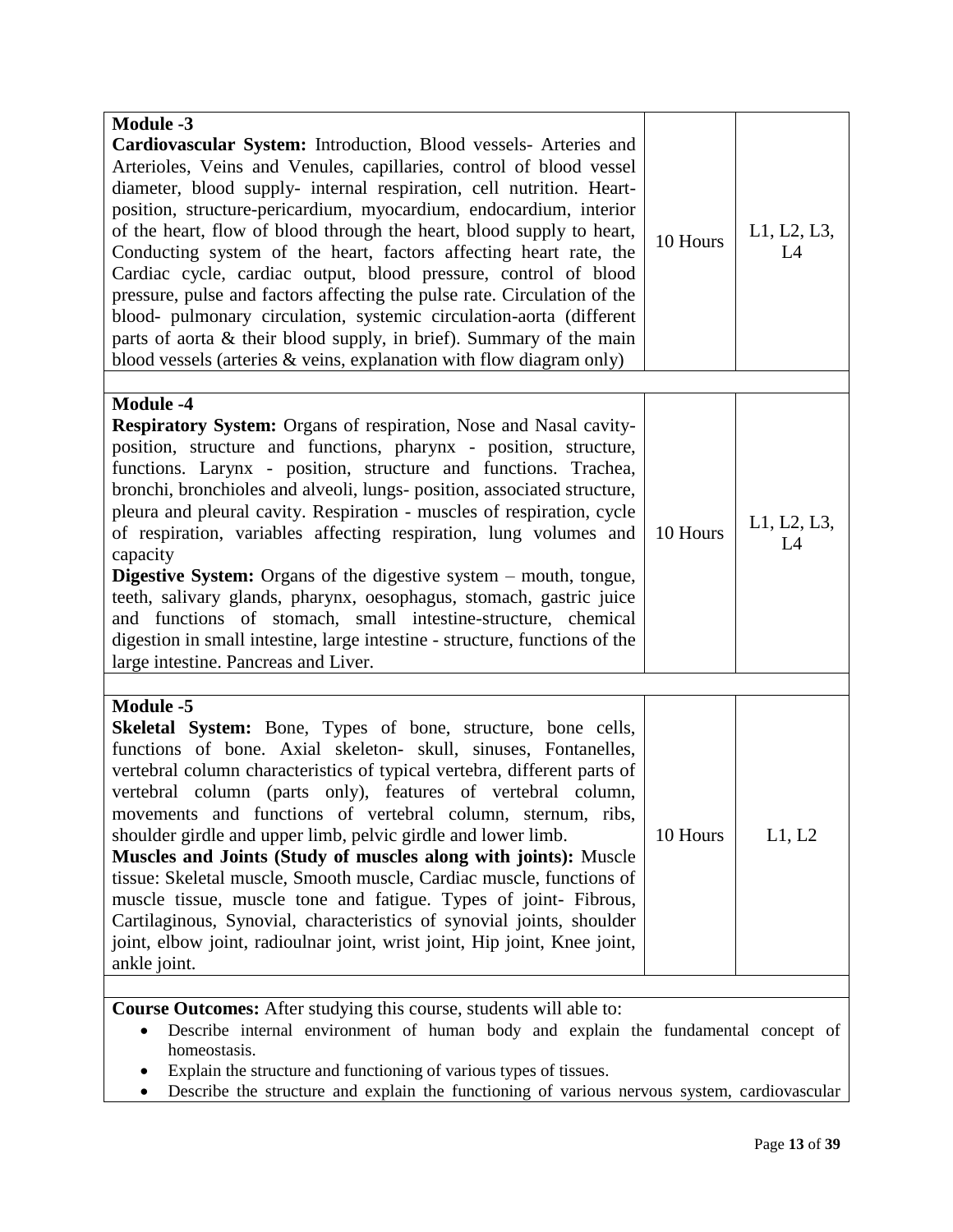- system, respiratory system, digestive system and musculoskeletal system.
- Demonstrate and analyze various physiological parameters in normal and abnormal conditions.

### **Graduate Attributes (as per NBA)**

- Engineering knowledge
- Problem analysis
- Investigation of Complex Problem
- Lifelong learning

### **Question Paper Pattern:**

- The question paper will have TEN questions.
- Each full question carry16 marks
- There will be TWO full questions (with maximum of FOUR sub questions) from each module.
- Each full question will have sub questions covering all the topics under a module.
- The students will have to answer FIVE full questions, selecting ONE full question from each module.

### **Text Books:**

1. Ross & Wilson's Anatomy and Physiology in Health and Illness – by Anne Waugh and Allison Grant, 9th Edition, Churchill Livingstone Publications

- 1. Concise Medical Physiology- by Sujit K. Chaudhuri, 5<sup>th</sup> Edition, New Central Book Agency Pvt. Ltd.
- 2. Essentials of Medical Physiology by K. Sembulingam and Prema Sembulingam,  $3<sup>rd</sup>$  Edition, Jaypee Publications
- 3. Human Physiology: From Cells to Systems by Lauralee Sherwood,  $6<sup>th</sup>$  Edition, Thomson India Edition, 2007.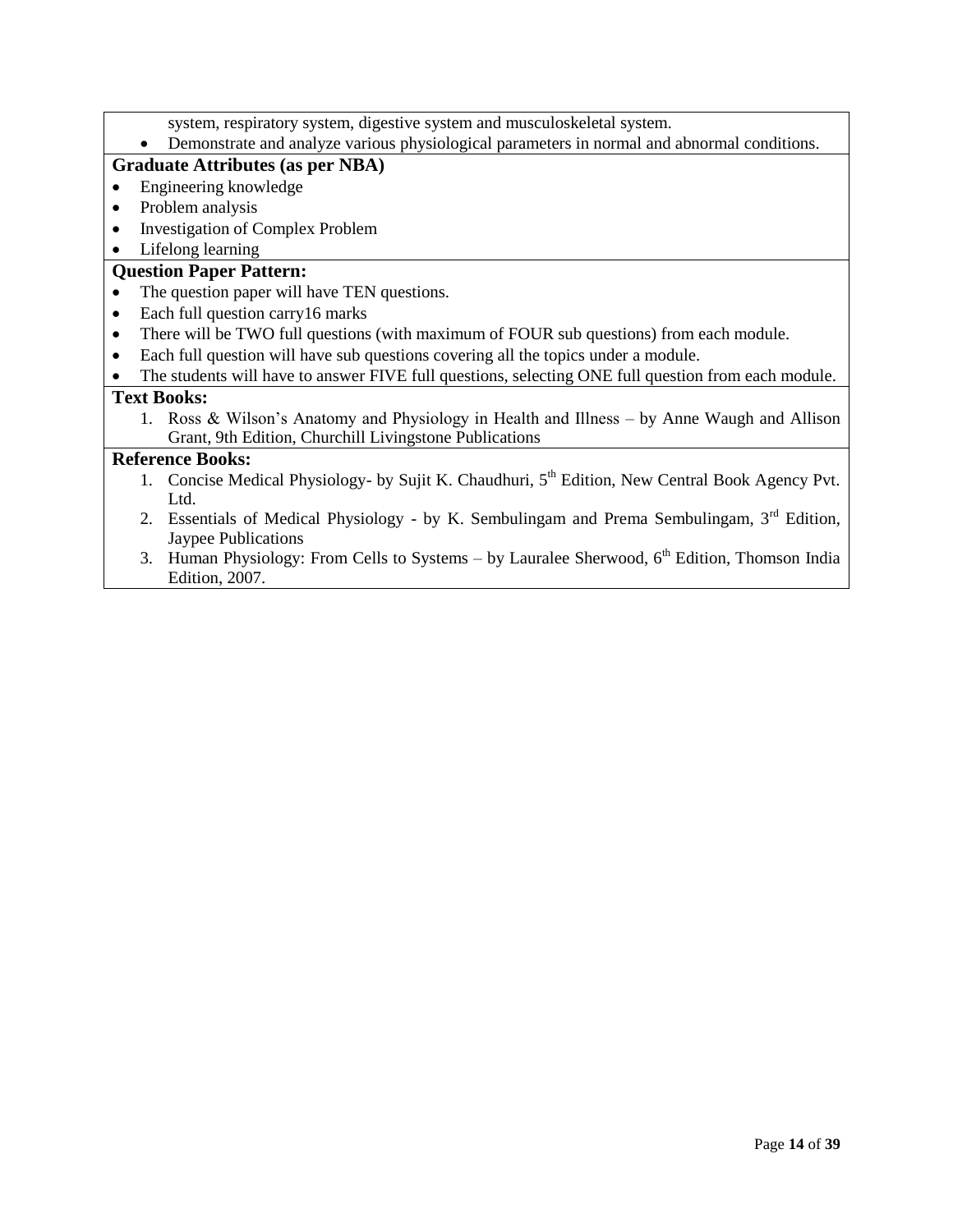| <b>B.E. Biomedical Engineering (BM)</b><br><b>Choice Based Credit System (CBCS)</b> |                                                                                                                                  |                             |               |                        |
|-------------------------------------------------------------------------------------|----------------------------------------------------------------------------------------------------------------------------------|-----------------------------|---------------|------------------------|
|                                                                                     |                                                                                                                                  | <b>Semester - III</b>       |               |                        |
|                                                                                     |                                                                                                                                  | <b>NETWORK ANALYSIS</b>     |               |                        |
|                                                                                     |                                                                                                                                  | (Common to EI, BM & ML)     |               |                        |
| <b>Subject Code</b>                                                                 | : 15 EI/BM/ML 36                                                                                                                 | <b>IA Marks</b>             | : 20          |                        |
| Number of Lecture                                                                   | :04                                                                                                                              | <b>Exam Marks</b>           | : 80          |                        |
| Hours/Week                                                                          |                                                                                                                                  |                             |               |                        |
| <b>Total Number of</b>                                                              | :50                                                                                                                              | <b>Exam Hours</b>           | :03           |                        |
| <b>Lecture Hours</b>                                                                |                                                                                                                                  |                             |               |                        |
|                                                                                     |                                                                                                                                  | Credits - 4                 |               |                        |
|                                                                                     | Course Objectives: This course will enable the students to                                                                       |                             |               |                        |
|                                                                                     | To introduce the Basic circuit laws, Network theorems and Analyze the networks.                                                  |                             |               |                        |
| $\bullet$                                                                           | To analyze the networks by using optimized methods                                                                               |                             |               |                        |
|                                                                                     | To analyze the network behavior during switching states.                                                                         |                             |               |                        |
|                                                                                     | To realize the network parameters.<br>Revised Bloom's Taxonomy Levels: L1 - Remembering, L2 - Understanding, L3 - Applying, L4 - |                             |               |                        |
|                                                                                     | Analysing, L5 – Evaluating, and L6 - Creating                                                                                    |                             |               |                        |
|                                                                                     |                                                                                                                                  |                             | <b>Teachi</b> | <b>Revised Bloom's</b> |
|                                                                                     | <b>Modules</b>                                                                                                                   |                             | ng            | <b>Taxonomy (RBT)</b>  |
|                                                                                     |                                                                                                                                  |                             | <b>Hours</b>  | <b>Level</b>           |
| <b>Module -1</b>                                                                    |                                                                                                                                  |                             |               |                        |
|                                                                                     | <b>Basic concepts:</b> Sources of electrical energy, Source transformation                                                       |                             |               | $L_1$ =Remembering,    |
| Source<br>shifting,<br>&                                                            | Network<br>reduction                                                                                                             | using<br>star-delta         | 10            | $L_2$ =Understanding,  |
|                                                                                     | transformation, loop and node analysis with dependent $\&$                                                                       |                             | Hours         | $L_3$ =Applying,       |
|                                                                                     | independent sources for DC networks, concept of super node and                                                                   |                             |               | $L_4$ =Analysis.       |
|                                                                                     | super mesh analysis for only independent sources for DC networks.                                                                |                             |               |                        |
| <b>Module -2</b>                                                                    |                                                                                                                                  |                             |               |                        |
| <b>Network theorems:</b>                                                            |                                                                                                                                  |                             |               | $L_1$ =Remembering     |
|                                                                                     | Super position, reciprocity, Millman's theorem (for DC networks),                                                                |                             | 10            | $L_2$ =Understanding   |
|                                                                                     | Thevinin's & Norton's theorem (for DC networks), and Maximum                                                                     |                             | Hours         | $L_3 =$ Applying       |
|                                                                                     | power transfer theorems (for AC & DC networks)                                                                                   |                             |               | $L_4$ =Analysis        |
| <b>Module -3</b>                                                                    |                                                                                                                                  |                             |               |                        |
|                                                                                     | Transient behavior and initial conditions: Behavior of circuit                                                                   |                             |               | $L_1$ = Understanding  |
|                                                                                     | elements under switching condition and their representation,                                                                     |                             | 10            | $L_2$ = Analyzing      |
|                                                                                     | evaluation of initial & final conditions in RL, RC & RLC circuits                                                                |                             | Hours         | $L_3 =$ Applying       |
| for DC excitations.                                                                 |                                                                                                                                  |                             |               | $L_4$ =Synthesis       |
|                                                                                     | Two port network parameters: Definitions and modeling of Z, Y,                                                                   |                             |               |                        |
| $H \&$ transmission parameters.                                                     |                                                                                                                                  |                             |               |                        |
| <b>Module -4</b>                                                                    |                                                                                                                                  |                             |               |                        |
| <b>Resonant Circuits:</b>                                                           |                                                                                                                                  |                             |               | $L_1$ = Understanding  |
|                                                                                     | Series resonance: Variation of current and voltage with frequency,                                                               |                             | 10            | $L_2$ = Analyzing      |
| Selectivity & Bandwidth, Q-factor                                                   |                                                                                                                                  | Parallel resonance: General | Hours         | $L_3 =$ Applying       |
|                                                                                     | case-resistance present in both branches, Selectivity & Bandwidth,                                                               |                             |               | $L_4$ =Realizing       |
|                                                                                     | Maximum impedance conditions with Capacitor, Inductor or                                                                         |                             |               |                        |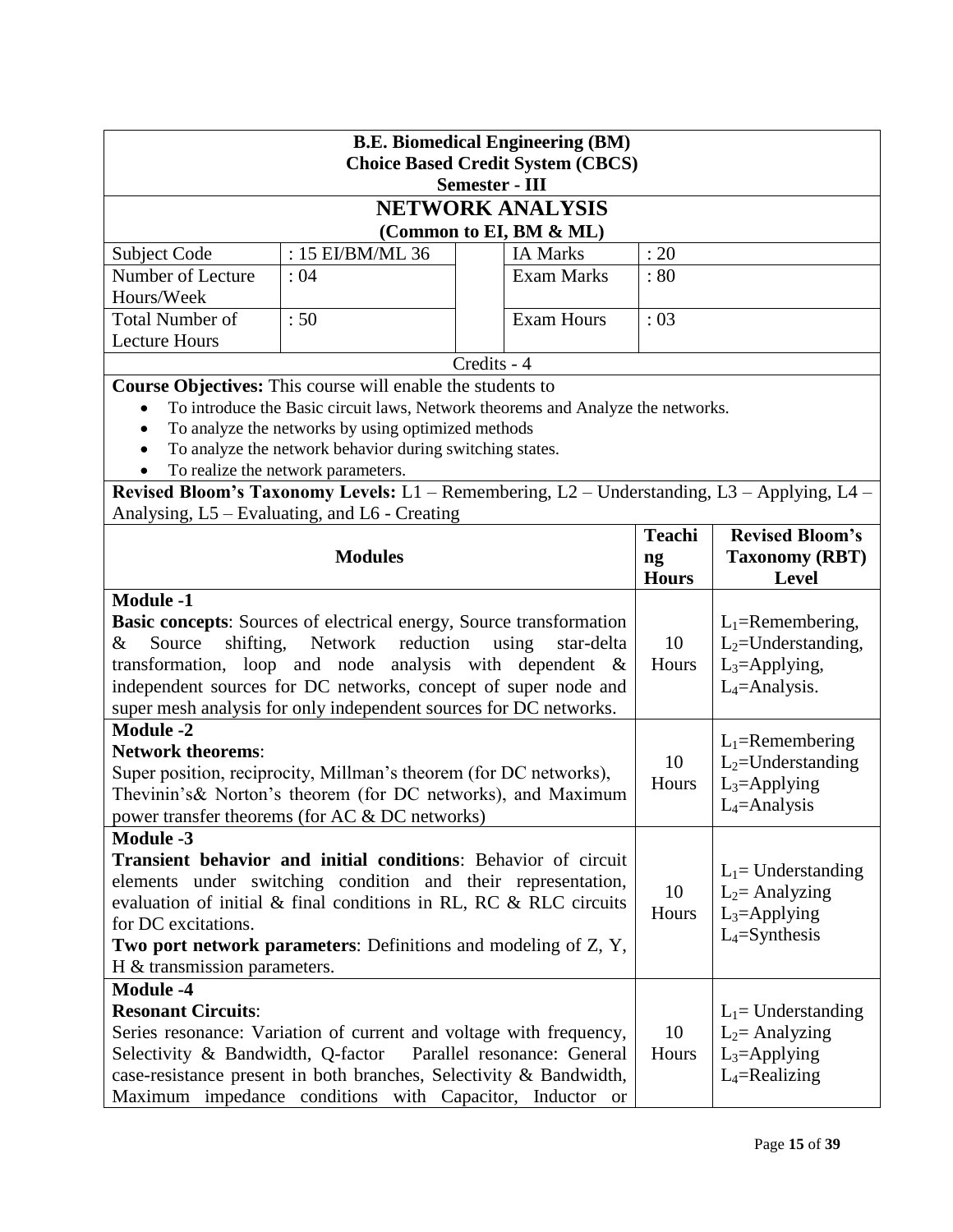| frequency as variable.                                                                                                                                                                                                                                 |             |                                                                                    |  |  |
|--------------------------------------------------------------------------------------------------------------------------------------------------------------------------------------------------------------------------------------------------------|-------------|------------------------------------------------------------------------------------|--|--|
| <b>Module -5</b><br><b>Network topology:</b> Graph of a network, concepts of: tree & co-tree,<br>incidence matrix, tie-set & cut-set schedules, Solution of resistive<br>networks using equilibrium equations in matrix form, Principle of<br>duality. | 10<br>Hours | $L_1$ = Understanding<br>$L_2$ = Analyzing<br>$L_3$ =Applying<br>$L_4$ =Evaluation |  |  |
| <b>Course Outcomes:</b> After studying this course, students will able to:                                                                                                                                                                             |             |                                                                                    |  |  |
| Apply the basic concepts (Laws, theorems) of networks to obtain solution.                                                                                                                                                                              |             |                                                                                    |  |  |
| Choose the Appropriate/specific technique to analyze the networks.                                                                                                                                                                                     |             |                                                                                    |  |  |
| Realize and Analyze the network behavior                                                                                                                                                                                                               |             |                                                                                    |  |  |
| <b>Graduate Attributes (as per NBA)</b>                                                                                                                                                                                                                |             |                                                                                    |  |  |
| Applying the Engineering concepts to analyze the networks                                                                                                                                                                                              |             |                                                                                    |  |  |
| Realizing and solving the complex circuits                                                                                                                                                                                                             |             |                                                                                    |  |  |
| <b>Question Paper Pattern:</b>                                                                                                                                                                                                                         |             |                                                                                    |  |  |
| The question paper will have TEN questions.                                                                                                                                                                                                            |             |                                                                                    |  |  |
| Each full question carry 16 marks<br>$\bullet$                                                                                                                                                                                                         |             |                                                                                    |  |  |
| In each full question, preferably 40% should be related to theoretical concepts/derivations and 60% should<br>$\bullet$                                                                                                                                |             |                                                                                    |  |  |
| be related problems/solutions.                                                                                                                                                                                                                         |             |                                                                                    |  |  |
| There will be TWO full questions (with maximum of FOUR sub questions) from each module.<br>$\bullet$                                                                                                                                                   |             |                                                                                    |  |  |
| Each full question will have sub questions covering all the topics under a module.<br>$\bullet$                                                                                                                                                        |             |                                                                                    |  |  |
| The students will have to answer FIVE full questions, selecting ONE full question from each module.<br>$\bullet$                                                                                                                                       |             |                                                                                    |  |  |
| <b>Text Books:</b>                                                                                                                                                                                                                                     |             |                                                                                    |  |  |
| Engineering Circuit Analysis, William H Hayt et al, McGraw Hill, 8 <sup>th</sup> Edition.                                                                                                                                                              |             |                                                                                    |  |  |
| Networks And Systems, D Roy Choudhury, New Age International Publishers, 3 <sup>rd</sup> Edition.<br>2.                                                                                                                                                |             |                                                                                    |  |  |
| Network Analysis, M.E. Van Valkenburg, Prentice-Hall, 3rd Edition.<br>3.                                                                                                                                                                               |             |                                                                                    |  |  |
| <b>Reference Books:</b>                                                                                                                                                                                                                                |             |                                                                                    |  |  |

## 1. Introduction to Electric circuits, Richard C Dorf & James A Svoboda, Wiley, 9<sup>th</sup> Edition.

2. Electric Circuits, MahmoodNahvi, McGraw Hill, 9<sup>th</sup> Edition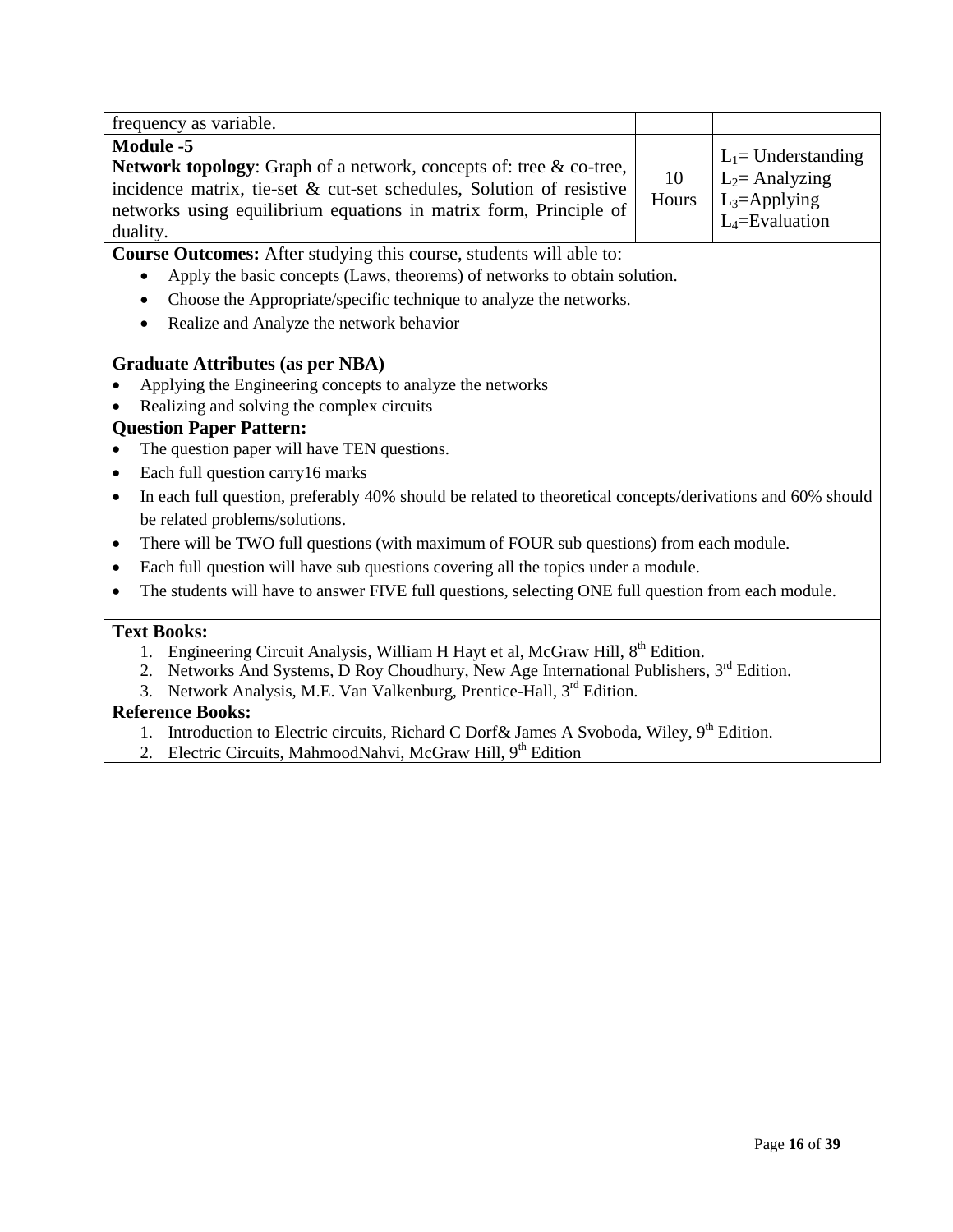| <b>B.E. Biomedical Engineering (BM)</b><br><b>Choice Based Credit System (CBCS)</b><br><b>Semester - III</b>                                                               |                                                                                                                                           |                                                                                                                                    |                                                                                       |  |
|----------------------------------------------------------------------------------------------------------------------------------------------------------------------------|-------------------------------------------------------------------------------------------------------------------------------------------|------------------------------------------------------------------------------------------------------------------------------------|---------------------------------------------------------------------------------------|--|
|                                                                                                                                                                            |                                                                                                                                           | <b>ANALOG ELECTRONIC CIRCUITS LAB</b>                                                                                              |                                                                                       |  |
|                                                                                                                                                                            |                                                                                                                                           | (Common to EI, BM & ML)                                                                                                            |                                                                                       |  |
| Subject Code                                                                                                                                                               | : 15 EI/BM/ML L37                                                                                                                         | <b>IA Marks</b>                                                                                                                    | : 20                                                                                  |  |
| <b>Number of Practical</b>                                                                                                                                                 | : 03                                                                                                                                      | <b>Exam Marks</b>                                                                                                                  | :80                                                                                   |  |
| Hours/Week                                                                                                                                                                 |                                                                                                                                           |                                                                                                                                    |                                                                                       |  |
| <b>Total Number of</b>                                                                                                                                                     | :42                                                                                                                                       | <b>Exam Hours</b>                                                                                                                  | :03                                                                                   |  |
| <b>Practical Hours</b>                                                                                                                                                     |                                                                                                                                           |                                                                                                                                    |                                                                                       |  |
|                                                                                                                                                                            |                                                                                                                                           | Credits - 2                                                                                                                        |                                                                                       |  |
| <b>Course Objectives:</b>                                                                                                                                                  |                                                                                                                                           |                                                                                                                                    |                                                                                       |  |
| assembly and evaluation/testing of                                                                                                                                         |                                                                                                                                           | This laboratory course enables students to get practical knowledge & experience in design,                                         |                                                                                       |  |
|                                                                                                                                                                            | Rectifier circuits without and with filter                                                                                                |                                                                                                                                    |                                                                                       |  |
|                                                                                                                                                                            | BJT as Amplifier without and with feedback                                                                                                |                                                                                                                                    |                                                                                       |  |
|                                                                                                                                                                            | JFET Characteristics and as Amplifier.                                                                                                    |                                                                                                                                    |                                                                                       |  |
| <b>MOSFET Characteristics</b>                                                                                                                                              |                                                                                                                                           |                                                                                                                                    |                                                                                       |  |
| <b>BJT</b> as Power Amplifiers                                                                                                                                             |                                                                                                                                           |                                                                                                                                    |                                                                                       |  |
|                                                                                                                                                                            | Oscillators using BJT and FET for frequency generation                                                                                    |                                                                                                                                    |                                                                                       |  |
| UJT characteristics                                                                                                                                                        |                                                                                                                                           |                                                                                                                                    |                                                                                       |  |
|                                                                                                                                                                            | Verification of Theorems and applications in practical fields                                                                             |                                                                                                                                    |                                                                                       |  |
|                                                                                                                                                                            |                                                                                                                                           |                                                                                                                                    | Revised Bloom's Taxonomy Levels: L1 - Remembering, L2 - Understanding, L3 - Applying, |  |
|                                                                                                                                                                            | L4 - Analyzing, L5 - Evaluating, and L6 - Creating                                                                                        |                                                                                                                                    |                                                                                       |  |
|                                                                                                                                                                            | <b>Laboratory Experiments</b>                                                                                                             |                                                                                                                                    | <b>Revised Bloom's</b>                                                                |  |
|                                                                                                                                                                            |                                                                                                                                           | NOTE: The experiments are to be carried using discrete components                                                                  | <b>Taxonomy</b>                                                                       |  |
|                                                                                                                                                                            | only                                                                                                                                      |                                                                                                                                    | (RBT)Level                                                                            |  |
| 1.                                                                                                                                                                         | To design and testing of the following rectifiers with and without<br>filters: (a) Full Wave Rectifier (center tap) (b) Bridge Rectifier. |                                                                                                                                    | L3, 14, L5, L6                                                                        |  |
| ratio.                                                                                                                                                                     |                                                                                                                                           | 2. To plot characteristics of UJT and to determine its intrinsic stand-off                                                         | L1, L2, L3, L4                                                                        |  |
| To design and test the common emitter amplifier (voltage divider<br>L3, 14, L5, L6<br>bias) without feedback and determine input, output impedance, gain<br>and bandwidth. |                                                                                                                                           |                                                                                                                                    |                                                                                       |  |
| 4. To design and test the Emitter follower amplifier (BJT) using voltage<br>L3, 14, L5, L6<br>divider bias and determine input, output impedance, gain and<br>bandwidth.   |                                                                                                                                           |                                                                                                                                    |                                                                                       |  |
| 5.                                                                                                                                                                         | find the Drain Resistance and Trans-conductance.                                                                                          | To plot the Drain and Transfer characteristic for the given FET and to                                                             | L1, L2, L3, L4                                                                        |  |
| 6.                                                                                                                                                                         | JFET/MOSFET amplifier, and to determine its bandwidth.                                                                                    | To design, test and to plot the frequency response of Common Source                                                                | L3, 14, L5, L6                                                                        |  |
| 7.                                                                                                                                                                         | conductance and amplification factor.                                                                                                     | To plot the input and output characteristics of n-channel MOSFET<br>and calculate its parameters, namely; drain resistance, mutual | L1, L2, L3, L4                                                                        |  |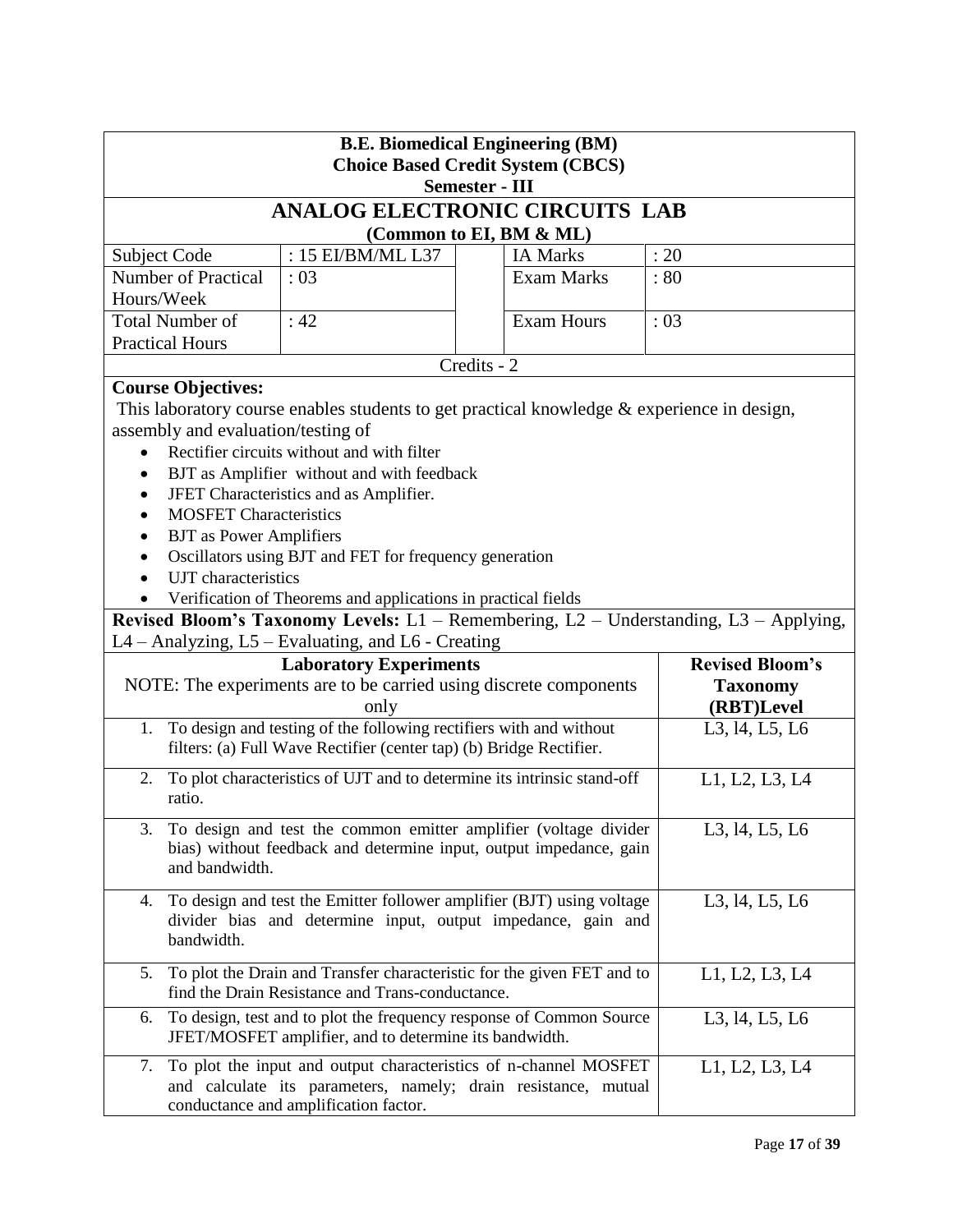| 8.        | Wiring and testing of Complimentary symmetry class B push pull<br>power amplifier and calculation of efficiency.                                                  | L1, L2, L3, L4      |
|-----------|-------------------------------------------------------------------------------------------------------------------------------------------------------------------|---------------------|
| 9.        | To design and test the RC-Phase shift Oscillator using BJT for the<br>given frequency.                                                                            | L3, 14, L5, L6      |
|           | 10. To design and test the following tuned oscillator circuits for the given<br>frequency. (a) Hartley Oscillator using BJT (b) Colpitts Oscillator<br>using FET. | L3, 14, L5, L6      |
|           | 11. Testing of crystal oscillator and to determine its frequency of<br>oscillation.                                                                               | L1, L2, L3, L4      |
|           | 12. Verification of Thevenin's theorem and Maximum Power Transform<br>theorem for the given DC circuits.                                                          | L1, L2, L3, L4      |
|           | Course Outcomes: After studying this course, students will able to:                                                                                               |                     |
|           | Acquire the Working principles, characteristics and basic applications of BJT and FET.                                                                            |                     |
| $\bullet$ | Modeling of BJT/FET for analysis                                                                                                                                  |                     |
|           | Able to design Single stage, Multistage amplifier, with and without feedback                                                                                      |                     |
|           | Able to analyze Frequency response of BJT and FET.                                                                                                                |                     |
|           | Acquire the knowledge of Power amplifiers, operation, and able to design power amplifier.                                                                         |                     |
|           | Apply the knowledge gained in the design of BJT/FET circuits in Oscillators to generate different                                                                 |                     |
|           | frequencies and their applications.                                                                                                                               |                     |
|           | Knowledge of UJT characteristics and its application.                                                                                                             |                     |
|           | Applications of theorems in various practical fields.                                                                                                             |                     |
|           | <b>Graduate Attributes (as per NBA)</b>                                                                                                                           |                     |
| $\bullet$ | Engineering Knowledge.                                                                                                                                            |                     |
| $\bullet$ | Problem Analysis.                                                                                                                                                 |                     |
|           | Design / development of solutions (partly)                                                                                                                        |                     |
|           | <b>Conduct of Practical Examination:</b>                                                                                                                          |                     |
| 1.        | All laboratory experiments are to be included for practical examination.                                                                                          |                     |
| 2.        | Students are allowed to pick one experiment from the lot.                                                                                                         |                     |
| 3.        | Strictly follow the instructions as printed on the cover page of answer script for breakup of marks.                                                              |                     |
| 4.        | Change of experiment is allowed only once and 15% Marks allotted to the procedure part to be                                                                      |                     |
|           | made zero.                                                                                                                                                        |                     |
|           |                                                                                                                                                                   |                     |
|           | <b>Reference Books:</b><br>1 Flectronics Lab Manual by K A Navas Volume I PHI                                                                                     | 5th Edition<br>2015 |
|           |                                                                                                                                                                   |                     |

- 1. Electronics Lab Manual by K. A. Navas, Volume I, PHI, 5th Edition, 2015, ISBN:9788120351424.
- 2. Electronics Laboratory Primer A Design Approach by S.Poorna Chandra, B.Sasikala, S Chand Pub.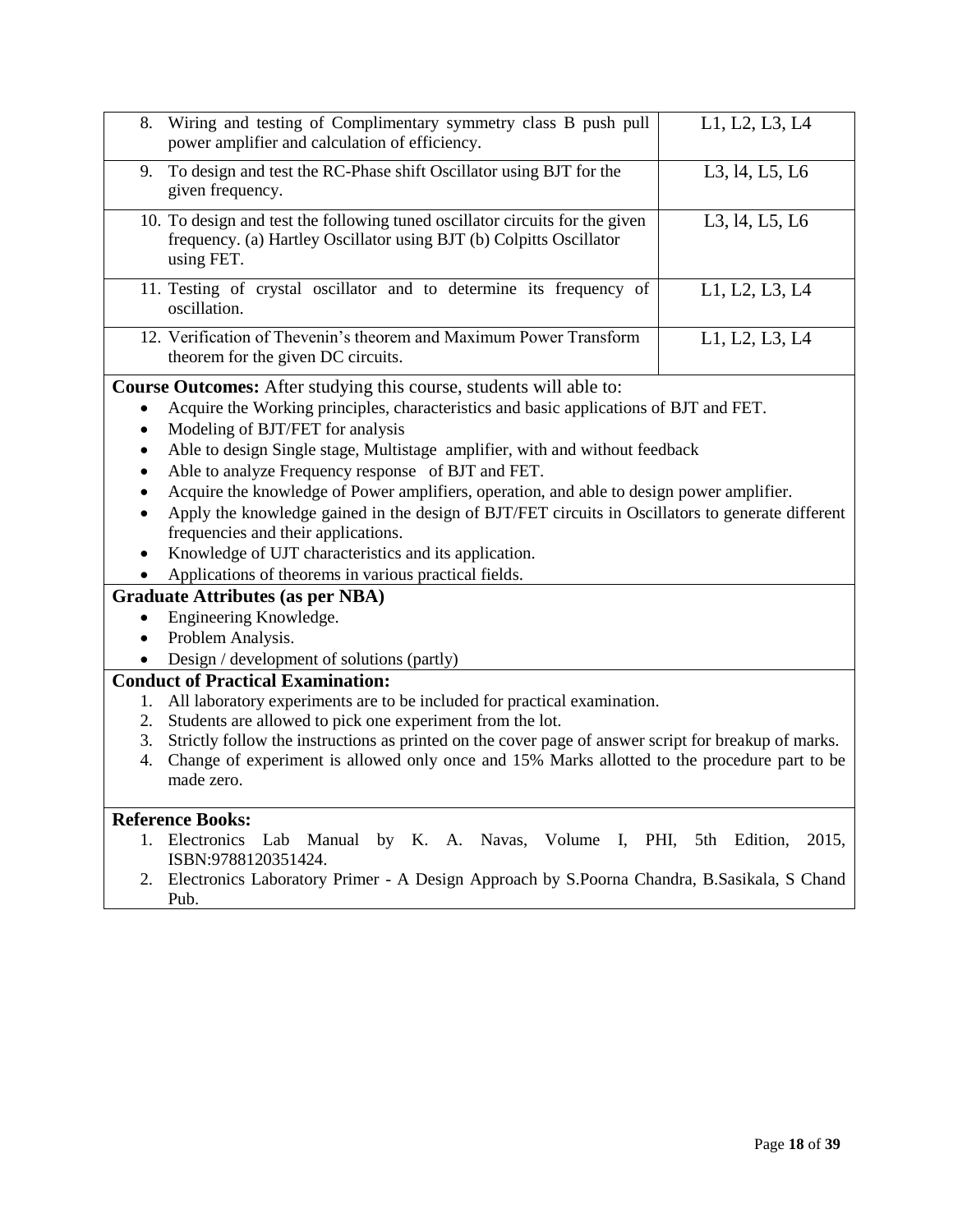| <b>B.E. Biomedical Engineering (BM)</b> |                                                                                            |                   |      |                                                  |
|-----------------------------------------|--------------------------------------------------------------------------------------------|-------------------|------|--------------------------------------------------|
|                                         | <b>Choice Based Credit System (CBCS)</b><br><b>Semester - III</b>                          |                   |      |                                                  |
|                                         | DIGITAL DESIGN AND HDL LAB                                                                 |                   |      |                                                  |
|                                         | (Common to EI, BM & ML)                                                                    |                   |      |                                                  |
| <b>Subject Code</b>                     | : 15 EI/BM/ML L38                                                                          | <b>IA Marks</b>   | : 20 |                                                  |
| <b>Number of Practical</b>              | :03                                                                                        | <b>Exam Marks</b> | : 80 |                                                  |
| Hours/Week                              |                                                                                            |                   |      |                                                  |
| <b>Total Number of</b>                  | : 42                                                                                       | <b>Exam Hours</b> | :03  |                                                  |
| <b>Practical Hours</b>                  |                                                                                            |                   |      |                                                  |
|                                         | Credits - 2                                                                                |                   |      |                                                  |
|                                         | <b>Course Objectives:</b> This course will enable the students to                          |                   |      |                                                  |
|                                         | The operation of various logic gates and digital circuits and write the Verilog code.      |                   |      |                                                  |
|                                         | Design of logic circuits for combinational and sequential circuits and write Verilog code. |                   |      |                                                  |
|                                         | Synthesis of digital circuits, FFs, shift registers and counters using ICs.                |                   |      |                                                  |
|                                         | To use FPGA/CPLD kits for downloading the Verilog code and test the output.                |                   |      |                                                  |
|                                         | Revised Bloom's Taxonomy Levels: L1 - Remembering, L2 - Understanding, L3 - Applying,      |                   |      |                                                  |
|                                         | L4 - Analyzing, L5 - Evaluating, and L6 - Creating                                         |                   |      |                                                  |
| <b>Laboratory Experiments:</b>          |                                                                                            |                   |      | <b>Revised</b>                                   |
| Note:                                   | (1) Use discrete components to test and verify the logic gates.                            |                   |      | <b>Bloom's</b>                                   |
|                                         | (2) Use FPGA/CPLD kits for down loading the Verilog code and test the                      |                   |      | <b>Taxonomy</b>                                  |
| output.                                 |                                                                                            |                   |      | (RBT)                                            |
|                                         |                                                                                            |                   |      | Level                                            |
| 1.<br>gates                             | Simplification, realization of Boolean expressions using logic gates/Universal             |                   |      | L1, L2, L3                                       |
| To design and implement<br>2.           |                                                                                            |                   |      | L3, L4,                                          |
|                                         | a) Adder/Subtractor - Full/half using logic gates.                                         |                   |      | L5,L6                                            |
|                                         | b) 4-bit Parallel Adder/ subtractor using IC 7483.                                         |                   |      |                                                  |
| To realize<br>3.                        |                                                                                            |                   |      | L2, L3, L4                                       |
|                                         | a) BCD to Excess-3 code conversion and vice versa                                          |                   |      |                                                  |
|                                         | b) Binary to Gray code conversion and vice versa                                           |                   |      |                                                  |
| To realize<br>4.                        |                                                                                            |                   |      | L2, L3, L4                                       |
| a) 4:1 Multiplexer using gates          |                                                                                            |                   |      |                                                  |
| b) $1:8$ Demux                          | c) Priority encoder and 3:8 Decoder using IC74138                                          |                   |      |                                                  |
| d) One / Two bit comparator             |                                                                                            |                   |      |                                                  |
| 5.                                      | To realize the following flip-flops using NAND Gates                                       |                   |      | L2, L3, L4                                       |
|                                         | (a) T type (b) JK Master slave (c) D type                                                  |                   |      |                                                  |
| 6.                                      | To realize the 3-bit counters as a sequential circuit and Mod-N Counter design             |                   |      | L2, L3, L4                                       |
| (7476, 7490, 74192, 74193)              |                                                                                            |                   |      |                                                  |
| 7.                                      | Adder/Subtractor - Full/half using Verilog data flow description                           |                   |      | L <sub>2</sub> , L <sub>3</sub> , L <sub>4</sub> |
| 8.                                      | Code converters using Verilog Behavioral description                                       |                   |      | L2, L3, L4                                       |
| a) Gray to binary and vice versa        |                                                                                            |                   |      |                                                  |
|                                         | b) Binary to excess3 and vice versa                                                        |                   |      |                                                  |
| 9.                                      | Multiplexers/decoders/encoder using Verilog Behavioral description                         |                   |      | L2, L3, L4                                       |
|                                         | - 8:1 mux, 3:8 decoder, 8:3 encoder, Priority encoder                                      |                   |      |                                                  |
|                                         | - 1:8 Demux and verify using test bench                                                    |                   |      |                                                  |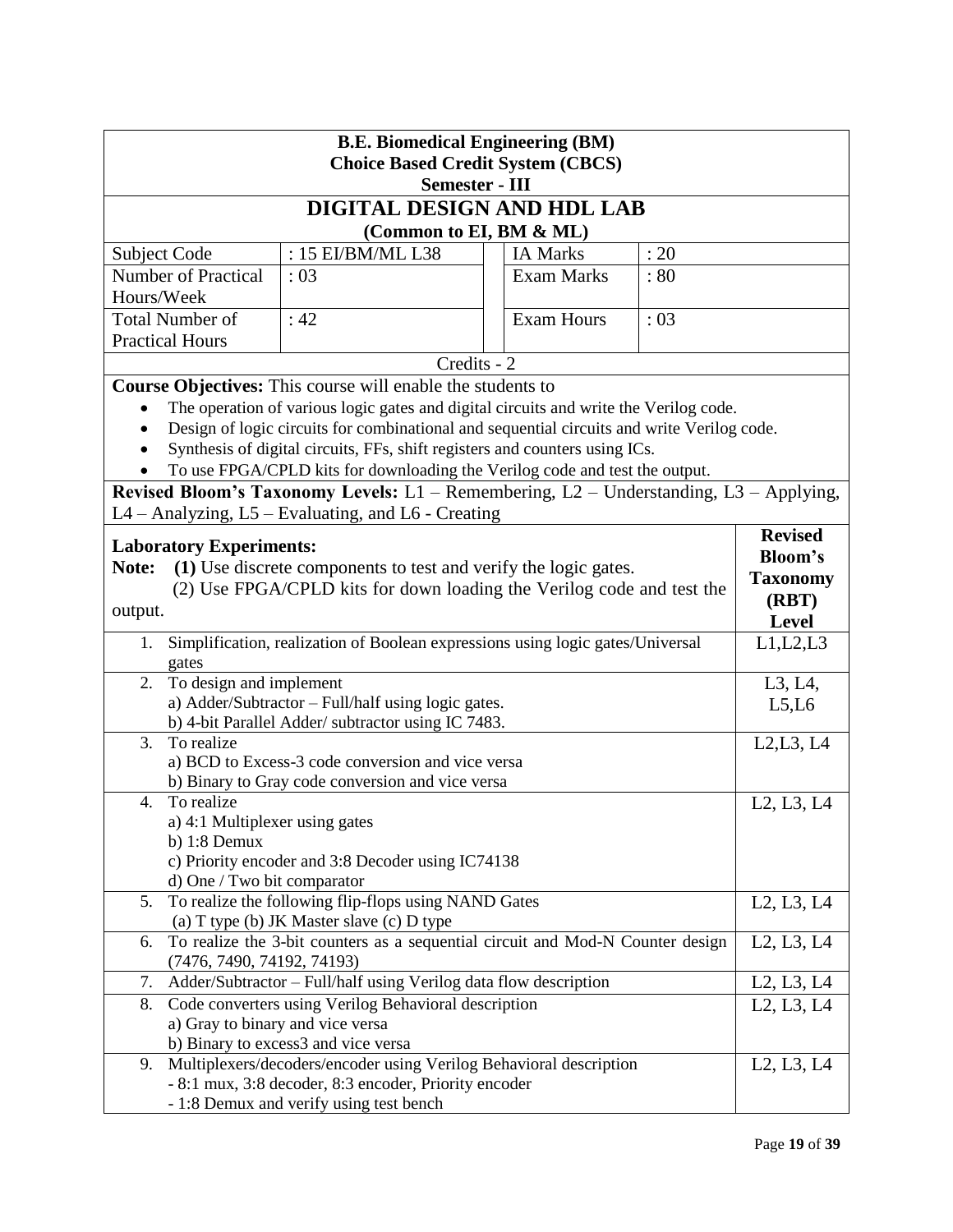|                    | - 2-bit Comparator using behavioral description                                                         |            |
|--------------------|---------------------------------------------------------------------------------------------------------|------------|
|                    | 10. Flip-flops using Verilog Behavioral description                                                     | L2, L3, L4 |
|                    | a) JK type b) SR type c) T type and d) D type                                                           |            |
|                    | 11. Counter up/down (BCD and binary), sequential counters using Verilog<br>Behavioral description       | L2,L3, L4  |
|                    | 12. Interface experiments: (a) Stepper motor (b) Relay (c) Waveform generation<br>using DAC             | L2, L3, L4 |
|                    | <b>Course Outcomes:</b> After studying this course, students will able to:                              |            |
|                    | Realize Boolean expression using Universal gates / basic gates using ICs and Verilog                    |            |
| $\bullet$          | Demonstrate the function of adder/subtractor circuits using gates/ICs & Verilog.                        |            |
|                    | Design and analyze the Comparator, Multiplexers Decoders, Encoders circuits using ICs and               |            |
|                    | Verilog.                                                                                                |            |
|                    | Design and analysis of different Flip-flops and counters using gates and FFs                            |            |
|                    | Able to use FPGA/CPLD kits for down loading Verilog codes for shift registers and counters and          |            |
|                    | check output.                                                                                           |            |
|                    | <b>Graduate Attributes (as per NBA)</b>                                                                 |            |
| ٠                  | Engineering Knowledge.                                                                                  |            |
| $\bullet$          | Problem Analysis.                                                                                       |            |
|                    | Design/Development of solutions                                                                         |            |
|                    | <b>Conduct of Practical Examination:</b>                                                                |            |
|                    | 1. All laboratory experiments are to be included for practical examination.                             |            |
|                    | 2. Students are allowed to pick one experiment from the lot.                                            |            |
|                    | 3. Strictly follow the instructions as printed on the cover page of answer script for breakup of marks. |            |
| 4.                 | Change of experiment is allowed only once and 15% Marks allotted to the procedure part to be            |            |
|                    | made zero                                                                                               |            |
| <b>Text Books:</b> |                                                                                                         |            |
|                    | 1. Digital Principals and Design - Donald D Givone, 12th reprint, TMH, 2008                             |            |
|                    | 2. HDL Programming VHDLAnd Verilog ByNazeih M. Botros, 2009 reprint, Dreamtech press.                   |            |
|                    | <b>Reference Books:</b>                                                                                 |            |

- 1. Digital Logic Applications and Design by John M Yarbrough, Thomson Learning,2001
- 2. Fundamentals of HDL- Cyril P R Pearson/Sanguin 2010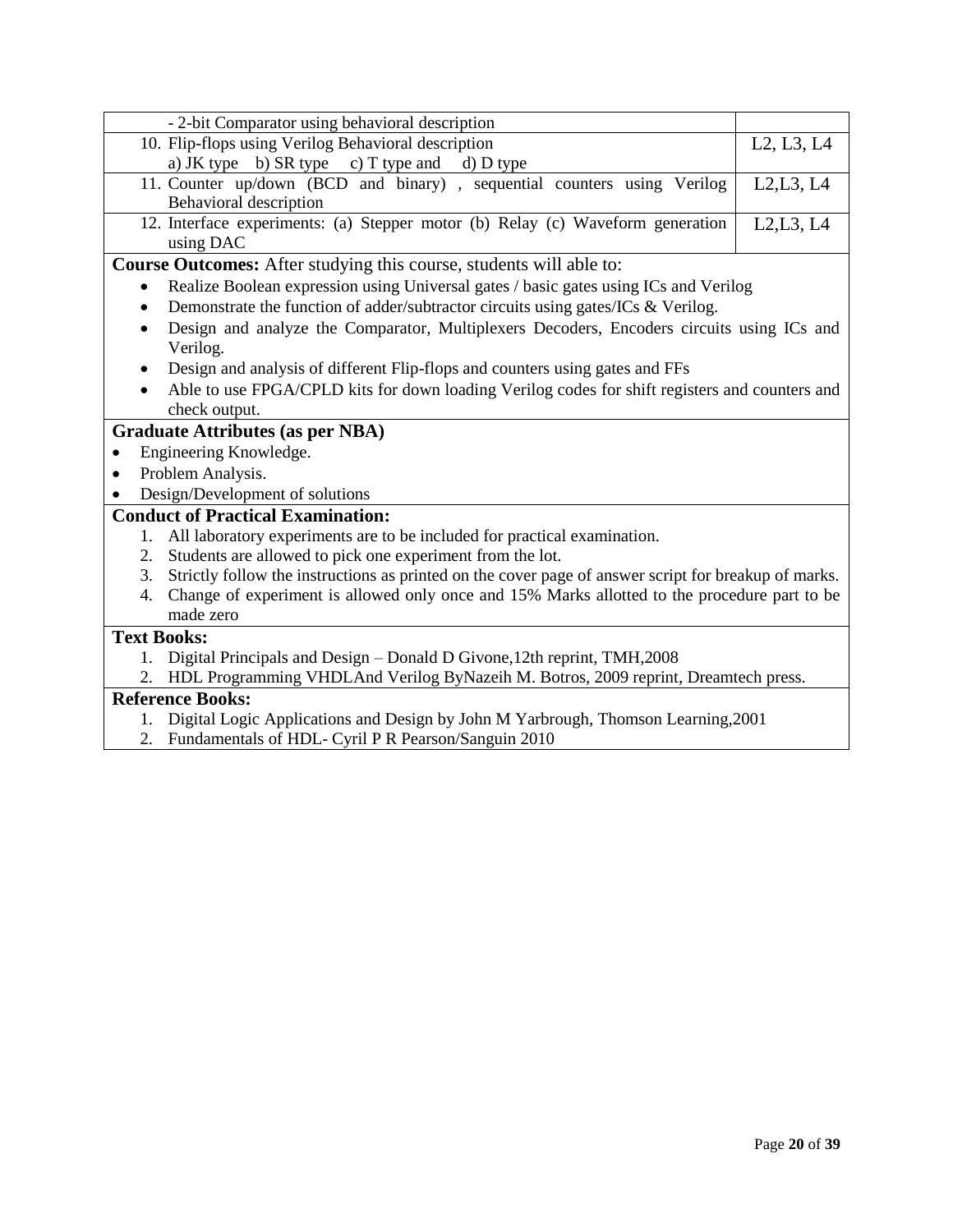# **IV SEMESTER**

| <b>B.E. Biomedical Engineering (BM)</b> |                                                                                       |             |                          |                 |                 |
|-----------------------------------------|---------------------------------------------------------------------------------------|-------------|--------------------------|-----------------|-----------------|
|                                         | <b>Choice Based Credit System (CBCS)</b>                                              |             |                          |                 |                 |
| <b>Semester - III</b>                   |                                                                                       |             |                          |                 |                 |
|                                         | <b>ENGINEERING MATHEMATICS-IV</b>                                                     |             |                          |                 |                 |
|                                         |                                                                                       |             | (Common to All Branches) |                 |                 |
| Subject Code                            | : 15MAT41                                                                             |             | <b>IA Marks</b>          | : 20            |                 |
| Number of Lecture                       | :04                                                                                   |             | <b>Exam Marks</b>        | :80             |                 |
| Hours/Week                              |                                                                                       |             |                          |                 |                 |
| <b>Total Number of</b>                  | :50                                                                                   |             | <b>Exam Hours</b>        | :03             |                 |
| <b>Lecture Hours</b>                    |                                                                                       | Credits - 4 |                          |                 |                 |
|                                         |                                                                                       |             |                          |                 |                 |
|                                         | Course Objectives: This course will enable the students to                            |             |                          |                 |                 |
|                                         |                                                                                       |             |                          |                 |                 |
|                                         |                                                                                       |             |                          |                 |                 |
|                                         |                                                                                       |             |                          |                 |                 |
|                                         |                                                                                       |             |                          |                 |                 |
|                                         |                                                                                       |             |                          |                 |                 |
|                                         | Revised Bloom's Taxonomy Levels: L1 - Remembering, L2 - Understanding, L3 - Applying, |             |                          |                 |                 |
|                                         | L4 - Analyzing, L5 - Evaluating, and L6 - Creating                                    |             |                          |                 |                 |
|                                         |                                                                                       |             |                          |                 | <b>Revised</b>  |
|                                         |                                                                                       |             |                          |                 |                 |
|                                         |                                                                                       |             |                          | <b>Teaching</b> | <b>Bloom's</b>  |
|                                         | <b>Modules</b>                                                                        |             |                          | <b>Hours</b>    | <b>Taxonomy</b> |
|                                         |                                                                                       |             |                          |                 | (RBT)Leve       |
|                                         |                                                                                       |             |                          |                 |                 |
| <b>Module -1</b>                        |                                                                                       |             |                          |                 |                 |
|                                         |                                                                                       |             |                          |                 |                 |
|                                         |                                                                                       |             |                          | 10 Hours        |                 |
|                                         |                                                                                       |             |                          |                 |                 |
|                                         |                                                                                       |             |                          |                 |                 |
|                                         |                                                                                       |             |                          |                 |                 |
| <b>Module -2</b>                        |                                                                                       |             |                          |                 |                 |
|                                         |                                                                                       |             |                          |                 |                 |
|                                         |                                                                                       |             |                          |                 |                 |
|                                         |                                                                                       |             |                          | 10 Hours        |                 |
|                                         |                                                                                       |             |                          |                 |                 |
|                                         |                                                                                       |             |                          |                 |                 |
|                                         |                                                                                       |             |                          |                 |                 |
| <b>Module -3</b>                        |                                                                                       |             |                          |                 |                 |
|                                         |                                                                                       |             |                          |                 |                 |
|                                         |                                                                                       |             |                          | 10 Hours        |                 |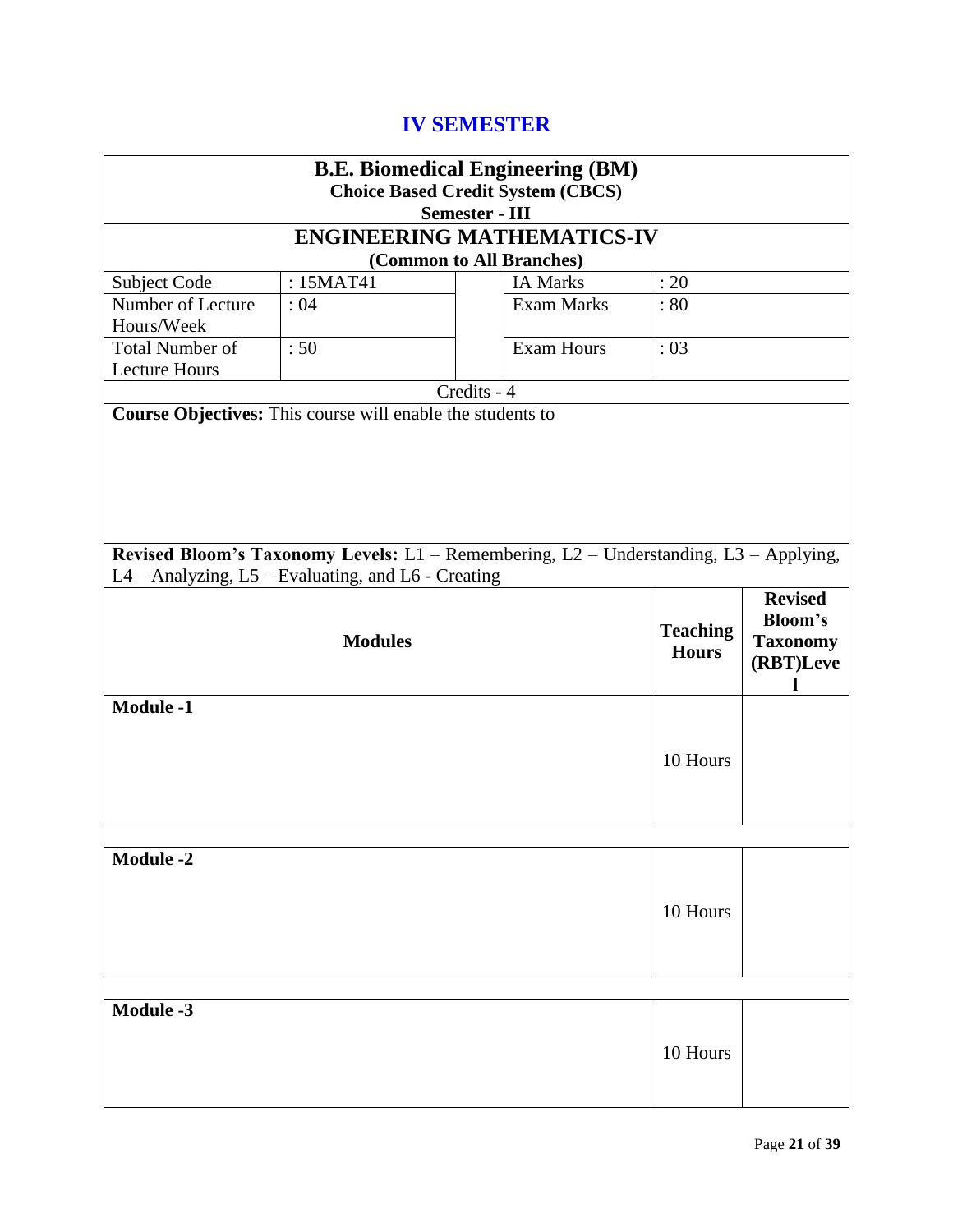| <b>Module -4</b>                                                                                    |          |  |
|-----------------------------------------------------------------------------------------------------|----------|--|
|                                                                                                     |          |  |
|                                                                                                     |          |  |
|                                                                                                     | 10 Hours |  |
|                                                                                                     |          |  |
|                                                                                                     |          |  |
|                                                                                                     |          |  |
|                                                                                                     |          |  |
| <b>Module -5</b>                                                                                    |          |  |
|                                                                                                     |          |  |
|                                                                                                     | 10 Hours |  |
|                                                                                                     |          |  |
|                                                                                                     |          |  |
|                                                                                                     |          |  |
| Course Outcomes: After studying this course, students will able to:                                 |          |  |
|                                                                                                     |          |  |
|                                                                                                     |          |  |
|                                                                                                     |          |  |
|                                                                                                     |          |  |
|                                                                                                     |          |  |
| <b>Graduate Attributes (as per NBA)</b>                                                             |          |  |
|                                                                                                     |          |  |
|                                                                                                     |          |  |
|                                                                                                     |          |  |
|                                                                                                     |          |  |
|                                                                                                     |          |  |
| <b>Question Paper Pattern:</b>                                                                      |          |  |
| The question paper will have TEN questions.<br>$\bullet$                                            |          |  |
| Each full question carry16 marks<br>$\bullet$                                                       |          |  |
| There will be TWO full questions (with maximum of FOUR sub questions) from each module.<br>٠        |          |  |
| Each full question will have sub questions covering all the topics under a module.<br>٠             |          |  |
| The students will have to answer FIVE full questions, selecting ONE full question from each module. |          |  |
| <b>Text Books:</b>                                                                                  |          |  |
|                                                                                                     |          |  |
|                                                                                                     |          |  |
|                                                                                                     |          |  |
|                                                                                                     |          |  |
|                                                                                                     |          |  |
|                                                                                                     |          |  |
| <b>Reference Books:</b>                                                                             |          |  |
|                                                                                                     |          |  |
|                                                                                                     |          |  |
|                                                                                                     |          |  |
|                                                                                                     |          |  |
|                                                                                                     |          |  |
|                                                                                                     |          |  |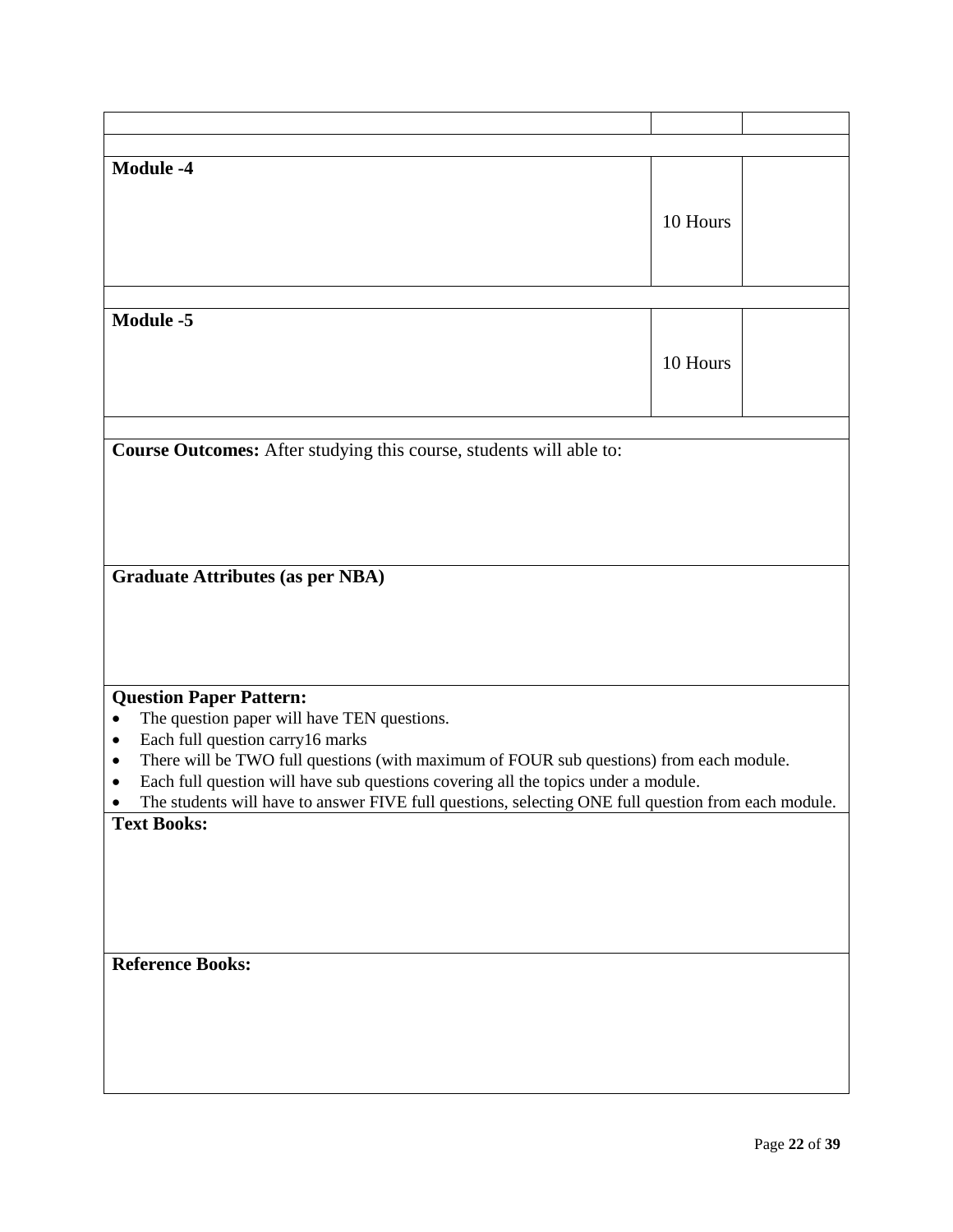| <b>IV SEMESTER</b>                                                    |                                                                                                                                                   |               |                                          |                 |                              |  |
|-----------------------------------------------------------------------|---------------------------------------------------------------------------------------------------------------------------------------------------|---------------|------------------------------------------|-----------------|------------------------------|--|
|                                                                       | <b>B.E. Electronics and Instrumentation Engineering (EI)</b>                                                                                      |               |                                          |                 |                              |  |
|                                                                       |                                                                                                                                                   | Semester-IV   | <b>Choice Based Credit System (CBCS)</b> |                 |                              |  |
|                                                                       | SIGNAL CONDITIONING AND DATA ACQUISITION CIRCUITS                                                                                                 |               |                                          |                 |                              |  |
|                                                                       |                                                                                                                                                   |               | (Common to EI, BM & ML) [Revised]        |                 |                              |  |
| Subject Code                                                          | : 15 EI/BM/ML42                                                                                                                                   |               | <b>IA Marks</b>                          | : 20            |                              |  |
| Number of Lecture<br>Hours/Week                                       | : 04                                                                                                                                              |               | <b>Exam Marks</b>                        | : 80            |                              |  |
| <b>Total Number of</b>                                                | :50                                                                                                                                               |               | <b>Exam Hours</b>                        | :03             |                              |  |
| <b>Lecture Hours</b>                                                  |                                                                                                                                                   | $Credits - 4$ |                                          |                 |                              |  |
|                                                                       | <b>Course Objectives:</b> This course will enable the students to                                                                                 |               |                                          |                 |                              |  |
|                                                                       | Define and describe Op Amp, basic concepts, characteristics and specifications                                                                    |               |                                          |                 |                              |  |
| ٠                                                                     | Gain knowledge about Linear and nonlinear applications op-amp.                                                                                    |               |                                          |                 |                              |  |
|                                                                       | Design and develop circuits like, amplifiers, filters, Timers to meet industrial requirements.                                                    |               |                                          |                 |                              |  |
|                                                                       | Get a firm grasp of basic principles of op-amp.                                                                                                   |               |                                          |                 |                              |  |
|                                                                       | Revised Bloom's Taxonomy Levels: L1 - Remembering, L2 - Understanding, L3 - Applying,<br>$L4 -$ Analyzing, $L5 -$ Evaluating, and $L6 -$ Creating |               |                                          |                 |                              |  |
|                                                                       |                                                                                                                                                   |               |                                          |                 | <b>Revised</b>               |  |
|                                                                       | <b>Modules</b>                                                                                                                                    |               |                                          | <b>Teaching</b> | <b>Bloom's</b>               |  |
|                                                                       |                                                                                                                                                   |               |                                          | <b>Hours</b>    | <b>Taxonomy</b>              |  |
| <b>Module -1</b>                                                      |                                                                                                                                                   |               |                                          | 10 Hours        | (RBT)Level<br>L1, L2, L3, L4 |  |
|                                                                       | Introduction to Operational Amplifiers: Introduction, Block                                                                                       |               |                                          |                 |                              |  |
|                                                                       | schematic of an Op-amp, Power supply connections, Characteristics of                                                                              |               |                                          |                 |                              |  |
|                                                                       | an Ideal OP-AMP, Inverting Amplifier, Non-inverting Amplifier,                                                                                    |               |                                          |                 |                              |  |
| Voltage                                                               | follower, Differential Amplifier, CMRR.                                                                                                           |               | (Relevant                                |                 |                              |  |
| problems).                                                            |                                                                                                                                                   |               |                                          |                 |                              |  |
|                                                                       |                                                                                                                                                   |               |                                          |                 |                              |  |
|                                                                       | <b>Operational Amplifier Characteristics: DC characteristics - Input</b>                                                                          |               |                                          |                 |                              |  |
|                                                                       | bias current, Input offset current, Input offset voltage, Total output                                                                            |               |                                          |                 |                              |  |
|                                                                       | offset voltage, Thermal drift. AC characteristics – Frequency response,                                                                           |               |                                          |                 |                              |  |
| Slew rate, PSRR.                                                      |                                                                                                                                                   |               |                                          |                 |                              |  |
|                                                                       | <b>Basic op-amp applications</b> – Scale changer/Inverter.                                                                                        |               |                                          |                 |                              |  |
|                                                                       | Summing amplifier: Inverting summing amplifier, Non-inverting                                                                                     |               |                                          |                 |                              |  |
|                                                                       | Summing amplifier, Subtractor, Instrumentation Amplifier. (Relevant                                                                               |               |                                          |                 |                              |  |
| problems).                                                            |                                                                                                                                                   |               |                                          |                 |                              |  |
| <b>Module -2</b>                                                      |                                                                                                                                                   |               |                                          | 10 Hours        | L1, L2, L3, L4               |  |
|                                                                       | <b>Operational Amplifier Applications:</b> $V - I$ and $I - V$ converter, Op-                                                                     |               |                                          |                 |                              |  |
|                                                                       |                                                                                                                                                   |               |                                          |                 |                              |  |
| amp circuit using diodes, sample and hold circuit, Differentiator and |                                                                                                                                                   |               |                                          |                 |                              |  |
| Integrator.                                                           |                                                                                                                                                   |               |                                          |                 |                              |  |
|                                                                       |                                                                                                                                                   |               |                                          |                 |                              |  |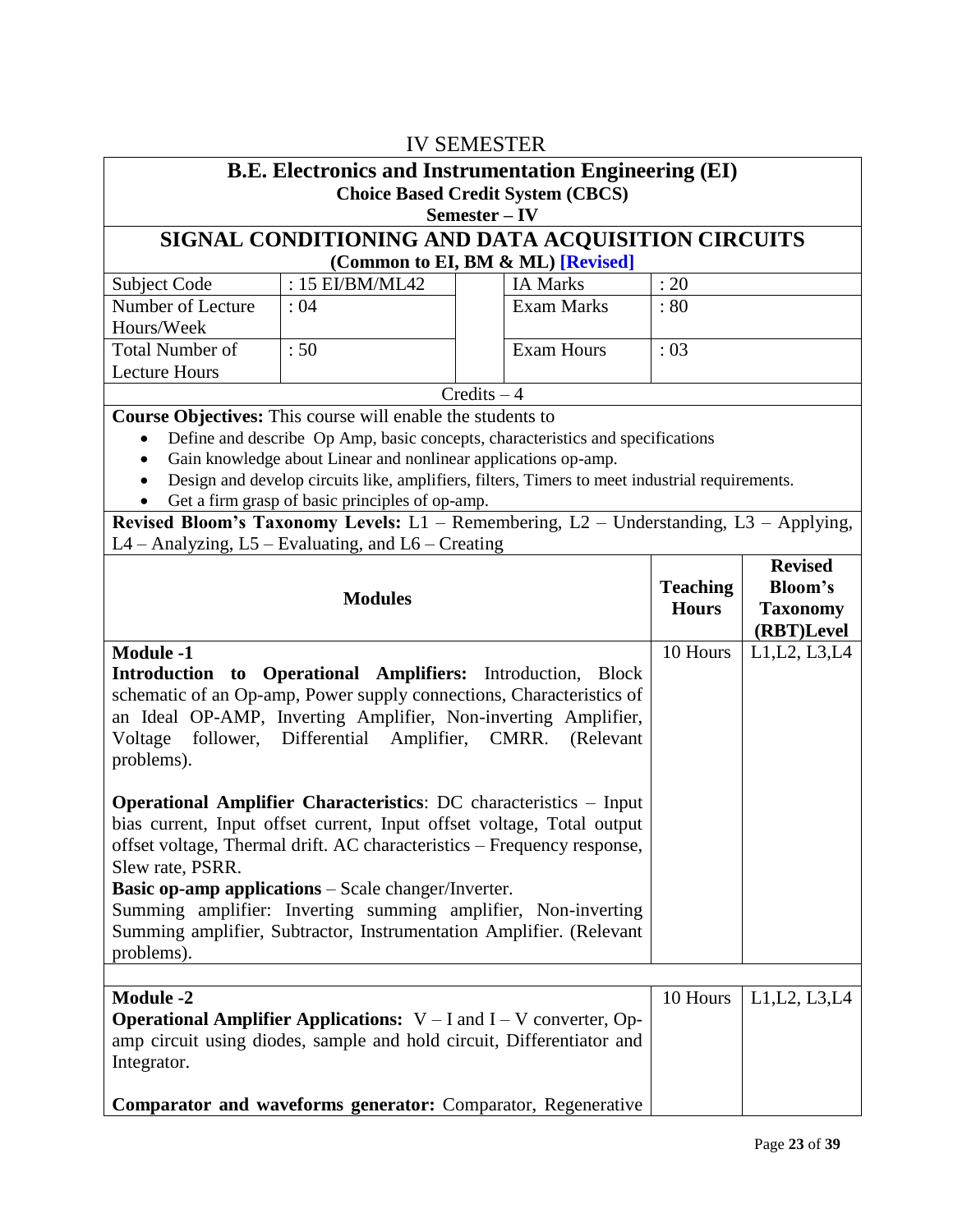| comparator (Schmitt Trigger), Astable mutivibrator, Monostable                                                                         |          |                                                    |
|----------------------------------------------------------------------------------------------------------------------------------------|----------|----------------------------------------------------|
| multivibrator and Triangular waveform generator.<br>Phase shift                                                                        |          |                                                    |
| oscillator, Wien bridge oscillator. (Relevant problems).                                                                               |          |                                                    |
|                                                                                                                                        |          |                                                    |
| <b>Module -3</b>                                                                                                                       | 10 Hours | L1, L2, L3, L4                                     |
| Voltage Regulators: Introduction, Series Op-amp regulator, IC                                                                          |          |                                                    |
| voltage regulators, 723 general purpose regulators, switching                                                                          |          |                                                    |
| regulator.                                                                                                                             |          |                                                    |
| Active filters: First and Second order LPF, First and Second orders                                                                    |          |                                                    |
| HPF, Band Pass Filters, Band Reject filters. (Design examples).                                                                        |          |                                                    |
|                                                                                                                                        |          |                                                    |
| <b>Module -4</b>                                                                                                                       | 10 Hours | $L2,L3,L4$ ,                                       |
| <b>555 Timer:</b><br>Description of Functional Diagram, Monostable                                                                     |          | L5, L6                                             |
| operation, Applications of Monostable Multivibrator: Frequency<br>Divider & Pulse Width Modulation. Astable operation, Applications    |          |                                                    |
| of Astable Multivibrator: FSK Generator and Pulse Position                                                                             |          |                                                    |
| Modulation.                                                                                                                            |          |                                                    |
| Phase Locked<br>Loops: Basic Principles, Analog<br>phase                                                                               |          |                                                    |
| Detector/comparator, Voltage controlled oscillator. PLL applications:                                                                  |          |                                                    |
| Frequency Multiplication/Division, Frequency<br>translation, FM                                                                        |          |                                                    |
| demodulation.                                                                                                                          |          |                                                    |
|                                                                                                                                        |          |                                                    |
| <b>Module -5</b>                                                                                                                       | 10 Hours | L <sub>2</sub> , L <sub>3</sub> , L <sub>4</sub> , |
| Data Acquisition Systems: Types of instrumentation systems,                                                                            |          | L5, L6                                             |
| Components of analog data acquisition system, Digital data                                                                             |          |                                                    |
| acquisition system, Use of recorders in digital systems, Digital                                                                       |          |                                                    |
| recording systems.                                                                                                                     |          |                                                    |
| <b>Data Converters:</b>                                                                                                                |          |                                                    |
| Digital to Analog Converters: Basic DAC techniques, Weighted                                                                           |          |                                                    |
| Resistor DAC, R - 2R Ladder DAC, DAC 0800 (Data sheet: Features                                                                        |          |                                                    |
| and description only).                                                                                                                 |          |                                                    |
| Analog to Digital Converters: Functional diagram of ADC, Flash                                                                         |          |                                                    |
| ADC, Counter type ADC, Successive approximation ADC, Dual slope                                                                        |          |                                                    |
| ADC. ADC 0809 (Data sheet: Features, specifications and description                                                                    |          |                                                    |
| only), DAC/ADC specifications.                                                                                                         |          |                                                    |
|                                                                                                                                        |          |                                                    |
| Course Outcomes: After studying this course, students will able to:                                                                    |          |                                                    |
| Understand the basic principles and operation of op-amp.<br>l.<br>Design and develop circuits to meet the practical applications<br>2. |          |                                                    |
| Implement and integrate the op-amp circuits in electronic gadgets.<br>3.                                                               |          |                                                    |
| <b>Graduate Attributes (as per NBA)</b>                                                                                                |          |                                                    |
| Engineering knowledge                                                                                                                  |          |                                                    |
| Problem analysis                                                                                                                       |          |                                                    |
| Design & development of solutions                                                                                                      |          |                                                    |
| <b>Investigation of Complex Problem</b>                                                                                                |          |                                                    |
| <b>Question Paper Pattern:</b>                                                                                                         |          |                                                    |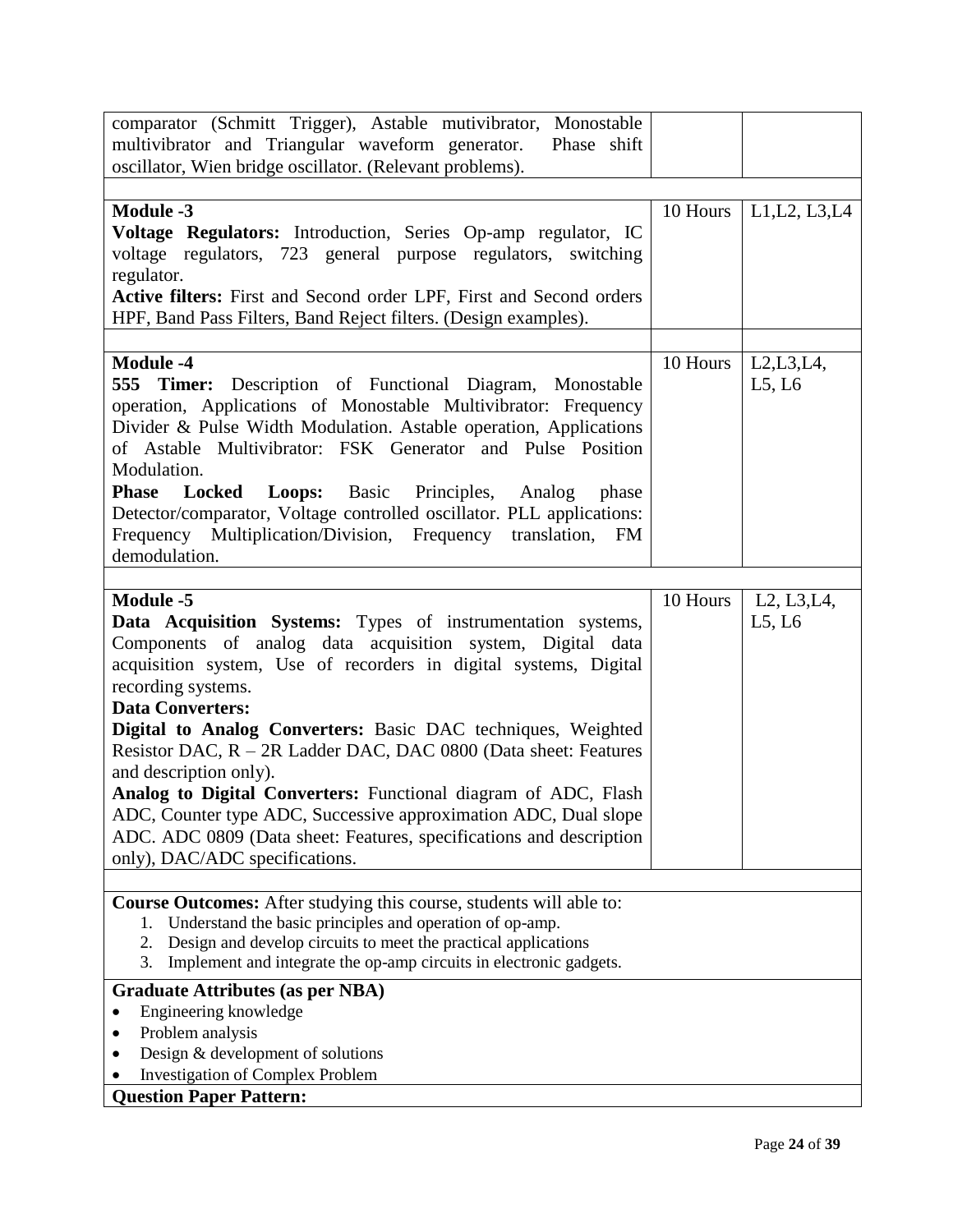- The question paper will have TEN questions.
- Each full question carry 16 marks
- There will be TWO full questions (with maximum of FOUR sub questions) from each module.
- Each full question will have sub questions covering all the topics under a module.
- The students will have to answer FIVE full questions, selecting ONE full question from each module.

### **Text Books:**

- 1. "Linear Integrated Circuits", D. Roy Choudhury and Shail B. Jain, 4<sup>th</sup> edition, Reprint 2010, New Age International. (Module -1,2,3,4 & 5)
- 2. "Op Amps and Linear Integrated Circuits", Ramakant A. Gayakwad,  $4<sup>th</sup>$  edition, PHI (Module-3)
- 3. "A course in Electrical & Electronic Measurements & Instrumentation", A K Sawhney, Dhanpat Rai Publications,  $19<sup>th</sup>$  edition, 2011.(Module-5)

- 1. "Operational Amplifiers and Linear Integrated Circuits", Robert. F. Coughlin &Fred. F. Driscoll, PHI/Pearson, 2006
- 2. "Op Amps and Linear Integrated Circuits", James M. Fiore, Thomson Learning, 2001
- 3. "Design with Operational Amplifiers and Analog Integrated Circuits", Sergio Franco, TMH, 3e, 2005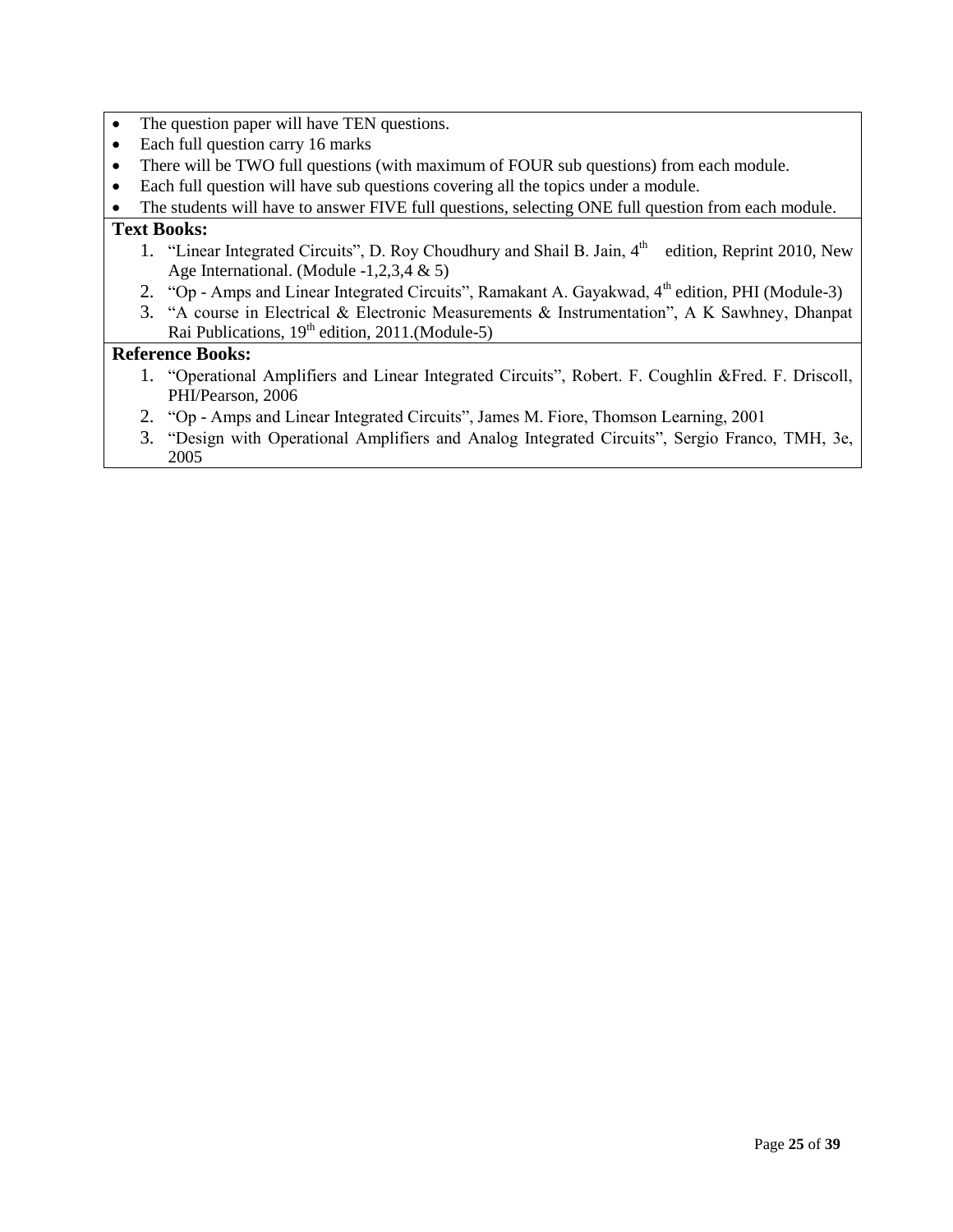| <b>B.E. Biomedical Engineering (BM)</b><br><b>Choice Based Credit System (CBCS)</b><br><b>Semester - III</b>                                                                                                                                                                                                                                                                                                                                                                                                                                                                                          |                                                                                                                                                                                                                                                                                                                                                                     |             |                             |       |                 |                               |
|-------------------------------------------------------------------------------------------------------------------------------------------------------------------------------------------------------------------------------------------------------------------------------------------------------------------------------------------------------------------------------------------------------------------------------------------------------------------------------------------------------------------------------------------------------------------------------------------------------|---------------------------------------------------------------------------------------------------------------------------------------------------------------------------------------------------------------------------------------------------------------------------------------------------------------------------------------------------------------------|-------------|-----------------------------|-------|-----------------|-------------------------------|
|                                                                                                                                                                                                                                                                                                                                                                                                                                                                                                                                                                                                       |                                                                                                                                                                                                                                                                                                                                                                     |             | <b>EMBEDDED CONTROLLERS</b> |       |                 |                               |
|                                                                                                                                                                                                                                                                                                                                                                                                                                                                                                                                                                                                       |                                                                                                                                                                                                                                                                                                                                                                     |             | (Common to EI, BM & ML)     |       |                 |                               |
| Subject Code                                                                                                                                                                                                                                                                                                                                                                                                                                                                                                                                                                                          | : 15 EI/BM/ML 43                                                                                                                                                                                                                                                                                                                                                    |             | <b>IA Marks</b>             | : 20  |                 |                               |
| Number of Lecture                                                                                                                                                                                                                                                                                                                                                                                                                                                                                                                                                                                     | : 04                                                                                                                                                                                                                                                                                                                                                                |             | <b>Exam Marks</b>           | :80   |                 |                               |
| Hours/Week                                                                                                                                                                                                                                                                                                                                                                                                                                                                                                                                                                                            |                                                                                                                                                                                                                                                                                                                                                                     |             |                             |       |                 |                               |
| total number of                                                                                                                                                                                                                                                                                                                                                                                                                                                                                                                                                                                       | :50                                                                                                                                                                                                                                                                                                                                                                 |             | exam hours                  | :03   |                 |                               |
| lecture hours                                                                                                                                                                                                                                                                                                                                                                                                                                                                                                                                                                                         |                                                                                                                                                                                                                                                                                                                                                                     |             |                             |       |                 |                               |
|                                                                                                                                                                                                                                                                                                                                                                                                                                                                                                                                                                                                       |                                                                                                                                                                                                                                                                                                                                                                     | Credits - 4 |                             |       |                 |                               |
|                                                                                                                                                                                                                                                                                                                                                                                                                                                                                                                                                                                                       | Course Objectives: This course enables students to understand:                                                                                                                                                                                                                                                                                                      |             |                             |       |                 |                               |
| $\bullet$                                                                                                                                                                                                                                                                                                                                                                                                                                                                                                                                                                                             | Basics of Microprocessor and Microcontroller<br>8051 Microcontroller architecture and Pin description                                                                                                                                                                                                                                                               |             |                             |       |                 |                               |
| $\bullet$                                                                                                                                                                                                                                                                                                                                                                                                                                                                                                                                                                                             | 8051 Addressing modes and instruction set                                                                                                                                                                                                                                                                                                                           |             |                             |       |                 |                               |
|                                                                                                                                                                                                                                                                                                                                                                                                                                                                                                                                                                                                       | Programming of on-chip peripherals in 8051                                                                                                                                                                                                                                                                                                                          |             |                             |       |                 |                               |
| $\bullet$                                                                                                                                                                                                                                                                                                                                                                                                                                                                                                                                                                                             | Design and develop applications using 8051 Assembly language and C program.                                                                                                                                                                                                                                                                                         |             |                             |       |                 |                               |
|                                                                                                                                                                                                                                                                                                                                                                                                                                                                                                                                                                                                       | MSP 430 Microcontroller architecture                                                                                                                                                                                                                                                                                                                                |             |                             |       |                 |                               |
|                                                                                                                                                                                                                                                                                                                                                                                                                                                                                                                                                                                                       | On-chip peripherals and program using Assembly language and C.                                                                                                                                                                                                                                                                                                      |             |                             |       |                 |                               |
|                                                                                                                                                                                                                                                                                                                                                                                                                                                                                                                                                                                                       | Revised Bloom's Taxonomy Levels: L1 - Remembering, L2 - Understanding, L3 - Applying,                                                                                                                                                                                                                                                                               |             |                             |       |                 |                               |
|                                                                                                                                                                                                                                                                                                                                                                                                                                                                                                                                                                                                       | L4 – Analyzing, L5 – Evaluating, and L6 - Creating                                                                                                                                                                                                                                                                                                                  |             |                             |       |                 |                               |
|                                                                                                                                                                                                                                                                                                                                                                                                                                                                                                                                                                                                       |                                                                                                                                                                                                                                                                                                                                                                     |             |                             |       | <b>Teaching</b> | <b>Revised</b><br>Bloom's     |
|                                                                                                                                                                                                                                                                                                                                                                                                                                                                                                                                                                                                       | <b>Modules</b>                                                                                                                                                                                                                                                                                                                                                      |             |                             |       | <b>Hours</b>    | <b>Taxonomy</b><br>(RBT)Level |
| <b>Module -1</b><br><b>Microprocessor and Microcontrollers:</b><br>Introduction: Microprocessor and Microcontroller, Microprocessor<br>survey, RISC and CISC, CPU Architecture, Harvard and Von-<br>Neumann, CPU Architecture. 8051 Microcontroller Architecture. Pin<br>10 Hours<br>functions organizations Input/ Output pins, ports and circuits. Internal<br>and External memory Architecture. 8051 Reg. banks and stack, 8051<br>flag bits and PSW Register. Special function Registers. Timer /Counter,<br>Serial data input/ output, Interrupts, program counter and ROM space in<br>the 8051. |                                                                                                                                                                                                                                                                                                                                                                     |             |                             | L1,L2 |                 |                               |
| <b>Module -2</b><br><b>Addressing</b><br>modes<br>Instructions.                                                                                                                                                                                                                                                                                                                                                                                                                                                                                                                                       | directives<br>instruction<br>Microcontroller. Immediate and Register addressing modes. Accessing<br>memory using various addressing modes. Bit addressing for I/o and<br>RAM 8051 data types and directives. Jump Loop and CALL<br>Instructions Arithmetic and Logic Instructions and programming I/o<br>port programming. Assembly Language programs using various |             | 8051<br>set<br>of           |       | 10 Hours        | L1,L2                         |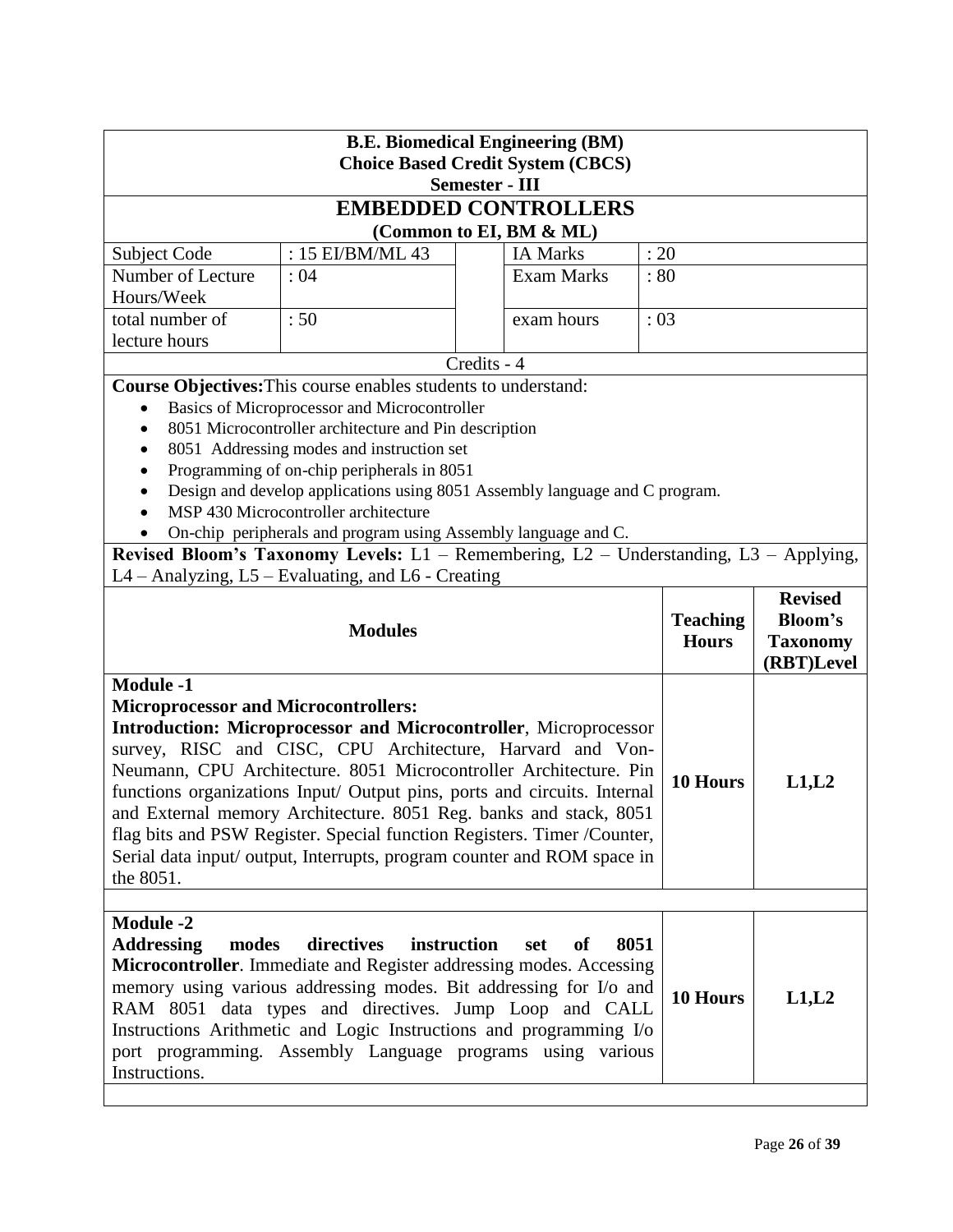| <b>Module -3</b><br><b>8051 programming in C and interfacing.</b> Data types and time delay in<br>8051 C, I/o programming, Logic operation, data conversion programs,<br>accessing Code ROM Space, data serialization. 8051 interfacing to<br>LCD and key board, DAC, stepper motor, DC Motor, Parallel and serial<br>ADC. Elevator.                                                                                                                                                                                                                                                                                                                                                                                                                                                              | 10 Hours        | L2, L3, L4    |  |
|---------------------------------------------------------------------------------------------------------------------------------------------------------------------------------------------------------------------------------------------------------------------------------------------------------------------------------------------------------------------------------------------------------------------------------------------------------------------------------------------------------------------------------------------------------------------------------------------------------------------------------------------------------------------------------------------------------------------------------------------------------------------------------------------------|-----------------|---------------|--|
| <b>Module -4</b><br>Timer/ Counter, Serial communication and Interrupts in 8051.<br>Programming 8051 timer/ counter, programming timer 0 and 1 in 8051<br>C, Basics of serial communication, 8051 connections to RS-232. 8051<br>serial port programming in assembly and C. 8051 Interrupts,<br>Programming Timer Interrupts, External hardware Interrupts and serial<br>communication Interrupts. Interrupts priority & Interrupt programming<br>in C.                                                                                                                                                                                                                                                                                                                                           | <b>10 Hours</b> | L2, L3, L4, L |  |
| <b>Module -5</b><br>Introduction to Advanced Microcontrollers. Salient Features of<br>Advanced Microcontrollers. MSP430F2013 Architecture and pin<br>functions, Memory, Clock Generator, CPU Registers, Addressing<br>modes, Instruction set and emulated Instruction set. Development<br>Environment. Aspects of C for embedded system, Introduction to MSP<br>430 starter kit, parallel ports.                                                                                                                                                                                                                                                                                                                                                                                                  | 10 Hours        | L1, L2, L3    |  |
| Course Outcomes: After studying this course, Student will be able to:<br>Learn architecture of 8051 and MSP 430.<br>$\bullet$<br>Learn programming skills using Assembly language and C<br>Design and interfacing of microcontroller based embedded systems.<br>Build projects<br><b>Graduate Attributes (as per NBA)</b><br><b>Engineering Knowledge</b><br>Problem Analysis<br>$\bullet$<br>Design and Development of solutions<br>Modern Tool usage                                                                                                                                                                                                                                                                                                                                            |                 |               |  |
| <b>Question Paper Pattern:</b><br>The question paper will have TEN questions.<br>Each full question carry 16 marks<br>٠<br>There will be TWO full questions (with maximum of FOUR sub questions) from each module.<br>٠<br>Each full question will have sub questions covering all the topics under a module.<br>The students will have to answer FIVE full questions, selecting ONE full question from each module.<br><b>Text Books:</b><br>"The 8051 Microcontroller and Embedded systems-using assembly and C", Muhammad Ali<br>1.<br>Mazidi and Janice Gillespie Mazidi and Rollin D. McKinaly, PHI, 2006/pearson, 2006<br>"MSP430 Microcontroller Basics" John H. Davis, , Elsevier 2010.<br>2.<br>"Embedded Systems Design using the TI MSP430 series", Cris Nagy, Newnes, Elsevier.<br>3. |                 |               |  |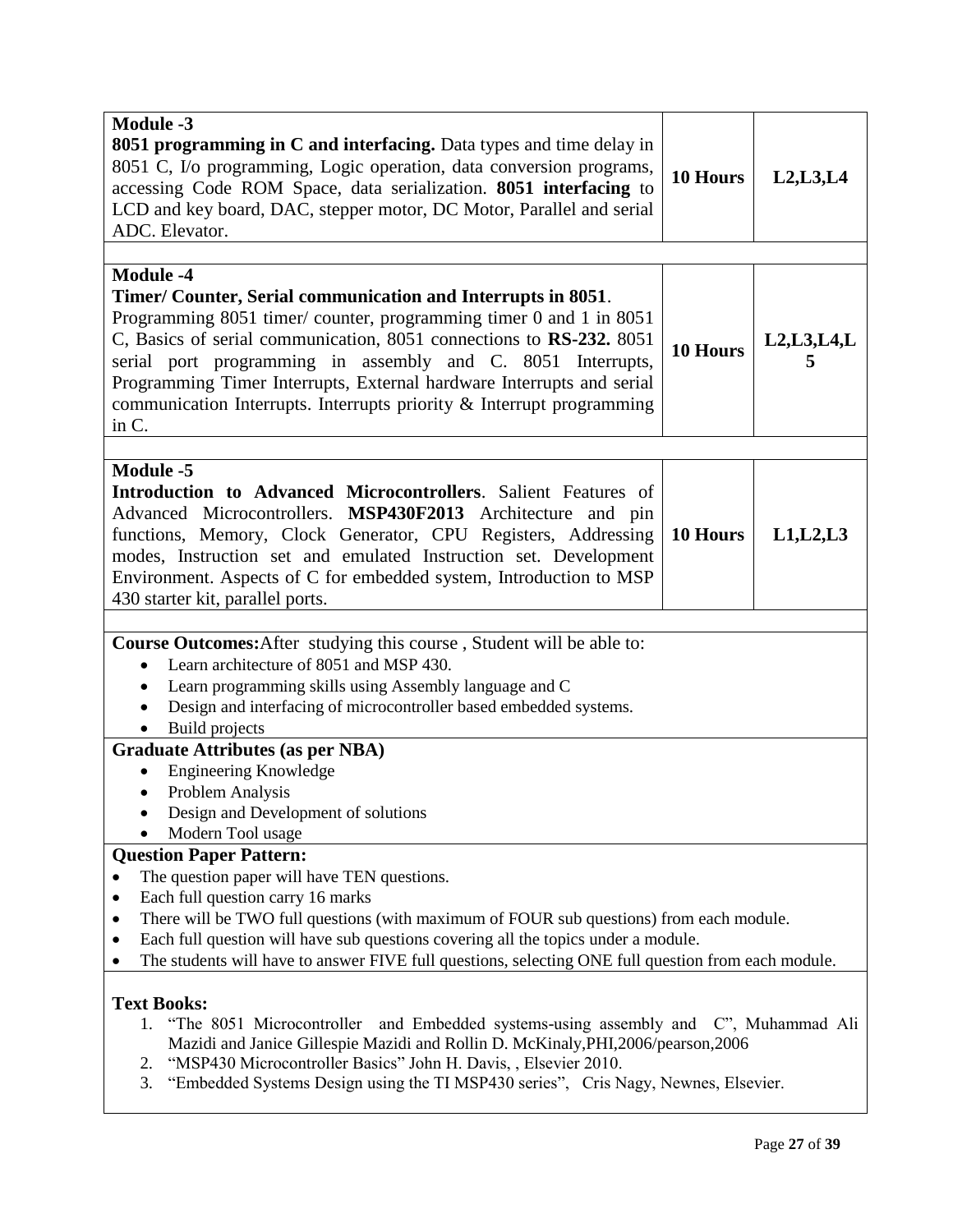- 1. "The 8051 Microcontroller architecture. Programming and applications", Kenneth J Alyala Thomson learning 2005.
- 2. "The 8051 Microcontroller: Hardware, Software and Applications" V. Udhayashankara and MallikarjunaSwamy ,TMH., 2009.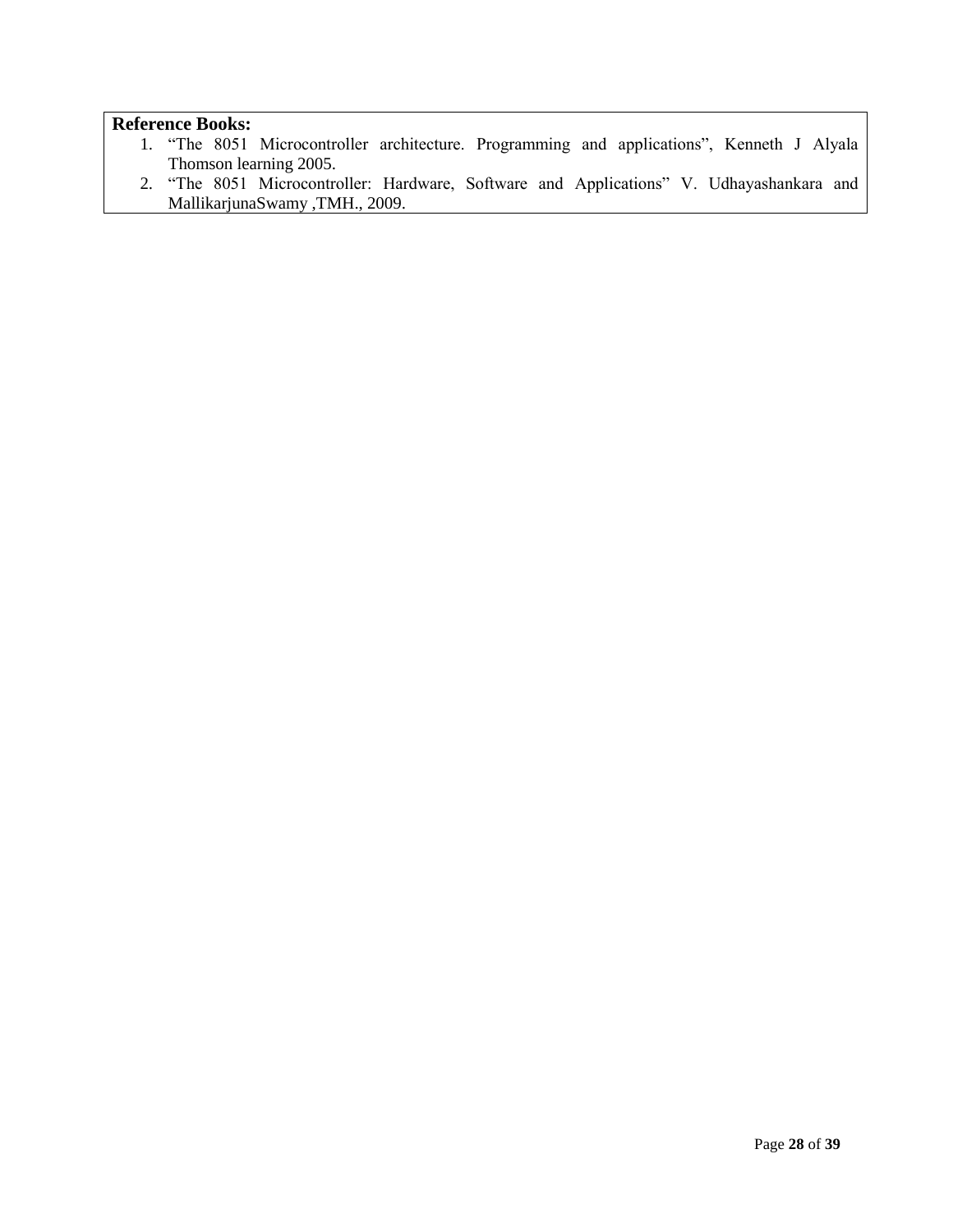| <b>B.E. Biomedical Engineering (BM)</b><br><b>Choice Based Credit System (CBCS)</b>                                                                                                                                                                                                                                                                                                                                                                                                                           |                                                                                                            |                                                                             |          |                                                                      |  |  |
|---------------------------------------------------------------------------------------------------------------------------------------------------------------------------------------------------------------------------------------------------------------------------------------------------------------------------------------------------------------------------------------------------------------------------------------------------------------------------------------------------------------|------------------------------------------------------------------------------------------------------------|-----------------------------------------------------------------------------|----------|----------------------------------------------------------------------|--|--|
|                                                                                                                                                                                                                                                                                                                                                                                                                                                                                                               |                                                                                                            | <b>Semester - III</b>                                                       |          |                                                                      |  |  |
|                                                                                                                                                                                                                                                                                                                                                                                                                                                                                                               |                                                                                                            | <b>CONTROL SYSTEMS</b>                                                      |          |                                                                      |  |  |
|                                                                                                                                                                                                                                                                                                                                                                                                                                                                                                               |                                                                                                            | (Common to EI & BM)                                                         |          |                                                                      |  |  |
| Subject Code                                                                                                                                                                                                                                                                                                                                                                                                                                                                                                  | : 15 EI/BM 44                                                                                              | <b>IA Marks</b>                                                             | : 20     |                                                                      |  |  |
| Number of Lecture                                                                                                                                                                                                                                                                                                                                                                                                                                                                                             | :04                                                                                                        | <b>Exam Marks</b>                                                           | :80      |                                                                      |  |  |
| Hours/Week                                                                                                                                                                                                                                                                                                                                                                                                                                                                                                    |                                                                                                            |                                                                             |          |                                                                      |  |  |
| <b>Total Number of</b>                                                                                                                                                                                                                                                                                                                                                                                                                                                                                        | :50                                                                                                        | <b>Exam Hours</b>                                                           | : 03     |                                                                      |  |  |
| <b>Lecture Hours</b>                                                                                                                                                                                                                                                                                                                                                                                                                                                                                          |                                                                                                            | Credits - 4                                                                 |          |                                                                      |  |  |
|                                                                                                                                                                                                                                                                                                                                                                                                                                                                                                               |                                                                                                            |                                                                             |          |                                                                      |  |  |
|                                                                                                                                                                                                                                                                                                                                                                                                                                                                                                               | Course Objectives: This course will enable the students to                                                 |                                                                             |          |                                                                      |  |  |
| $\bullet$                                                                                                                                                                                                                                                                                                                                                                                                                                                                                                     |                                                                                                            | Understand the basic concepts $\&$ mathematical modeling of systems         |          |                                                                      |  |  |
|                                                                                                                                                                                                                                                                                                                                                                                                                                                                                                               | Draw block diagram $&$ reduction for a given system                                                        |                                                                             |          |                                                                      |  |  |
|                                                                                                                                                                                                                                                                                                                                                                                                                                                                                                               |                                                                                                            | Obtain Transfer functions by reduction and Signal Flow graph techniques.    |          |                                                                      |  |  |
|                                                                                                                                                                                                                                                                                                                                                                                                                                                                                                               | Analyze the system response in time and frequency domain                                                   |                                                                             |          |                                                                      |  |  |
|                                                                                                                                                                                                                                                                                                                                                                                                                                                                                                               |                                                                                                            | Understand and Design of control systems using state space analysis         |          |                                                                      |  |  |
|                                                                                                                                                                                                                                                                                                                                                                                                                                                                                                               |                                                                                                            | Revised Bloom's Taxonomy Levels: L1 – Remembering, L2 – Understanding, L3 – |          |                                                                      |  |  |
| Applying,                                                                                                                                                                                                                                                                                                                                                                                                                                                                                                     |                                                                                                            | L4 - Analyzing, L5 - Evaluating, and L6 - Creating                          |          |                                                                      |  |  |
|                                                                                                                                                                                                                                                                                                                                                                                                                                                                                                               | <b>Revised</b><br><b>Teachin</b><br>Bloom's<br><b>Modules</b><br>g Hours<br><b>Taxonomy</b><br>(RBT) Level |                                                                             |          |                                                                      |  |  |
| <b>Module -1</b><br>Modeling of Systems and Block diagram: Introduction to Control<br>Systems, Types of Control Systems, with examples. Concept of<br>mathematical<br>modeling<br>of physical systems-<br>Mechanical,<br>10 Hours $  L_1, L_2, L_3, L_4$<br>Translational (Mechanical accelerometer, systems excluded), and<br>Rotational systems, Analogous systems based on force voltage<br>analogy and force current analogy. Introduction to Block diagram<br>algebra. Numerical problems on all topics. |                                                                                                            |                                                                             |          |                                                                      |  |  |
| <b>Module -2</b>                                                                                                                                                                                                                                                                                                                                                                                                                                                                                              |                                                                                                            |                                                                             |          |                                                                      |  |  |
| <b>Signal Flow graph:</b> Introduction to Signal Flow graph, Mason's<br>gain formula. Obtaining Transfer functions for the given SFG using<br>Mason's gain formula.<br>10 Hours $\vert L_1, L_2, L_3, L_4 \vert$<br>Time response analysis: Introduction. Standard test signals,<br>response of first order & second order systems for unit step input.<br>Steady state errors & Error constants. Numerical problems on all<br>topics.                                                                        |                                                                                                            |                                                                             |          |                                                                      |  |  |
| <b>Module -3</b><br>conditions for stability. Hurwitz stability criterion. Routh stability                                                                                                                                                                                                                                                                                                                                                                                                                    |                                                                                                            | <b>Concepts of stability:</b> The Concept of stability. Necessary           | 10 Hours | L <sub>2</sub> , L <sub>3</sub> , L <sub>4</sub> ,<br>L <sub>5</sub> |  |  |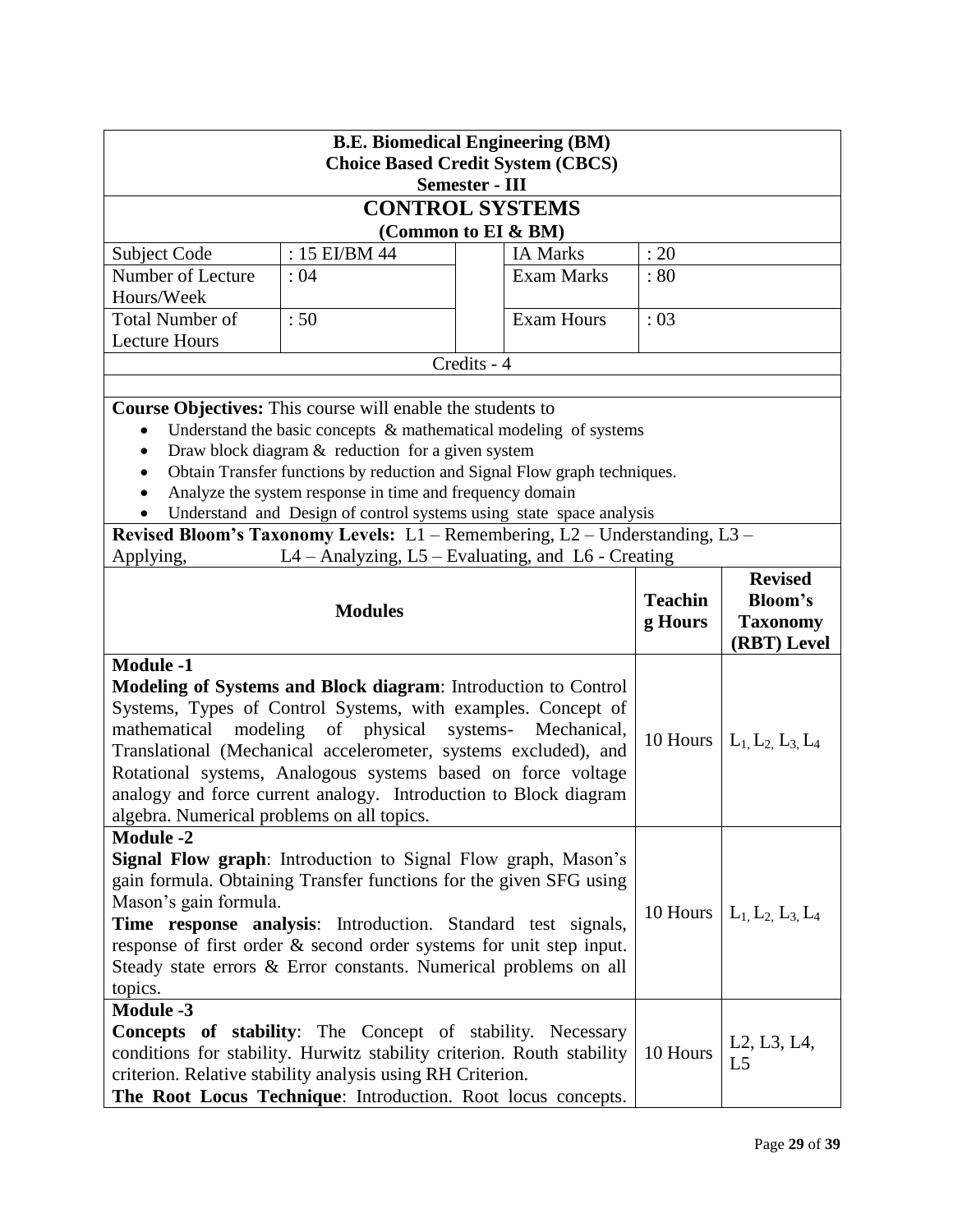| Construction of root loci. Stability analysis using Root locus                                                                            |          |                |
|-------------------------------------------------------------------------------------------------------------------------------------------|----------|----------------|
| Technique Numerical problems on all topics.                                                                                               |          |                |
| <b>Module -4</b>                                                                                                                          |          |                |
| Frequency domain Analysis: Introduction to frequency domain                                                                               |          |                |
| analysis, Correlation between time & frequency response, Bode                                                                             |          |                |
| plots.                                                                                                                                    | 10 Hours | L2, L3, L4,    |
| Polar Plot: Introduction to Polar plot and Nyquist plots, Nyquist                                                                         |          | L <sub>5</sub> |
| stability criterion. Stability analysis using Polar plot. Numerical                                                                       |          |                |
| problems on all topics                                                                                                                    |          |                |
| <b>Module -5</b>                                                                                                                          |          |                |
| State space Analysis: Concept of state, state variables and state                                                                         |          |                |
| model. State diagrams and State models for Linear continuous-time                                                                         |          |                |
| systems (Electrical systems): State space representation using                                                                            |          |                |
| Physical and Phase variables. Derivation of transfer functions from                                                                       |          | L2, L3, L4,    |
| the state model. Numerical problems on all topics.                                                                                        | 10 Hours | L <sub>5</sub> |
| Solution of state equations: Solutions of homogeneous and Non-                                                                            |          |                |
| homogeneous state equations. Properties of state transition matrix,                                                                       |          |                |
| computation of state transition matrix by matrix exponential and                                                                          |          |                |
| Laplace transform method. Numerical problems                                                                                              |          |                |
| <b>Course Outcomes:</b> After studying this course, students will able to:                                                                |          |                |
| Apply modeling knowledge in implementation physical systems.<br>$\bullet$                                                                 |          |                |
| Understand the reduction of block diagram & analyze using Signal flow graph.                                                              |          |                |
| Comment on performance of a system by evaluating various parameters.                                                                      |          |                |
| Model a system by applying the concept of State Space analysis                                                                            |          |                |
| Design and develop portable control systems                                                                                               |          |                |
| <b>Graduate Attributes (as per NBA)</b>                                                                                                   |          |                |
| Engineering knowledge                                                                                                                     |          |                |
| Problem analysis                                                                                                                          |          |                |
| Design & Development of Solutions                                                                                                         |          |                |
| <b>Investigation of Complex Problem</b>                                                                                                   |          |                |
| <b>Question Paper Pattern:</b>                                                                                                            |          |                |
| The question paper will have TEN questions.                                                                                               |          |                |
| Each full question consists of 16 marks.                                                                                                  |          |                |
| There will be 2 full questions (with maximum of FOUR sub questions) from each module.                                                     |          |                |
| Each full question will have sub questions covering all the topics under a module.<br>$\bullet$                                           |          |                |
| The students will have to answer 5 full questions, selecting one full question from each module.                                          |          |                |
| <b>Text Books:</b>                                                                                                                        |          |                |
| 1. "Control Systems Engineering", I.J. Nagarath and M. Gopal ,New Age International (P)                                                   |          |                |
| Limited, Publishers, Fifth edition $-2012$ .                                                                                              |          |                |
| "Modern Control Engineering ", K. Ogata, Pearson Education Asia/ PHI, 4th Edition, 2002.<br>2.                                            |          |                |
| <b>Reference Books:</b><br>"Automatic Control Systems", Benjamin C. Kuo, John Wiley India Pvt. Ltd., 8 <sup>th</sup> Edition, 2008.<br>1. |          |                |
| "Feedback and Control System", Joseph J Distefano III et al., Schaum's Outlines, TMH, 2 <sup>nd</sup><br>2.                               |          |                |
| Edition 2007.                                                                                                                             |          |                |
|                                                                                                                                           |          |                |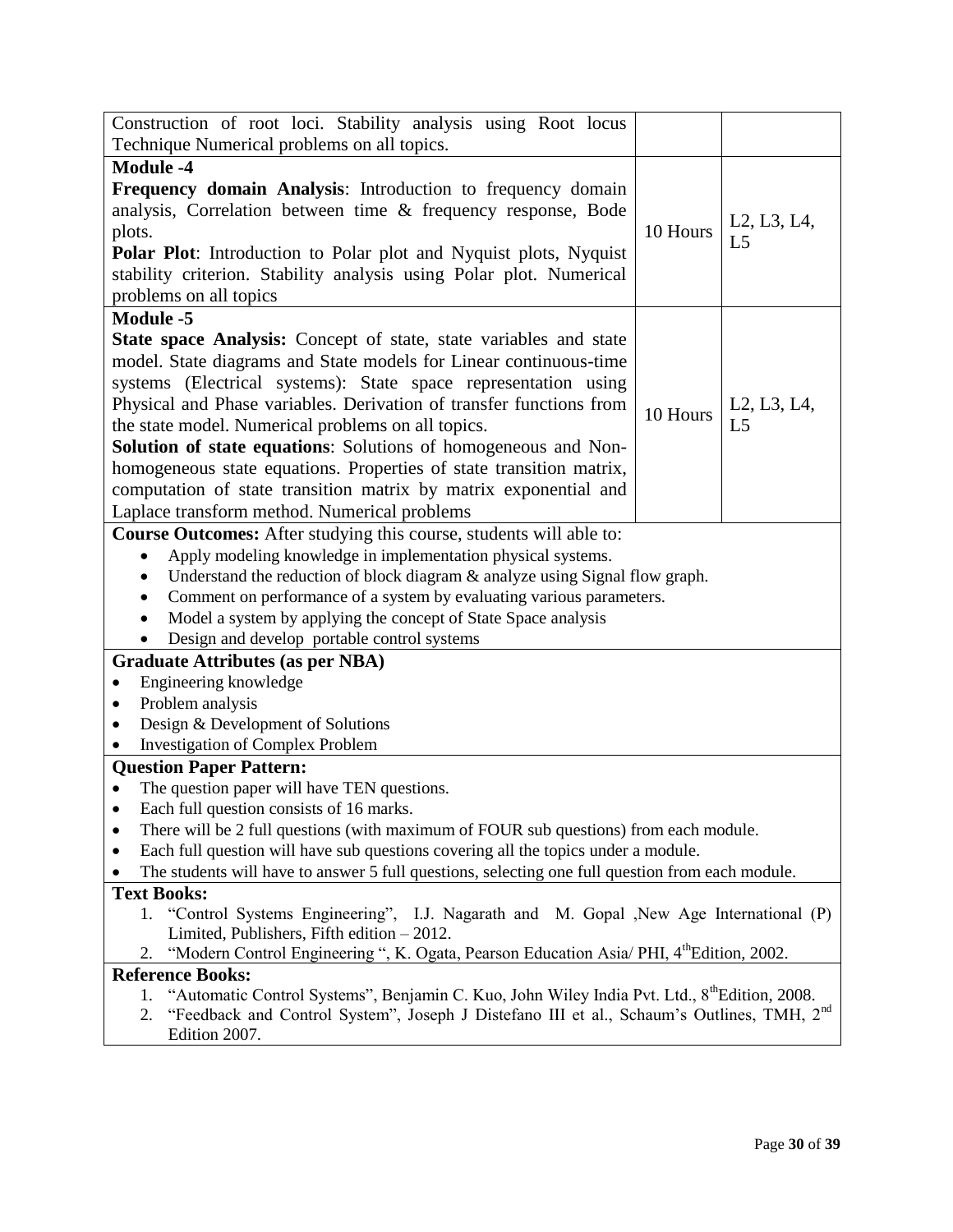| <b>B.E. Biomedical Engineering (BM)</b><br><b>Choice Based Credit System (CBCS)</b><br><b>Semester - IV</b>                                                                                                                                                                                                                                                                                                                                                                                                                                                                                                   |                                                            |                                                                                             |                           |                               |  |  |
|---------------------------------------------------------------------------------------------------------------------------------------------------------------------------------------------------------------------------------------------------------------------------------------------------------------------------------------------------------------------------------------------------------------------------------------------------------------------------------------------------------------------------------------------------------------------------------------------------------------|------------------------------------------------------------|---------------------------------------------------------------------------------------------|---------------------------|-------------------------------|--|--|
|                                                                                                                                                                                                                                                                                                                                                                                                                                                                                                                                                                                                               |                                                            | <b>BIOMEDICAL TRANSDUCERS AND MEASUREMENTS</b>                                              |                           |                               |  |  |
| <b>Subject Code</b>                                                                                                                                                                                                                                                                                                                                                                                                                                                                                                                                                                                           | : 15BM45                                                   | <b>IA Marks</b>                                                                             | : 20                      |                               |  |  |
| Number of Lecture                                                                                                                                                                                                                                                                                                                                                                                                                                                                                                                                                                                             | : 04                                                       | <b>Exam Marks</b>                                                                           | : 80                      |                               |  |  |
| Hours/Week                                                                                                                                                                                                                                                                                                                                                                                                                                                                                                                                                                                                    |                                                            |                                                                                             |                           |                               |  |  |
| <b>Total Number of</b>                                                                                                                                                                                                                                                                                                                                                                                                                                                                                                                                                                                        | :50                                                        |                                                                                             | <b>Exam Hours</b><br>: 03 |                               |  |  |
| <b>Lecture Hours</b>                                                                                                                                                                                                                                                                                                                                                                                                                                                                                                                                                                                          |                                                            |                                                                                             |                           |                               |  |  |
|                                                                                                                                                                                                                                                                                                                                                                                                                                                                                                                                                                                                               |                                                            | Credits - 4                                                                                 |                           |                               |  |  |
|                                                                                                                                                                                                                                                                                                                                                                                                                                                                                                                                                                                                               | Course Objectives: This course will enable the students to |                                                                                             |                           |                               |  |  |
|                                                                                                                                                                                                                                                                                                                                                                                                                                                                                                                                                                                                               |                                                            | Gain the knowledge of working principle and construction details of Biomedical Transducers. |                           |                               |  |  |
|                                                                                                                                                                                                                                                                                                                                                                                                                                                                                                                                                                                                               |                                                            | Acquire the knowledge of transducer applications to access the biological signals.          |                           |                               |  |  |
|                                                                                                                                                                                                                                                                                                                                                                                                                                                                                                                                                                                                               | Access the performance of various Biomedical Transducers.  |                                                                                             |                           |                               |  |  |
|                                                                                                                                                                                                                                                                                                                                                                                                                                                                                                                                                                                                               |                                                            | Revised Bloom's Taxonomy Levels: L1 – Remembering, L2 – Understanding, L3 – Applying,       |                           |                               |  |  |
|                                                                                                                                                                                                                                                                                                                                                                                                                                                                                                                                                                                                               | L4 – Analyzing, L5 – Evaluating, and L6 - Creating         |                                                                                             |                           |                               |  |  |
|                                                                                                                                                                                                                                                                                                                                                                                                                                                                                                                                                                                                               | <b>Modules</b>                                             |                                                                                             | <b>Teaching</b>           | <b>Revised Bloom's</b>        |  |  |
|                                                                                                                                                                                                                                                                                                                                                                                                                                                                                                                                                                                                               |                                                            |                                                                                             | <b>Hours</b>              | <b>Taxonomy</b><br>(RBT)Level |  |  |
| <b>Module -1</b>                                                                                                                                                                                                                                                                                                                                                                                                                                                                                                                                                                                              |                                                            |                                                                                             |                           |                               |  |  |
| FUNDAMENTAL<br><b>CONCEPTS</b><br>$\boldsymbol{\alpha}$<br><b>BASIC</b><br><b>TRANSDUCERS:</b> Introduction, Classification of Transducers,<br>Signals and Noise in the measurement-<br>Measurement,<br>Measurement, signals and noise, signal to noise ratio, different<br>types of noise. Characteristics of Measurement system-<br>Transducer and measurement system, static characteristics,<br>dynamic characteristics, standard and calibration, accuracy and<br>error. Displacement, Position and Motion Transducers.                                                                                  |                                                            |                                                                                             | 10 Hours                  | L1, L2, L3                    |  |  |
|                                                                                                                                                                                                                                                                                                                                                                                                                                                                                                                                                                                                               |                                                            |                                                                                             |                           |                               |  |  |
| <b>Module -2</b><br><b>BIOELECTRIC SIGNALS AND ELECTRODES:</b><br>Sources of Biomedical Signals, Origin of Bioelectric Signals.<br>Electrocardiogram (ECG), Electroencephalogram<br>(EEG),<br>Electromyogram<br>(EMG),<br>Electrooculogram<br>(EOG),<br>Electroretinogram (ERG), Recording Electrodes-Electrode-<br>tissue interface, Electrolyte-Skin interface, polarization, skin<br>contact impedance, motion artifacts, Silver-Silver Chloride<br>electrodes, Electrodes for ECG, Electrodes for EEG, Electrodes<br>of EMG, Electrical conductivity of electrode jellies and creams,<br>microelectrodes. |                                                            |                                                                                             |                           | L1, L2, L3                    |  |  |
| <b>Module -3</b><br><b>PRESSURE MEASUREMENT: Pressure Transducers-LVDT</b><br>pressure transducers and Strain gauge pressure transducers.                                                                                                                                                                                                                                                                                                                                                                                                                                                                     |                                                            |                                                                                             | 10 Hours                  | L1, L2, L3                    |  |  |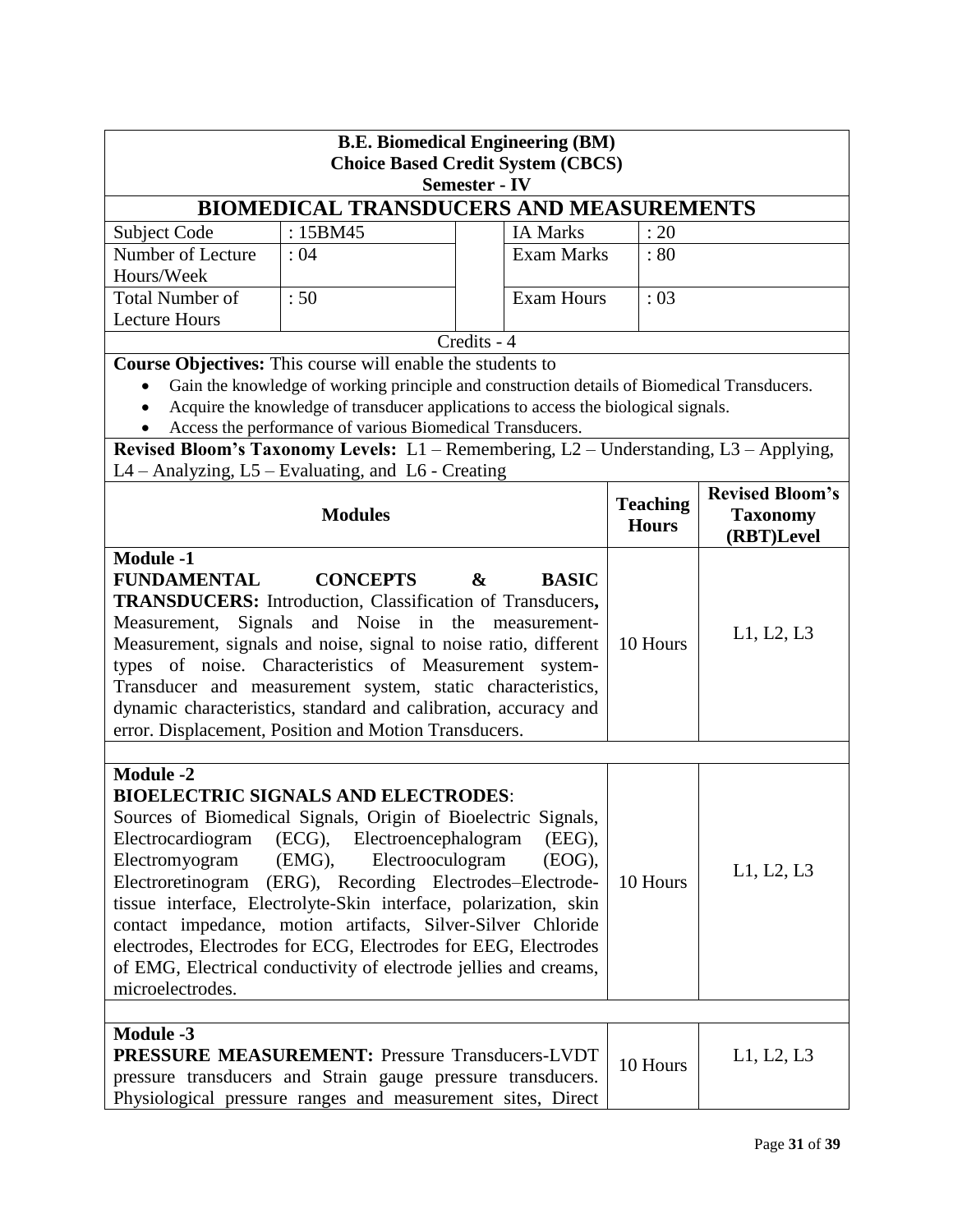| pressure measurement-catheters for pressure measurement,<br>diaphragm displacement transducers, catheter tip pressure<br>transducers, implantable pressure transducers and pressure<br>telemetering capsules. Indirect pressure measurement-Indirect<br>measurement of systolic, diastolic, and mean blood pressure,<br>Detection of Kortokoff sounds.                                                                                                                                                                                                                                                  |          |            |  |  |  |
|---------------------------------------------------------------------------------------------------------------------------------------------------------------------------------------------------------------------------------------------------------------------------------------------------------------------------------------------------------------------------------------------------------------------------------------------------------------------------------------------------------------------------------------------------------------------------------------------------------|----------|------------|--|--|--|
| <b>Module -4</b>                                                                                                                                                                                                                                                                                                                                                                                                                                                                                                                                                                                        |          |            |  |  |  |
| TRANSDUCERS AND<br><b>SENSORS:</b><br>Requirements<br>for<br>measurement ranges, Temperature transducers - Thermistors,<br>thermocouples, wire and thin film thermo-resistive elements, P-<br>N junction<br>diodes<br>and transistors, infrared radiation<br>thermometers, infrared thermography. Clinical thermometer<br>tympanic thermometers, telemetering<br>probes,<br>capsules.<br>Photoelectric Transducers: photovoltaic cells and photoemissive<br>cells. Biosensors and Smart Sensors                                                                                                         | 10 Hours | L1, L2, L3 |  |  |  |
|                                                                                                                                                                                                                                                                                                                                                                                                                                                                                                                                                                                                         |          |            |  |  |  |
| <b>Module -5</b><br>FLOW MEASUREMENT: Requirements for measurement<br>ranges – blood flow in a single vessel, tissue blood flow, and<br>respiratory gas flow. Electromagnetic flowmeters – principle,<br>methods of magnetic field excitation, perivascular probes,<br>intravascular probes. Ultrasonic blood flowmeters- propagation<br>of ultrasound in the tissue, ultrasonic Doppler flowmeters, blood<br>flow measurement through Doppler imaging. Indicator dilution<br>method - principle and working, thermodilution method, Fick<br>method, thermistor velocity probe, impedance cardiography. | 10 Hours | L1, L2, L3 |  |  |  |
| Course Outcomes: After studying this course, students will able to:                                                                                                                                                                                                                                                                                                                                                                                                                                                                                                                                     |          |            |  |  |  |
| 1. Understand the working principle and construction details of Transducers.<br>2. Improve the measurement techniques through different approach.<br>3. Practically can implement the technology in measurement field.                                                                                                                                                                                                                                                                                                                                                                                  |          |            |  |  |  |
| <b>Graduate Attributes (as per NBA)</b>                                                                                                                                                                                                                                                                                                                                                                                                                                                                                                                                                                 |          |            |  |  |  |
| Engineering knowledge<br>Modern tool usage<br>Engineer and society                                                                                                                                                                                                                                                                                                                                                                                                                                                                                                                                      |          |            |  |  |  |
| Environment& sustainability                                                                                                                                                                                                                                                                                                                                                                                                                                                                                                                                                                             |          |            |  |  |  |
| Lifelong learning<br><b>Question Paper Pattern:</b>                                                                                                                                                                                                                                                                                                                                                                                                                                                                                                                                                     |          |            |  |  |  |
| The question paper will have TEN questions.                                                                                                                                                                                                                                                                                                                                                                                                                                                                                                                                                             |          |            |  |  |  |
| Each full question carry 16 marks                                                                                                                                                                                                                                                                                                                                                                                                                                                                                                                                                                       |          |            |  |  |  |
| There will be TWO full questions (with maximum of FOUR sub questions) from each module.<br>٠                                                                                                                                                                                                                                                                                                                                                                                                                                                                                                            |          |            |  |  |  |
| Each full question will have sub questions covering all the topics under a module.<br>٠<br>The students will have to answer FIVE full questions, selecting ONE full question from each module.                                                                                                                                                                                                                                                                                                                                                                                                          |          |            |  |  |  |
| <b>Text Books:</b>                                                                                                                                                                                                                                                                                                                                                                                                                                                                                                                                                                                      |          |            |  |  |  |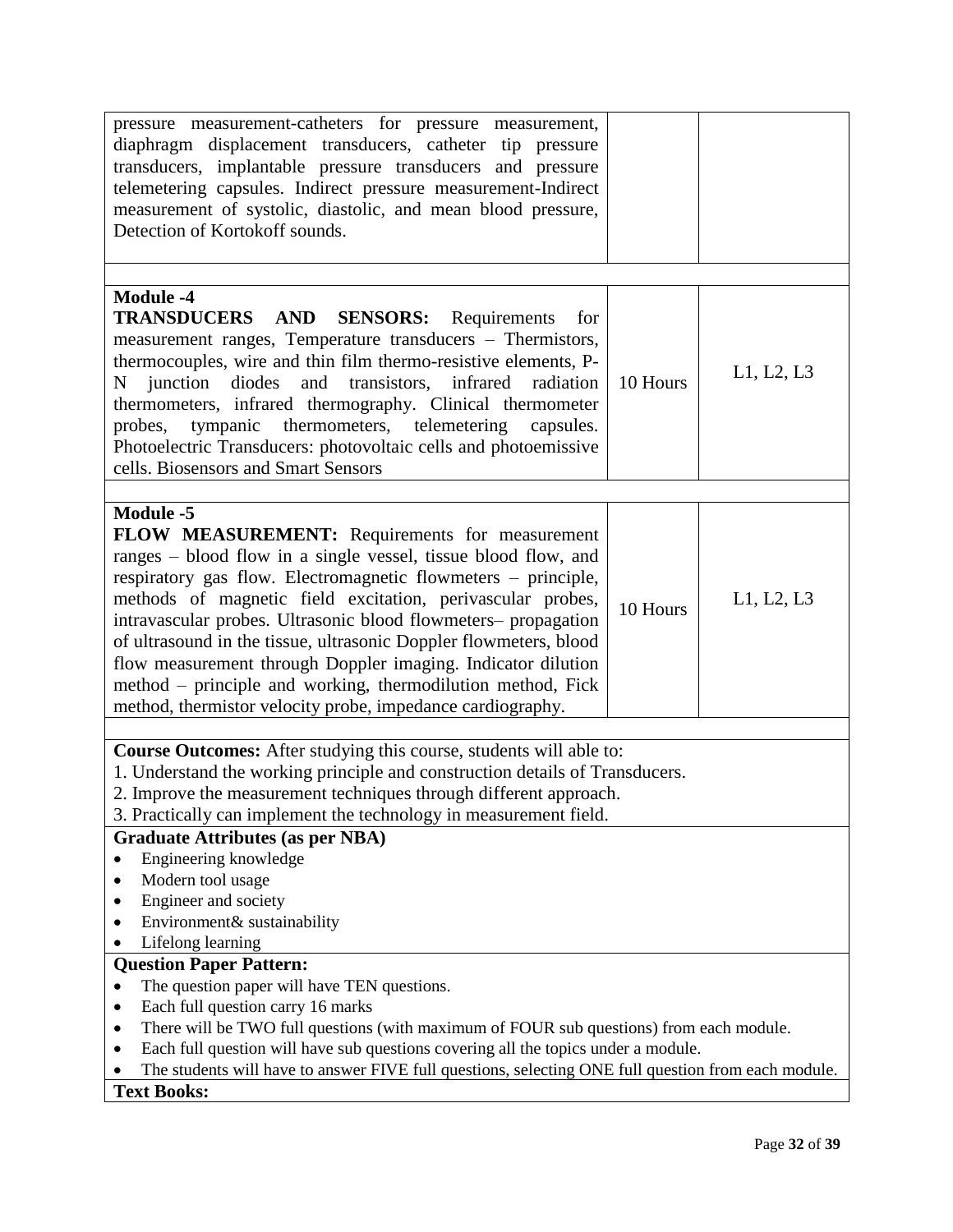- **1. Biomedical Transducers and Instruments –** Tatsuo Togawa, Toshiyo Tamura and P. Ake Oberg, CRC Press, 1997.
- **2. Handbook of Biomedical Instrumentation** R S Khandpur, 2nd edition, Tata McGraw Hill, 2003.

- 1. **Biomedical Instrumentation and Measurement** Leslie Cromwell, Fred J Weibell and Erich A. Pfeiffer, 2nd Edition, Prentice-Hall India Pvt. Ltd., 2004.
- 2. **Transducers and Instrumentation** -D. V. S. Murty Prentice Hall India Pvt ltd. 2nd Edition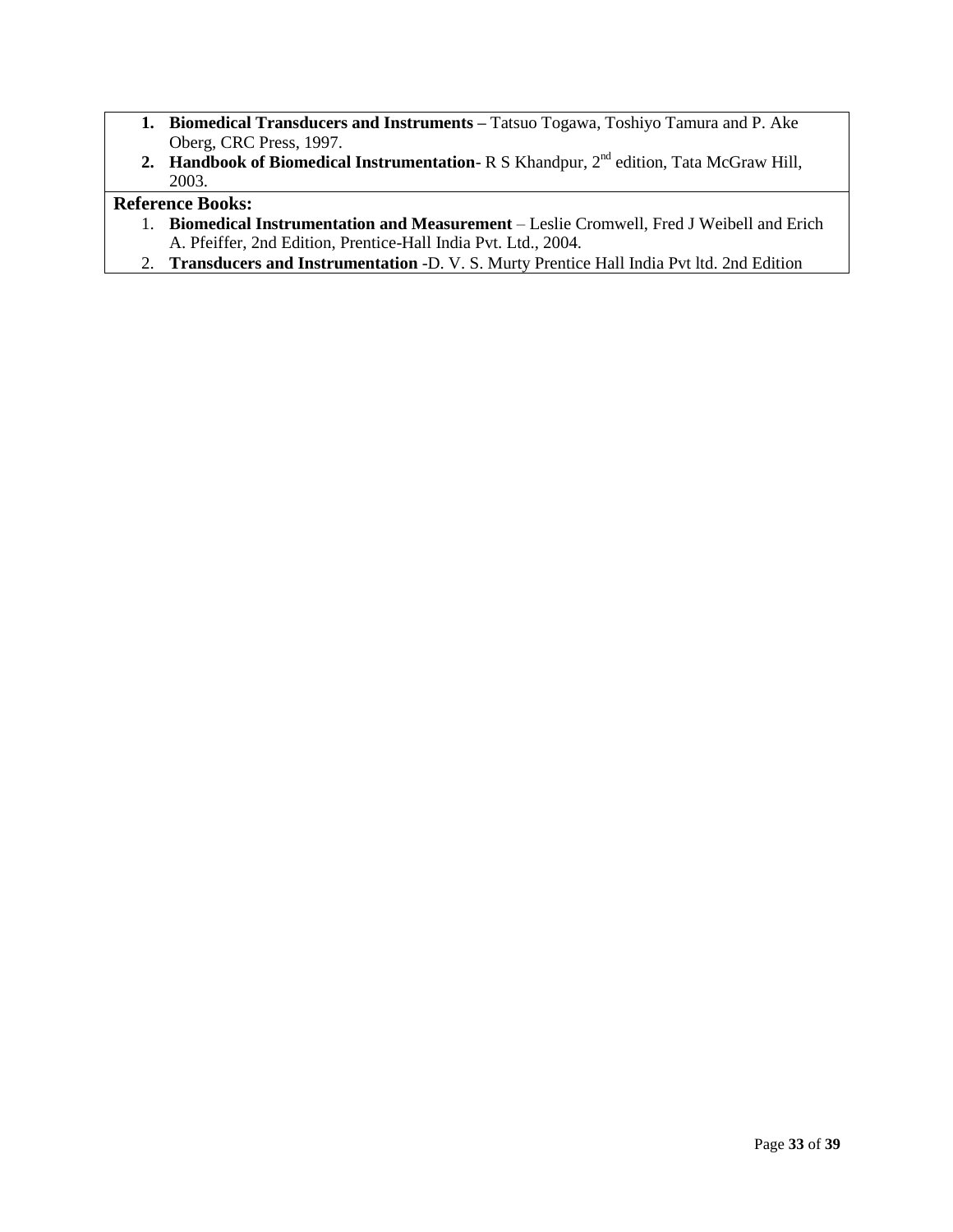| <b>B.E. Biomedical Engineering (BM)</b><br><b>Choice Based Credit System (CBCS)</b><br><b>Semester - III</b>                                                                                                                                                                                                                                                                                                                                                                                                                                            |                                                 |  |                         |          |                                 |                                                 |  |
|---------------------------------------------------------------------------------------------------------------------------------------------------------------------------------------------------------------------------------------------------------------------------------------------------------------------------------------------------------------------------------------------------------------------------------------------------------------------------------------------------------------------------------------------------------|-------------------------------------------------|--|-------------------------|----------|---------------------------------|-------------------------------------------------|--|
|                                                                                                                                                                                                                                                                                                                                                                                                                                                                                                                                                         | SCIENTIFIC AND ANALYTICAL INSTRUMENTATION       |  |                         |          |                                 |                                                 |  |
|                                                                                                                                                                                                                                                                                                                                                                                                                                                                                                                                                         |                                                 |  | (Common to EI, BM & ML) |          |                                 |                                                 |  |
| Subject Code                                                                                                                                                                                                                                                                                                                                                                                                                                                                                                                                            | : 15 EI/BM/ML 46                                |  | <b>IA Marks</b>         | : 20     |                                 |                                                 |  |
| Number of Lecture<br>Hours/Week                                                                                                                                                                                                                                                                                                                                                                                                                                                                                                                         | : 04                                            |  | <b>Exam Marks</b>       |          | :80                             |                                                 |  |
| <b>Total Number of</b>                                                                                                                                                                                                                                                                                                                                                                                                                                                                                                                                  | :50                                             |  | <b>Exam Hours</b>       |          | : 03                            |                                                 |  |
| <b>Lecture Hours</b>                                                                                                                                                                                                                                                                                                                                                                                                                                                                                                                                    |                                                 |  |                         |          |                                 |                                                 |  |
| Credits - 4<br><b>Course Objectives:</b><br>To introduce the basic concept of qualitative and quantitative analysis of a given sample.<br>To Impart various spectroscopic techniques and its instrumentation.<br>To Impart the concept of separation science and its application.<br>To impart methods of Industrial analyzers and its application.<br>Revised Bloom's Taxonomy Levels: L1 - Remembering, L2 - Understanding, L3 - Applying, L4                                                                                                         |                                                 |  |                         |          |                                 |                                                 |  |
|                                                                                                                                                                                                                                                                                                                                                                                                                                                                                                                                                         | - Analyzing, L5 - Evaluating, and L6 - Creating |  |                         |          |                                 | <b>Revised</b>                                  |  |
| <b>Modules</b>                                                                                                                                                                                                                                                                                                                                                                                                                                                                                                                                          |                                                 |  |                         |          | <b>Teaching</b><br><b>Hours</b> | <b>Bloom's</b><br><b>Taxonomy</b><br>(RBT)Level |  |
| <b>Module -1</b><br>An introduction to instrumental methods: Terms associated with<br>Chemical analysis, Classification of instrumental techniques, A review<br>of important consideration in analytical methods, Basic functions of<br>instrumentation, Nature of EM radiation, EM spectrum. Atomic energy<br>levels, Molecular electronic energy levels, vibrational energy levels,<br>Fundamental Levels of photometry, IR Spectroscopy:<br><b>Basic</b><br>of IR Spectrophotometers, Fourier Transform<br>Components<br>$_{\rm IR}$<br>Spectroscopy |                                                 |  |                         |          | 10 Hours                        | L1, L2                                          |  |
| <b>Module -2</b><br>UV and visible Spectrometers -instrumentation : Radiation Sources,<br>Wavelength selection, Detector, Readout modules, Instruments for<br>absorption photometry                                                                                                                                                                                                                                                                                                                                                                     |                                                 |  |                         | 10 Hours | L1, L2                          |                                                 |  |
| <b>Module -3</b><br>Flame emission and atomic absorption spectroscopy: Introduction,<br>Instrumentation for flame spectrometric methods,<br>Flame emission spectrometry, atomic absorption spectrometry, Atomic<br>fluorescence spectrometry, Interferences associated with Flames &<br>furnaces, applications, comparison of FES and AAS                                                                                                                                                                                                               |                                                 |  |                         |          | 10 Hours                        | L1, L2                                          |  |
| <b>Module -4</b>                                                                                                                                                                                                                                                                                                                                                                                                                                                                                                                                        |                                                 |  |                         |          | 10 Hours                        | L1, L2, L3                                      |  |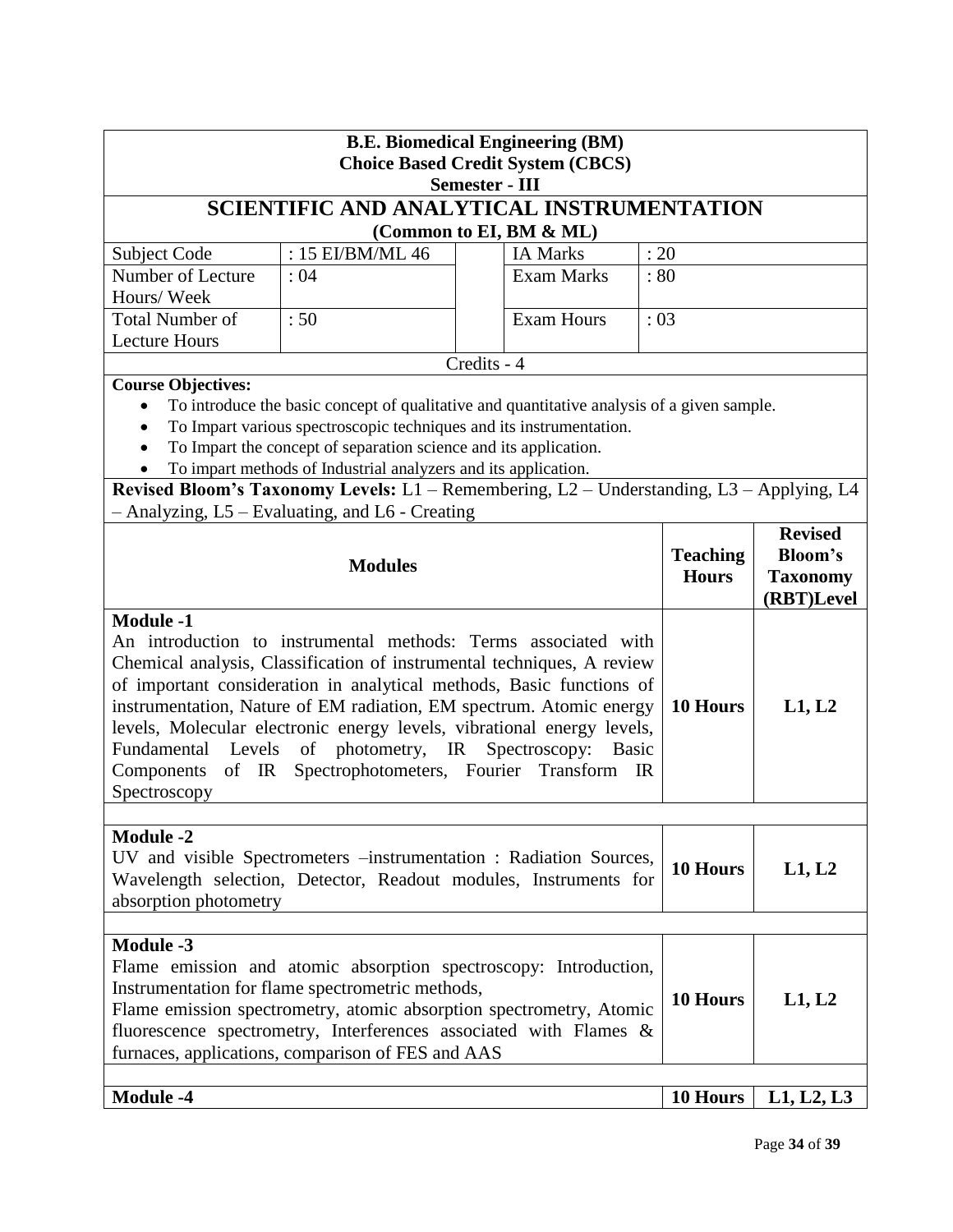| Gas Chromatography : Chromatograph, Basics parts<br>of a                                                                                                                                     |          |             |  |  |  |  |
|----------------------------------------------------------------------------------------------------------------------------------------------------------------------------------------------|----------|-------------|--|--|--|--|
| chromatograph,                                                                                                                                                                               |          |             |  |  |  |  |
| Methods of measurements of peak areas, HPLC<br>HPLC<br>$\ddot{\cdot}$                                                                                                                        |          |             |  |  |  |  |
| Instrumentation,<br>Mobile -phase delivery system sample                                                                                                                                     |          |             |  |  |  |  |
| introduction, separation of columns, Detectors – Ultraviolet                                                                                                                                 |          |             |  |  |  |  |
| Photometers & Spectrophotometers, electro chemicals detector                                                                                                                                 |          |             |  |  |  |  |
| (amperometric detector), Differential refractometers                                                                                                                                         |          |             |  |  |  |  |
|                                                                                                                                                                                              |          |             |  |  |  |  |
| <b>Module -5</b>                                                                                                                                                                             |          |             |  |  |  |  |
| Blood analyzer: Introduction, Blood pH measurements, measurement of                                                                                                                          |          |             |  |  |  |  |
| blood Pco <sub>2</sub> , Po <sub>2</sub> , A Complete blood gas analyzer. Air pollution                                                                                                      |          | L1, L2, L3, |  |  |  |  |
| monitoring instruments Carbon monoxide, Sulphur dioxide, Nitrogen                                                                                                                            | 10 Hours | L4          |  |  |  |  |
| oxides, Hydrocarbons Ozone, automated wet chemical air analysis,                                                                                                                             |          |             |  |  |  |  |
| water pollution monitoring instruments.                                                                                                                                                      |          |             |  |  |  |  |
|                                                                                                                                                                                              |          |             |  |  |  |  |
| <b>Course Outcomes:</b>                                                                                                                                                                      |          |             |  |  |  |  |
| 1. The students get well versed with the principle, construction and working of various analytical                                                                                           |          |             |  |  |  |  |
| instrumentation.                                                                                                                                                                             |          |             |  |  |  |  |
| Students get detailed information about the application of analytical techniques in medicine,<br>2.                                                                                          |          |             |  |  |  |  |
| Industry, etc.                                                                                                                                                                               |          |             |  |  |  |  |
| <b>Graduate Attributes (as per NBA)</b>                                                                                                                                                      |          |             |  |  |  |  |
| <b>Engineering Knowledge</b><br>$\bullet$                                                                                                                                                    |          |             |  |  |  |  |
| Problem Analysis<br>$\bullet$                                                                                                                                                                |          |             |  |  |  |  |
| Life-long Learning                                                                                                                                                                           |          |             |  |  |  |  |
| <b>Question Paper Pattern:</b>                                                                                                                                                               |          |             |  |  |  |  |
| The question paper will have TEN questions.<br>$\bullet$                                                                                                                                     |          |             |  |  |  |  |
| Each full question carry16 marks<br>$\bullet$                                                                                                                                                |          |             |  |  |  |  |
| There will be TWO full questions (with maximum of FOUR sub questions) from each module.<br>٠                                                                                                 |          |             |  |  |  |  |
| Each full question will have sub questions covering all the topics under a module.<br>$\bullet$                                                                                              |          |             |  |  |  |  |
| The students will have to answer FIVE full questions, selecting ONE full question from each module.                                                                                          |          |             |  |  |  |  |
| <b>Text Books:</b>                                                                                                                                                                           |          |             |  |  |  |  |
| 1. Instrumental Methods of Analysis, 7 <sup>th</sup> edition. - 2. H.H. Willard, L.L. Merritt, J.A. Dean, F.A.                                                                               |          |             |  |  |  |  |
| Settle, CBS Publishing & Distribution (Module 1, Module 2, Module 3, Module 4 HPLC)                                                                                                          |          |             |  |  |  |  |
| 2. Handbook of Instruments – R.S. Khandpur, Tata McGraw Hill (Module 1-IR Spectroscopy, Module                                                                                               |          |             |  |  |  |  |
| $4$ , Module 5)                                                                                                                                                                              |          |             |  |  |  |  |
| <b>Reference Books:</b>                                                                                                                                                                      |          |             |  |  |  |  |
| Braun R.D., Introduction to Instrumental Analysis, Mc Graw -Hill Singapore, 2006.<br>1.<br>Frank G. Kerry Industrial Gas Handbook: Gas Separation and Purification, Taylor and francis<br>2. |          |             |  |  |  |  |
| group, 2007.                                                                                                                                                                                 |          |             |  |  |  |  |
| 3. Principles of Instrumental Analysis $5th$ Edition – Douglas A. Skoog, F. James Holler, Timothy A.                                                                                         |          |             |  |  |  |  |
| Niemen, Thomason Brooks/ Cole                                                                                                                                                                |          |             |  |  |  |  |
|                                                                                                                                                                                              |          |             |  |  |  |  |
|                                                                                                                                                                                              |          |             |  |  |  |  |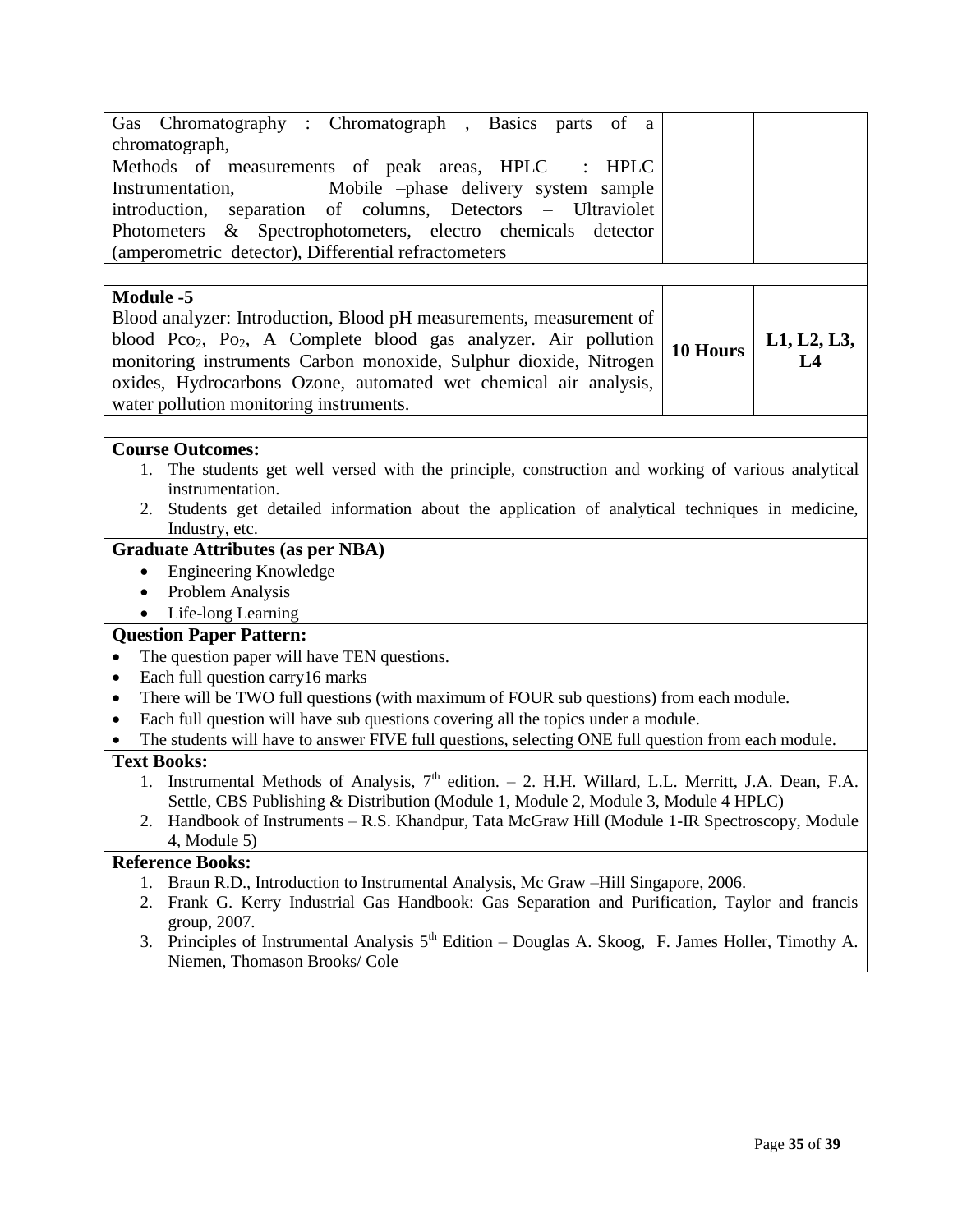| <b>B.E. Biomedical Engineering (BM)</b><br><b>Choice Based Credit System (CBCS)</b>                                                         |                                                                                                                |                                                                                       |      |                        |  |
|---------------------------------------------------------------------------------------------------------------------------------------------|----------------------------------------------------------------------------------------------------------------|---------------------------------------------------------------------------------------|------|------------------------|--|
|                                                                                                                                             |                                                                                                                | <b>Semester - III</b>                                                                 |      |                        |  |
|                                                                                                                                             |                                                                                                                | <b>EMBEDDED CONTROLLERS LAB</b>                                                       |      |                        |  |
|                                                                                                                                             |                                                                                                                | (Common to EI, BM & ML)                                                               |      |                        |  |
| <b>Subject Code</b>                                                                                                                         | : 15 EI/BM/ML L47                                                                                              | <b>IA Marks</b>                                                                       | : 20 |                        |  |
| Number of Practical                                                                                                                         | :03                                                                                                            | <b>Exam Marks</b>                                                                     | : 80 |                        |  |
| Hours/Week                                                                                                                                  |                                                                                                                |                                                                                       |      |                        |  |
| <b>Total Number of</b>                                                                                                                      | : 42                                                                                                           | <b>Exam Hours</b>                                                                     | : 03 |                        |  |
| <b>Practical Hours</b>                                                                                                                      |                                                                                                                |                                                                                       |      |                        |  |
|                                                                                                                                             |                                                                                                                | Credits - 2                                                                           |      |                        |  |
| <b>Course Objectives:</b>                                                                                                                   |                                                                                                                |                                                                                       |      |                        |  |
| This laboratory course enables students to:                                                                                                 |                                                                                                                |                                                                                       |      |                        |  |
|                                                                                                                                             |                                                                                                                | Write 8051 Assembly language and C programs for 8051 and MSP430.                      |      |                        |  |
|                                                                                                                                             | Interface hardware modules to Microcontroller board.                                                           |                                                                                       |      |                        |  |
|                                                                                                                                             | Develop applications based on Microcontroller 8051 and MSP430.                                                 | Revised Bloom's Taxonomy Levels: L1 - Remembering, L2 - Understanding, L3 - Applying, |      |                        |  |
|                                                                                                                                             | L4 - Analyzing, L5 - Evaluating, and L6 - Creating                                                             |                                                                                       |      |                        |  |
| <b>Laboratory Experiments</b>                                                                                                               |                                                                                                                |                                                                                       |      | <b>Revised Bloom's</b> |  |
|                                                                                                                                             |                                                                                                                |                                                                                       |      | <b>Taxonomy</b>        |  |
| IDE.                                                                                                                                        | Note: Software and Hardware program using KEIL software and MSP 430                                            |                                                                                       |      | (RBT)Level             |  |
| Software program using 8051 µc                                                                                                              |                                                                                                                |                                                                                       |      |                        |  |
| Simple Assembly Language;                                                                                                                   |                                                                                                                |                                                                                       |      |                        |  |
| 1.                                                                                                                                          | Program using 8051 in Block, Move, Exchange.                                                                   |                                                                                       |      |                        |  |
| 2.                                                                                                                                          | Program in sorting, finding largest and smallest element in an array.                                          |                                                                                       |      |                        |  |
|                                                                                                                                             | 3. Counters ---> For Hex and BCD up/ down count.                                                               |                                                                                       |      |                        |  |
|                                                                                                                                             | 4. Boolean and Logical Instructions. (Bit Manipulation).<br>5. Subroutines using CALL and RETURN instructions. |                                                                                       |      | L2, L3, L4             |  |
| 6.                                                                                                                                          |                                                                                                                |                                                                                       |      |                        |  |
| <b>ASCII</b>                                                                                                                                | Code Conversions ---> ASCII to Decimal, Decimal to ASCII, BCD to                                               |                                                                                       |      |                        |  |
| Programs to generate delay, programs using serial port and on chip timer/<br>7.                                                             |                                                                                                                |                                                                                       |      |                        |  |
| counter.                                                                                                                                    |                                                                                                                |                                                                                       |      |                        |  |
|                                                                                                                                             |                                                                                                                |                                                                                       |      |                        |  |
| Software program using MSP 430 IDE                                                                                                          |                                                                                                                |                                                                                       |      |                        |  |
| Assembly program using MSP 430 for data transfer, Block Move in an<br>8.                                                                    |                                                                                                                |                                                                                       |      | L2, L3, L4             |  |
| array.                                                                                                                                      |                                                                                                                |                                                                                       |      |                        |  |
|                                                                                                                                             | Hardware programming (using 8051)<br>Stepper motor Interface to 8051 Microcontroller with C Program.           |                                                                                       |      |                        |  |
| 9.                                                                                                                                          |                                                                                                                |                                                                                       |      |                        |  |
| 10. DC Motor Interface to 8051 Microcontroller with C Program<br>11. DAC Interface for to generate sine wave, square wave, triangular wave, |                                                                                                                |                                                                                       |      | L3, L4, L5             |  |
| Ramp wave through 8051Microcontroller with C Program.                                                                                       |                                                                                                                |                                                                                       |      |                        |  |
| 12. Keyboard Interfacing.                                                                                                                   |                                                                                                                |                                                                                       |      |                        |  |
| 13. ADC Interfacing                                                                                                                         |                                                                                                                |                                                                                       |      |                        |  |
| Course Outcomes: After the completion of this Laboratory course, students will be able to:                                                  |                                                                                                                |                                                                                       |      |                        |  |
| Get hands-on exposure in 8051 and MSB 430 platform.                                                                                         |                                                                                                                |                                                                                       |      |                        |  |
| Enhance programming skills using Assembly language and C.                                                                                   |                                                                                                                |                                                                                       |      |                        |  |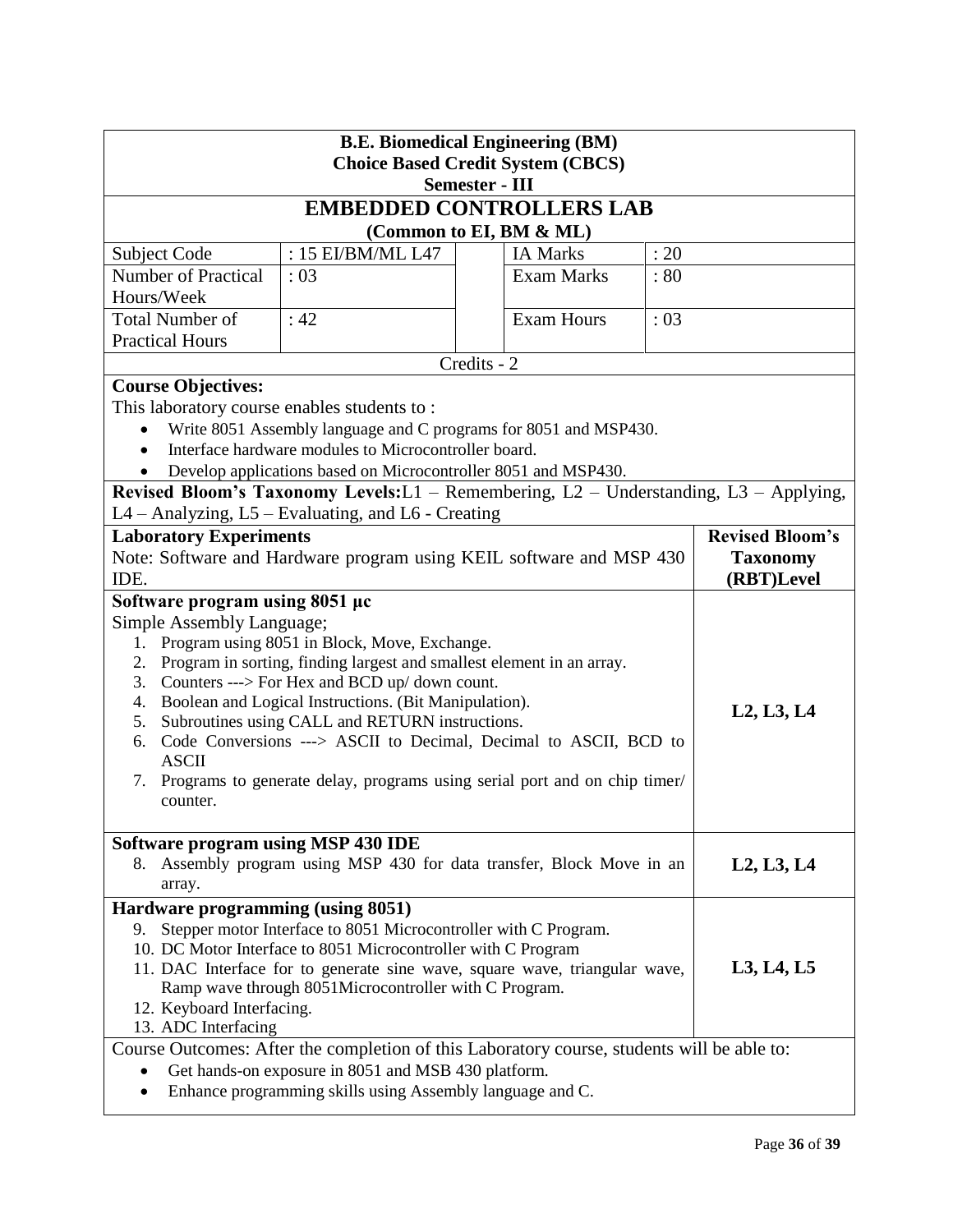- Design and interfacing of microcontroller based embedded systems.
- Build projects

Graduate Attributes (as per NBA)

- Engineering Knowledge
- Problem Analysis
- Design and Development of solutions
- Modern Tool usage
- Individual and Team work

### Conduct of Practical Examination:

- 1. All laboratory experiments are to be included for practical examination.
- 2. Students are allowed to pick one experiment from the lot.
- 3. Strictly follow the instructions as printed on the cover page of answer script for breakup of marks.
- 4. Change of experiment is allowed only once and 15% Marks allotted to the procedure part to be made zero.

- 1. "The 8051 Microcontroller and Embedded systems-using assembly and C", Muhammad AliMazidi and Janice Gillespie Mazidi and Rollin D. McKinaly,PHI,2006/pearson,2006
- 2. "MSP430 Microcontroller Basics" John H. Davis, Elsevier 2010.
- 3. "Embedded Systems Design using the TI MSP430 series", Cris Nagy, Newnes, Elsevier.
- 4. "The 8051 Microcontroller architecture. Programming and applications", Kenneth J Alyala Thomson learning 2005.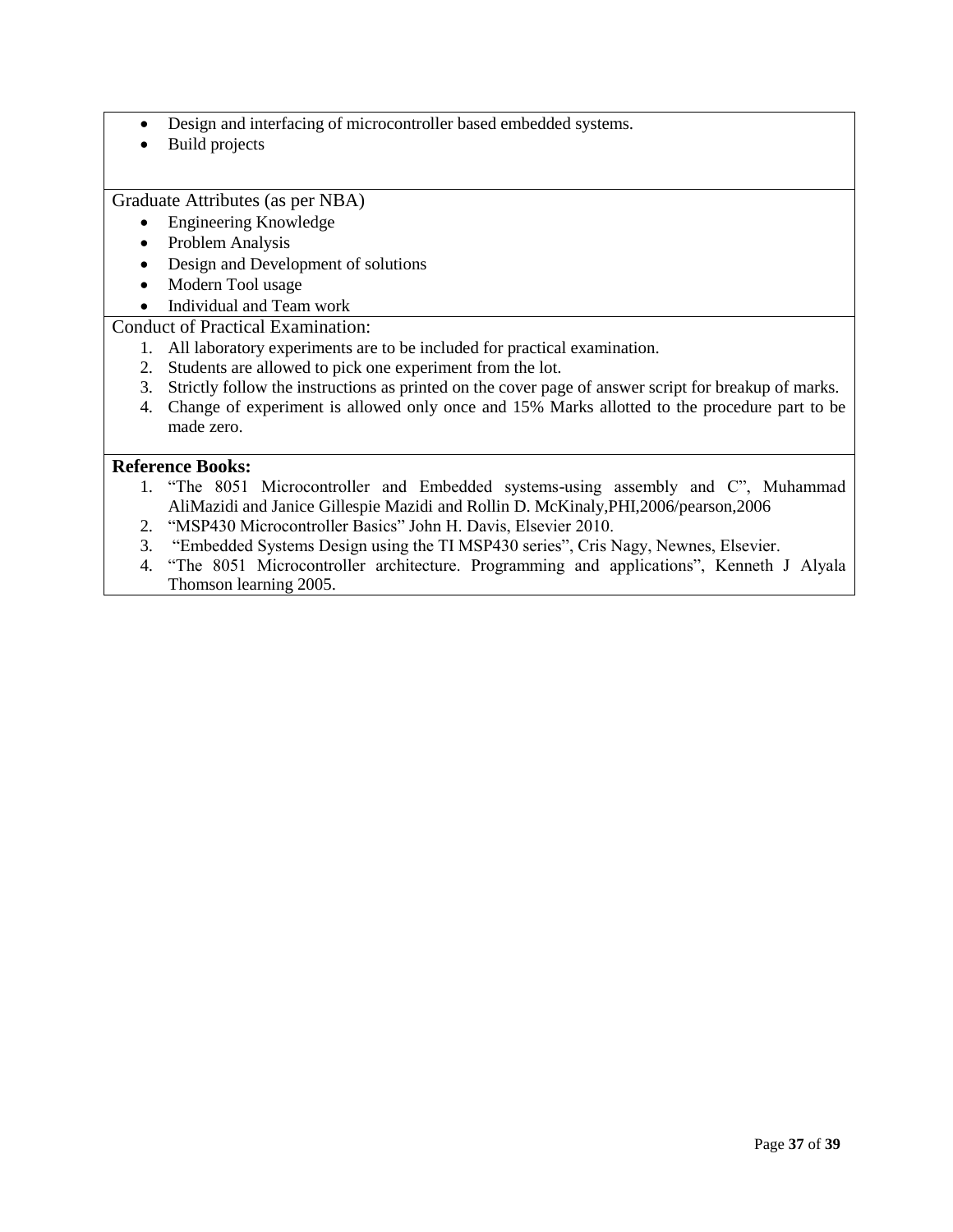| <b>B.E. Biomedical Engineering (BM)</b><br><b>Choice Based Credit System (CBCS)</b><br><b>Semester - IV</b>                                                                               |                                                                                            |             |                   |                                                          |                                                                                                           |  |
|-------------------------------------------------------------------------------------------------------------------------------------------------------------------------------------------|--------------------------------------------------------------------------------------------|-------------|-------------------|----------------------------------------------------------|-----------------------------------------------------------------------------------------------------------|--|
| BIOMEDICAL TRANSDUCERS AND MEASUREMENTS LAB                                                                                                                                               |                                                                                            |             |                   |                                                          |                                                                                                           |  |
| Subject Code                                                                                                                                                                              | : 15BML48                                                                                  |             | <b>IA Marks</b>   | : 20                                                     |                                                                                                           |  |
| Number of practical                                                                                                                                                                       | :03                                                                                        |             | <b>Exam Marks</b> | $\therefore 80$                                          |                                                                                                           |  |
| Hours/Week                                                                                                                                                                                |                                                                                            |             |                   |                                                          |                                                                                                           |  |
| <b>Total Number of</b>                                                                                                                                                                    | : 42                                                                                       |             | <b>Exam Hours</b> | :03                                                      |                                                                                                           |  |
| practical Hours                                                                                                                                                                           |                                                                                            |             |                   |                                                          |                                                                                                           |  |
|                                                                                                                                                                                           |                                                                                            | Credits - 2 |                   |                                                          |                                                                                                           |  |
| Course Objectives: This Lab course will enable the students to                                                                                                                            |                                                                                            |             |                   |                                                          |                                                                                                           |  |
| $\bullet$                                                                                                                                                                                 | Impart the working principle of sensors and transducer                                     |             |                   |                                                          |                                                                                                           |  |
| ٠                                                                                                                                                                                         | Testing the response and plot the characteristics of different transducers                 |             |                   |                                                          |                                                                                                           |  |
|                                                                                                                                                                                           | Interpret and analyze experimental results with theoretical concepts.                      |             |                   |                                                          |                                                                                                           |  |
|                                                                                                                                                                                           | Calibrate the sensors/transducers                                                          |             |                   |                                                          |                                                                                                           |  |
|                                                                                                                                                                                           |                                                                                            |             |                   |                                                          | Study and interpret data sheets of different transducers to select the suitable transducer for particular |  |
| application and safe operation.                                                                                                                                                           |                                                                                            |             |                   |                                                          |                                                                                                           |  |
| and conductivity.                                                                                                                                                                         |                                                                                            |             |                   |                                                          | Understand the basic concepts and procedure for the measurement of BP, solution concentration, pH         |  |
| Revised Bloom's Taxonomy Levels: $L1$ – Remembering, $L2$ – Understanding,                                                                                                                |                                                                                            |             |                   |                                                          | $L3 - Applying,$                                                                                          |  |
| L4 - Analyzing, L5 - Evaluating, and L6 - Creating                                                                                                                                        |                                                                                            |             |                   |                                                          |                                                                                                           |  |
| <b>LIST OF EXPERIMENTS</b>                                                                                                                                                                |                                                                                            |             |                   | <b>Revised Bloom's</b><br><b>Taxonomy (RBT)</b><br>Level |                                                                                                           |  |
| 1. Measurement of displacement using LVDT& determine its sensitivity and<br>resolution.                                                                                                   |                                                                                            |             | L1, L2, L3, L4    |                                                          |                                                                                                           |  |
| Temperature measurement using RTD, Thermistor and Thermocouple, and<br>2.<br>to find their sensitivity.                                                                                   |                                                                                            |             |                   | L1, L2, L3, L4                                           |                                                                                                           |  |
| Temperature measurement using AD590 / LM34.<br>3.                                                                                                                                         |                                                                                            |             | L1, L2, L3, L4    |                                                          |                                                                                                           |  |
| Characteristics of LDR, Photodiode & Phototransistor by variable<br>4.<br>illumination & variable distance.                                                                               |                                                                                            |             | L1, L2, L3, L4    |                                                          |                                                                                                           |  |
| 5. Measurement of unknown resistance by Wheatstone bridge & finding the<br>sensitivity of the bridge.                                                                                     |                                                                                            |             | L1, L2, L3, L4    |                                                          |                                                                                                           |  |
| 6.                                                                                                                                                                                        | Measurement of self-inductance using Maxwell's bridge.                                     |             |                   | L1, L2, L3                                               |                                                                                                           |  |
| 7.                                                                                                                                                                                        | Measurement of inductance and internal resistance of a choke by three<br>voltmeter method. |             |                   | L1, L2, L3                                               |                                                                                                           |  |
| Measurement of unknown capacitance using Schering's bridge.<br>8.                                                                                                                         |                                                                                            |             | L1, L2, L3        |                                                          |                                                                                                           |  |
| Characteristics of Load cell and Cantilever beam using Strain gauge<br>9.                                                                                                                 |                                                                                            |             | L1, L2, L3, L4    |                                                          |                                                                                                           |  |
| (Quarter, Half and Full bridge configuration)                                                                                                                                             |                                                                                            |             |                   |                                                          |                                                                                                           |  |
| 10. Measurement of blood pressure using sphygmomanometer and automatic<br>digital BP instrument. Finding the systolic and diastolic values and<br>calculate Mean Arterial Pressure (MAP). |                                                                                            |             | L1, L2, L3, L4    |                                                          |                                                                                                           |  |
| 11. Measurement of unknown concentration of given solution/body fluid using<br>Spectrophotometer and Colorimeter                                                                          |                                                                                            |             | L1, L2, L3, L4    |                                                          |                                                                                                           |  |
| 12. (a) Measurement of pH of a given solution/body fluid using pH meter. (b)<br>Determination of Conductivity of a given unknown solution/ body fluid<br>using conductivity meter         |                                                                                            |             |                   | L1, L2, L3, L4                                           |                                                                                                           |  |